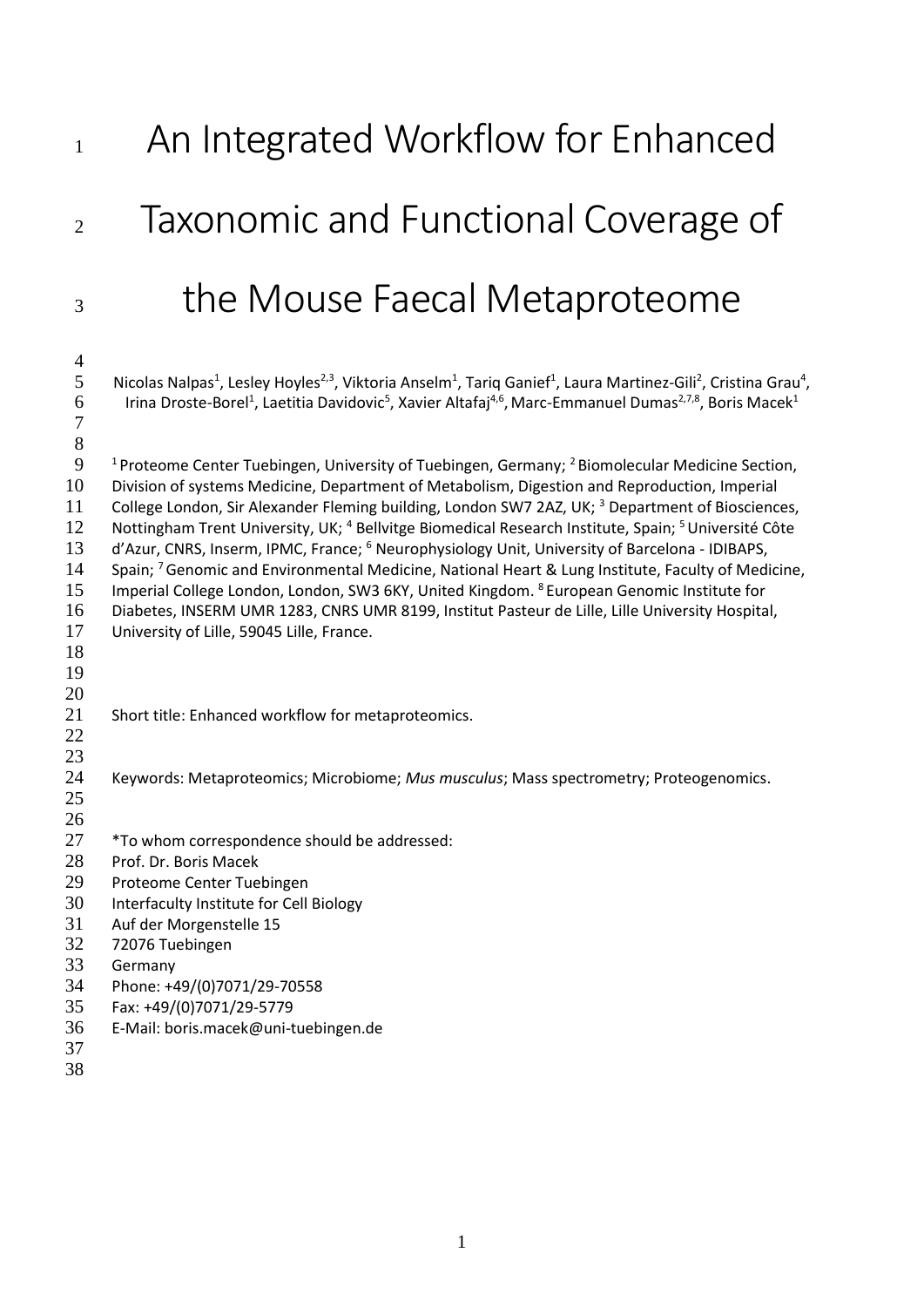## Abstract

 Intestinal microbiota plays a key role in shaping host homeostasis by regulating metabolism, immune responses and behaviour. Its dysregulation has been associated with metabolic, immune and neuropsychiatric disorders and is accompanied by changes in bacterial metabolic regulation. Although proteomics is well suited for analysis of individual microbes, metaproteomics of faecal samples is challenging due to the physical structure of the sample, presence of contaminating host proteins and coexistence of hundreds of taxa. Furthermore, there is a lack of consensus regarding preparation of faecal samples, as well as downstream bioinformatic analyses following metaproteomics data acquisition. Here we assess sample preparation and data analysis strategies applied to mouse faeces in a typical mass spectrometry-49 based metaproteomic experiment. We show that subtle changes in sample preparation protocols may influence interpretation of biological findings. Two-step database search strategies led to significant underestimation of false positive protein identifications. Unipept software provided the highest sensitivity and specificity in taxonomic annotation of the identified peptides of unknown origin. Comparison of matching metaproteome and metagenome data revealed a positive correlation between protein and gene abundances. Notably, nearly all functional categories of detected protein groups were differentially abundant in the metaproteome compared to what would be expected from the metagenome, highlighting the need to perform metaproteomics when studying complex microbiome samples.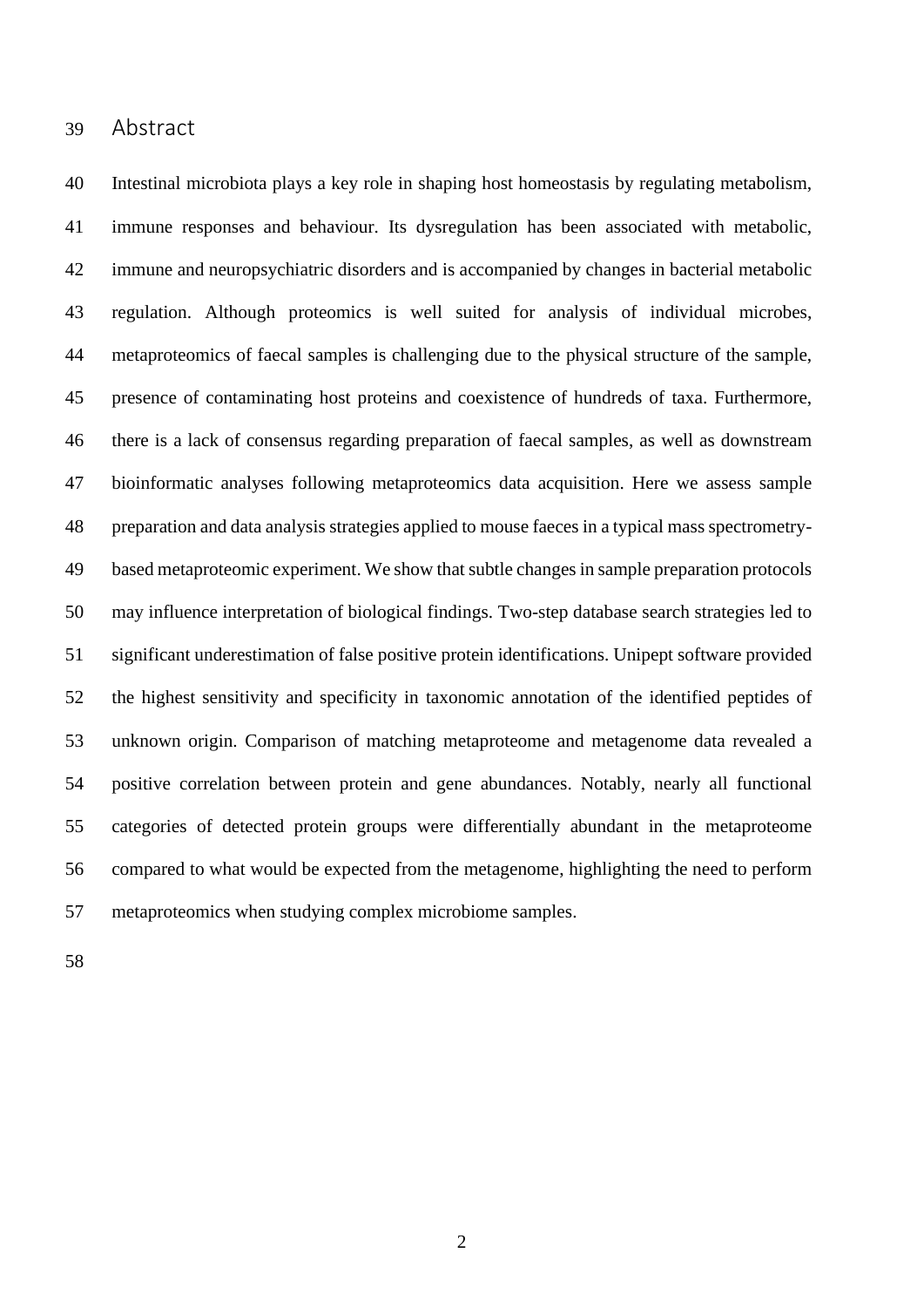## Introduction

 The prokaryotic component of the gut microbiota has multiple roles, contributing to carbohydrate fermentation and maintenance of gut barrier integrity, as well as antimicrobial and immunomodulation activities [1,2]. In metabolically healthy humans and mice, the gut microbiota is predominated by two to three bacterial enterotypes [3-5]. These enterotypes display significant heterogeneity in terms of species number, composition and relative abundances depending on the location of the sample (upper vs lower gastroinstestinal tract) or the timing (circadian variations) [6,7]. The gut microbiota has recently been associated with conditions ranging from inflammatory bowel syndrome to Parkinson's disease [8-11]. An increasing number of studies have reported associations between the gut microbiota and neurodevelopmental disorders [12-14]. This includes changes in the gut microbiota of Down syndrome individuals in comparison to non-trisomic individuals [15]. Given the established interaction between the host and the gut microbiota, a functional analysis of the gut microbiome may help in understanding its contribution to pathophysiology.

 In this context, approaches relying on nucleotide sequencing have so far been preferred by the scientific community due to lower experimental costs, higher data throughput and proven analytical workflows. While metagenomics assesses the genetic potential, metaproteomics investigates gene products (and therefore functions). However, metagenomics usually provides more in-depth information in comparison to metaproteomics, for example due to the higher dynamic range of detection. In particular, microbiome functional analysis can be performed using high-resolution mass spectrometry (MS), to measure either protein abundance or metabolite production [16-18]. Although bacterial MS-based proteomic approaches are well established, metaproteomic sample preparation is hindered by many challenges, such as physical structure of the sample, the presence of contaminating proteins and the coexistence of hundreds of microorganisms.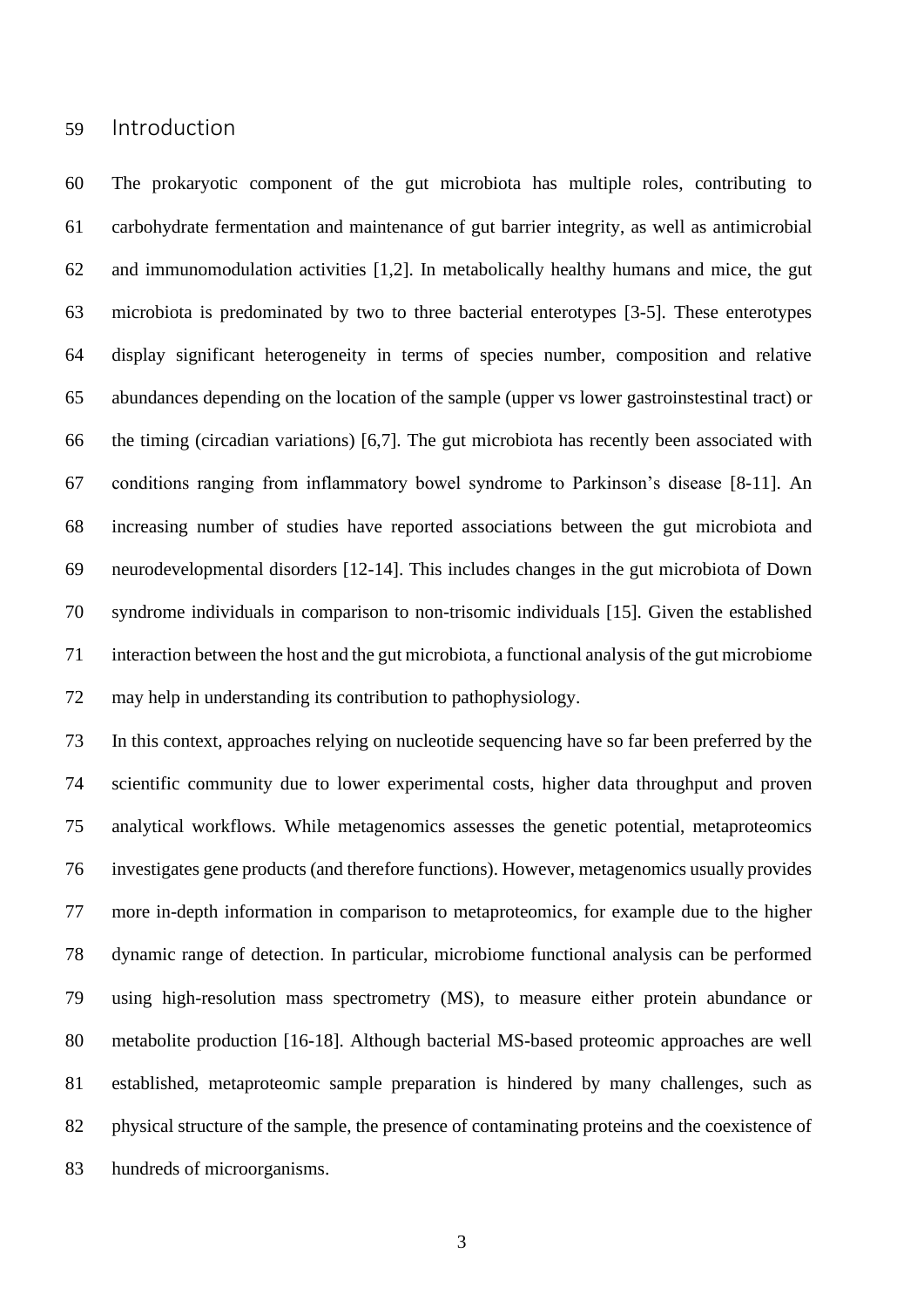Many studies have reported increased protein identification due to laboratory optimisation for the analysis of metaproteome samples [19-23]. In humans, different sample preparation methodologies have been shown to result in significant changes in the taxonomic composition and functional activities represented [19,24,25]. Beyond sample preparation, the bioinformatic processing of metaproteomic data remains challenging, due to the choice of representative protein sequence database, elevated false discovery rate for peptide identification and the redundancy in protein functional annotation. Some of these challenges have already been addressed by published software packages, such as MetaProteomeAnalyzer [26] and MetaLab [27], which are all-in-one metaproteomic analytical workflows, or UniPept [28], which allows peptide-based taxonomic representation. In addition, the choice of protein sequence database has been shown to play a major role in protein identification from metaproteome samples, with notably matching metagenome-derived protein sequence databases displaying the best identification rate performance [29-32]. Previous studies have also investigated ways to determine taxonomic representation from metaproteome samples, which has been shown to differ between metagenome (bacterial presence) and metaproteome (bacterial activity) [32,33]. Here, we present a state-of-the-art MS-based workflow for the optimal metaproteome characterisation of murine faecal samples. We focused on a number of aspects that remain under-investigated in murine stool samples: (1) the impact of sample preparation methods, namely low speed centrifugation (LSC) and no LSC (nLSC), on protein identification and taxonomic representation; (2) the high false positive rates in searches involving very large databases; (3) the differences in taxonomic annotation of MS-identified peptides based on different software; and (4) the lack of assessment of the functional enrichment provided by the metaproteome compared to its matching metagenome potential.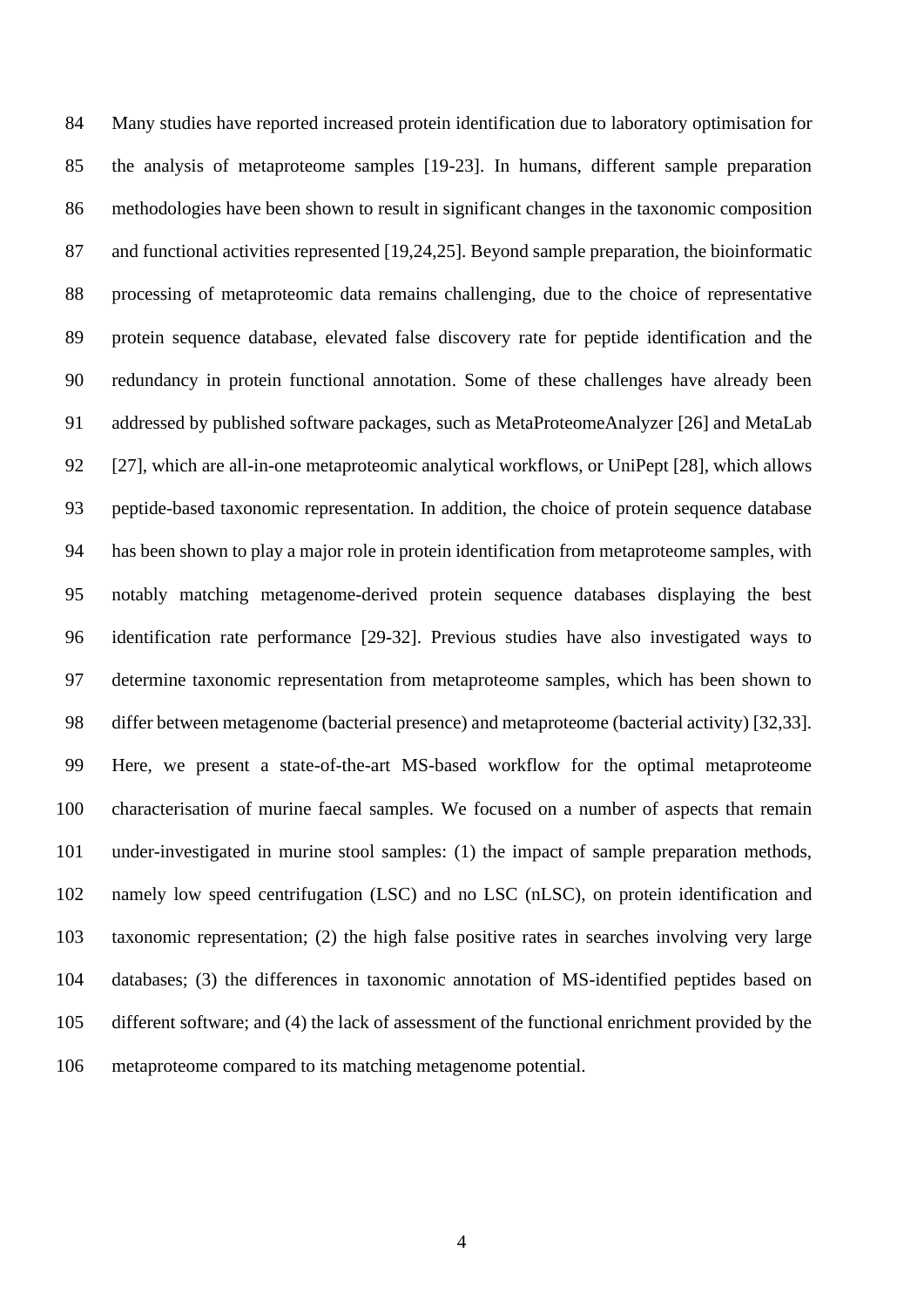#### Results

Low-speed centrifugation increases peptide identification rates

 Our initial experiment involved the establishment of an optimal sample preparation workflow applied to the mouse faecal metaproteome. In this context, we assessed two sample preparation steps that are commonly employed in metaproteomic studies: 1) the usage of LSC [19,24,34] versus nLSC [24,35]; and 2) in-solution digestion [19,22] versus filter-aided sample preparation (FASP) [20,21] (**Figure S1A**, **Table S1**). The resulting LC-MS/MS data were processed using the MaxQuant software [36]. The number of peptide spectral match (PSM) identified per MS raw file in the LSC group was significantly higher with 26 % more identifications (**Figure 1A**). This was also observed at the

 peptide and protein group level, but to a lower extent for the latter. Approximately 15 % of protein groups were identified by a single peptide, while the median protein sequence coverage was 18.7 %. Such metrics are usually indicative of highly complex samples that are not completely covered by a single MS measurement under the stated parameters.

 In-solution digestion consistently outperformed FASP based on PSMs, peptides and protein groups identification (**Figure 1B**). Compared to other methods, in-solution digestion combined with the LSC procedure provided nearly twice as many PSM or peptide identifications and 30 % more protein groups. Furthermore, there was much less variability in the number of peptides and protein groups identified across samples with this method.

 LSC aids in recovery of *Bacteroidetes* proteins, whereas nLSC favours *Firmicutes* and *Deferribacteres* proteins

 Peptides identified after LSC and nLSC were analysed to identify their phylogenetic origin. The lowest common ancestor was determined using the Unipept interface [37], which assigns peptide sequences to taxa. The most abundant superkingdom consisted of bacteria, among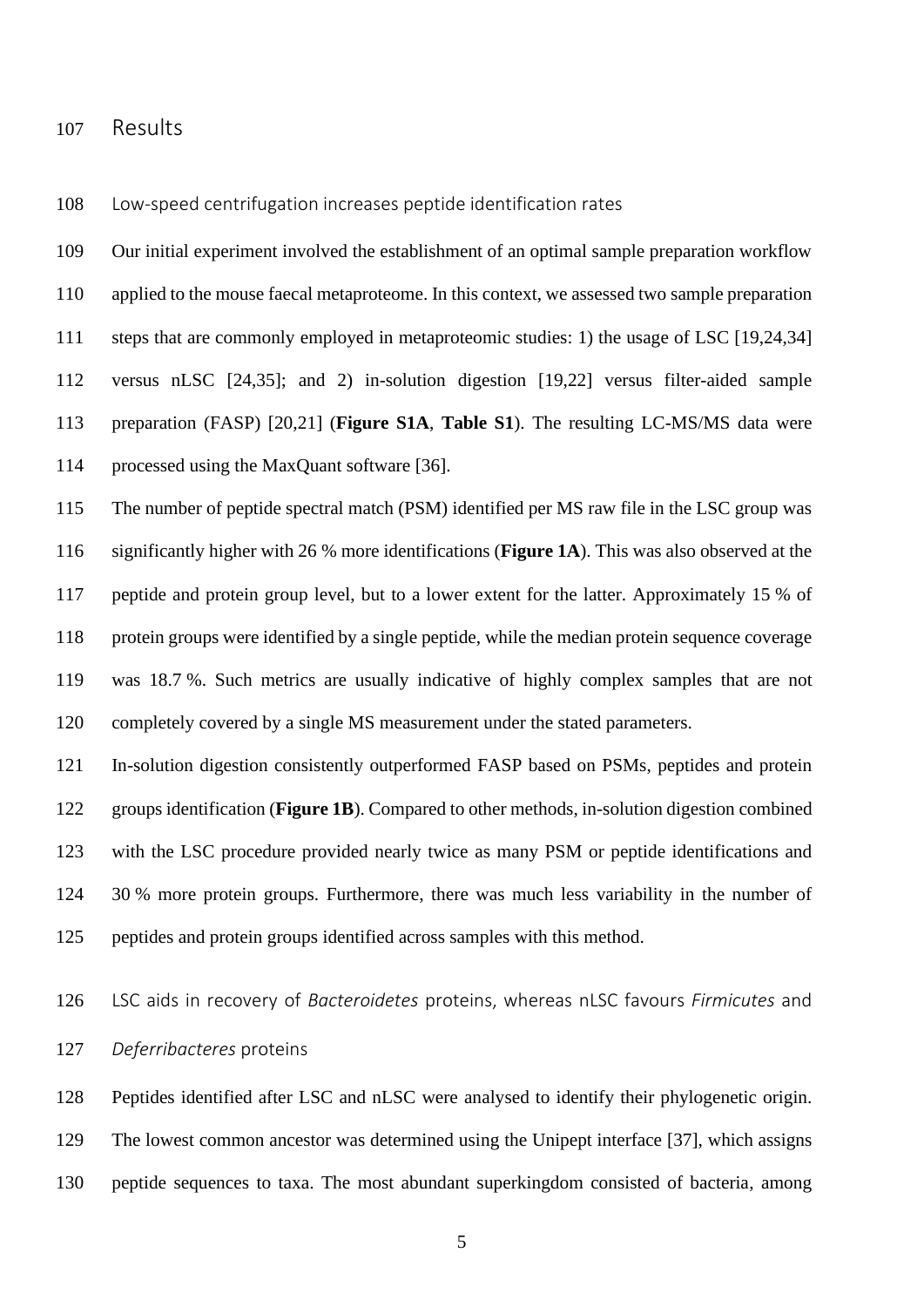which two taxa were highly represented in both LSC and nLSC, namely *Bacteroidetes* and *Firmicutes* (**Figure 1C**, **Table S1**). However, there were large differences in the number of peptides assigned to these two main bacterial phyla when comparing LSC and nLSC methods. *Bacteroidetes* accounted for 66 % and 37 % of peptides, whereas *Firmicutes* amounted to 18 % and 47 % of peptides in LSC and nLSC procedures, respectively. In addition, *Actinobacteria* and *Deferribacteres* showed a higher taxonomic representation in nLSC compared to LSC, whereas *Verrucomicrobia* showed an opposite trend.

 Based on peptides identification, Eukaryota was the second most abundant superkingdom and consisted mostly of metazoan hits. Under the assumption that these eukaryotic peptide sequences originated from the host, the proportion of *Mus musculus* proteins was investigated further using intensity-based absolute quantification (iBAQ) values. The LSC samples 142 contained on average nearly two-fold more murine proteins (20.4 %) in comparison to nLSC samples (14.6 %) (**Figure S1B**). Such findings were surprising since the use of the LSC method was reported in a previous study to help with the removal of human cells [24]. We also investigated the presence of peptides from host diet and found very low levels of dietary peptides contamination (approximately 2 %), which was higher among LSC-prepared samples (**Figure S1C**). As previously reported, we show that the majority of dietary proteins are absent or depleted during the initial solubilisation step of the faecal pellet, a step common to both procedures [38]. Overall, our results show that LSC and nLSC methods favour the recovery of different taxa, suggesting that both methods have merits and may be used in combination.

# LSC and nLSC methods are characterised by different protein abundance profiles

 We further investigated the overlap between the peptides or protein groups identified following either LSC and nLSC procedures (**Figure 1D**). In terms of peptides, only 27.7 % were 154 identified with both procedures, the rest of the peptides being split equally into unique to LSC and nLSC methods. Similar results were observed at the protein groups level with 38.7 % of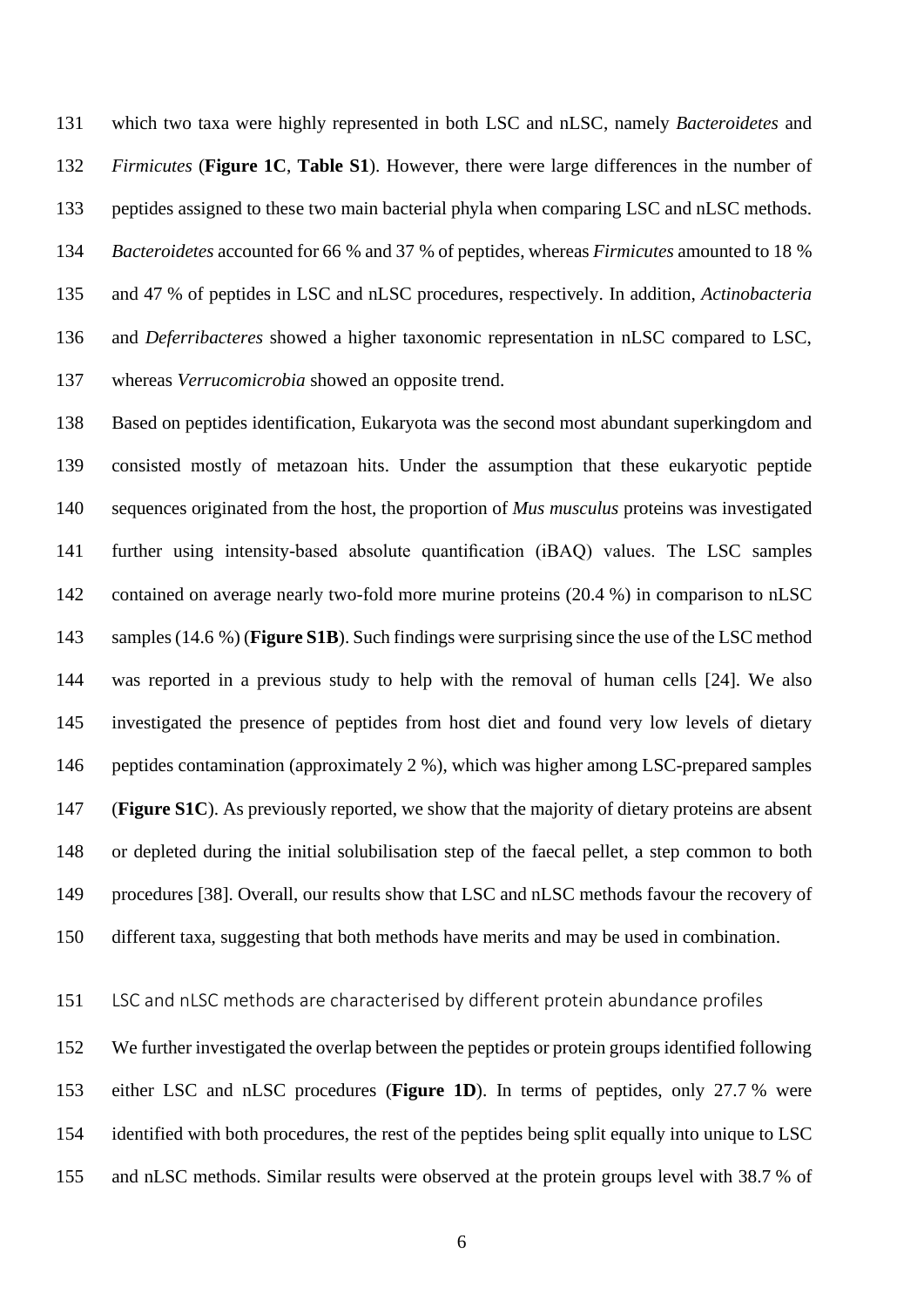protein groups being identified in both procedures. This was illustrated further through a principal component analysis (PCA), showing separation of samples based on centrifugation methods, as well as clustering of technical replicates (from cell lysis step) (**Figure S1D**). Label- free quantitative (LFQ) comparison between LSC and nLSC procedures revealed an intermediate correlation (ρ = 0.44) (**Figure S1E** and **F**). Besides, LFQ correlation among the samples prepared via LSC was superior to samples prepared with nLSC (**Figure S1G**). Our findings indicate that while the two procedures have a poor identification overlap, the main differences may still result from biological variations.

 Using LFQ intensities, we then performed a *t*-test to identify which protein groups have different abundances between the two procedures. Out of 2,589 quantified protein groups, 365 and 267 showed a significant increase and decrease in abundance between LSC and nLSC samples, respectively (FDR ≤ 0.01 and absolute fold-change ≥ 2.5) (**Figure 1E**, **Table S1**). We gained functional insights into these differences by performing an over-representation analysis of KEGG pathways using the clusterProfiler R package [39]. The over-represented pathways 170 based on the up- or down-regulated protein groups were mostly similar (FDR  $\leq$  0.05) and were associated with core microbial functions, such as ribosome, carbon metabolism and carbon fixation pathways (**Figure 1F**, **Table S1**). The protein groups unique to LSC or nLSC showed over-representation of protein export in the LSC samples, whereas biosynthesis of amino acid, fatty acid degradation and bacterial chemotaxis were over-represented in the nLSC samples (**Figure S1H**). Protein differential abundance testing confirmed the divergence between LSC and nLSC procedures and was suggestive of broad taxonomic changes, rather than variation in functional activities.

Two-step database search strategy shows a dramatic increase in false positive rate

After measurement via liquid chromatography coupled to tandem mass spectrometry (LC-

MS/MS) and acquisition of LC-MS/MS raw data, the MS/MS spectra are searched against a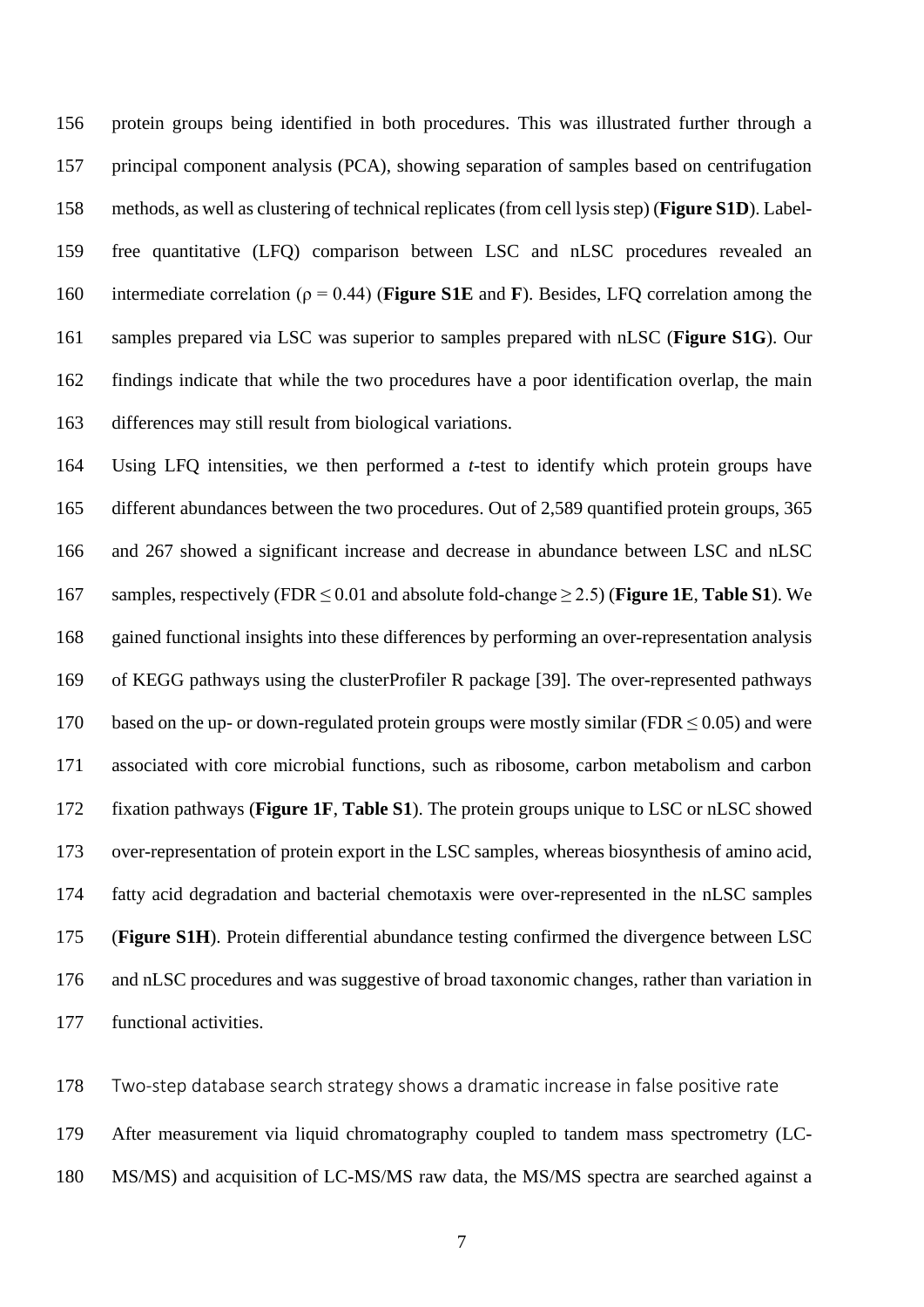protein sequence database. One aspect of database search is the controversial use of a two-step search strategy [26,40-42], as opposed to the single-step search traditionally used in proteomics [30,43]. For two-step search approach, LC-MS/MS measurements are initially processed 184 against a large protein sequence database with no FDR control (FDR  $\leq$  1%). Subsequently, the original database is filtered to retain only protein sequences that were identified during the first search. During the second database search, the measurements are processed against the reduced 187 database with FDR control (e.g. FDR  $\leq$  0.01) [40]. To assess these search strategies, we searched a single HeLa cell LC-MS/MS file using MaxQuant software against a *Homo sapiens* protein sequence database supplemented with different number of bacterial protein sequences (**Figure S2A**). The HeLa measurement is used here as a proxy for a complex microbiome measurement, with the exception that the sample composition is known and from a single organism.

 We initially established a benchmarked standard by processing the HeLa measurement only against an *H. sapiens* database, which resulted in approximately 5,000 human (eukaryota) protein groups identified for the single-step search at FDR ≤ 0.01 (**Figure 2A**, **Table S2**). Notably, the same database used in a two-step search identified less than 1 % additional protein groups in comparison to a single-step search, despite nearly twice as much processing time. We then processed our HeLa measurement against the *H. sapiens* database supplemented with 199 1×, 2×, 5×, 10× and 20× bacterial protein sequences, resulting in increasingly large databases (**Figure S2A**, **Table S2**). For the single-step database search against the 1:20 database, we observed a 10 % decline in the number of human protein groups identified, while 132 bacterial protein groups were identified (false positives). On the contrary, the 1:20 two-step database search resulted only in a 1 % decrease compared to the benchmarked standard. This processing also revealed a large number of bacterial protein groups identification (980 protein groups). Furthermore, the two-step search led to large number of MS/MS spectra to be assigned to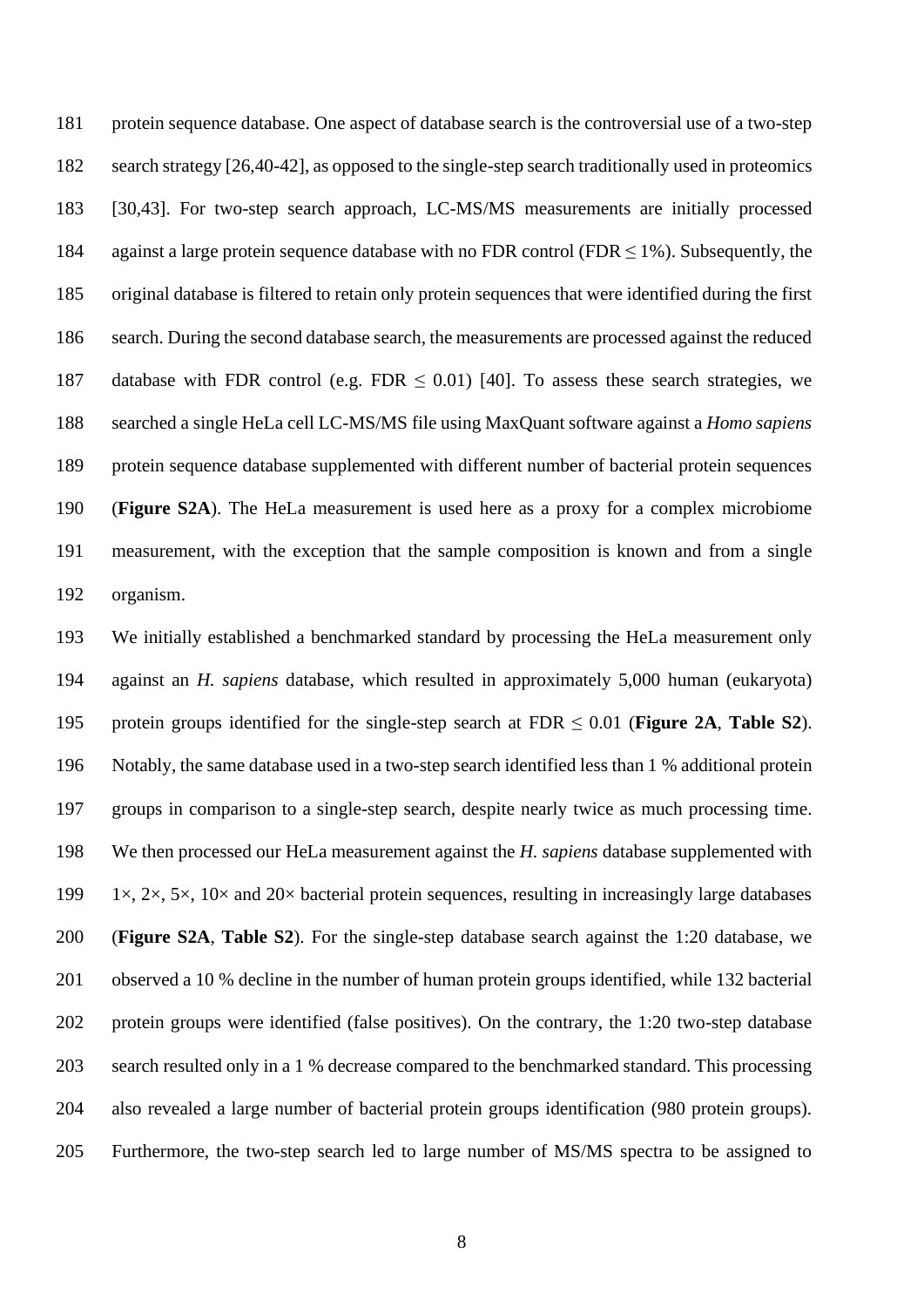different sequences (or newly assigned) in comparison to the benchmarked standard (**Figure S2B**, **Table S2**); this phenomenon was much less pronounced when performing the single-step search.

 We then calculated the factual FDR for each processing approach using either the reverse hits or the reverse hits plus the bacterial hits (which in our case are false positives). For both the single-step and the two-step search, we obtained an FDR of 2.6 % when using only the reverse hits for FDR calculation (**Figure 2B**). However, when using the reverse hits plus the bacterial hits, we calculated a factual FDR of 8 % and 34 % for the single- and two-step search with 1:20 database, respectively. This represents a dramatic increase in the rate of false positive identification when using two-step search, despite controlling for 1 % FDR. Notably, these false positive hits would remain unnoticed in a microbiome sample of unknown composition, thus highlighting the inherent problem associated with the two-step database search.

## Optimisations of the two-step database search cancels out its higher sensitivity

 To further assess database search strategies used by the metaproteomic community [26,30,40- 44], we retrieved a metaproteome dataset of known taxonomic composition that was published by Kleiner and colleagues [32]. This dataset consisted of 32 organisms of uneven abundances, including bacteria (25), archaea (1), eukaryotes (1) and viruses (5). We processed eight LC- MS/MS measurements against a database containing the proteomes of these 32 organisms, 224 which we supplemented with  $0.5 \times$ ,  $1 \times$ ,  $2 \times$ ,  $5 \times$ ,  $10 \times$  and  $20 \times$  bacterial protein sequences, resulting in increasingly large databases. We then compared the results obtained from single- step search strategy against: (1) "two-step protein" search to keep identified proteins [40]; (2) "two-step taxa" search to keep identified taxa [30]; and (3) "two-step two sections" search to keep identified proteins after sectioned search [44]. While all search strategies resulted in similar accuracies, the "two-step protein" search maintained a high sensitivity even when using large databases (i.e. 20×) (**Figure 2C** and **S2C**). However, upon investigation of the factual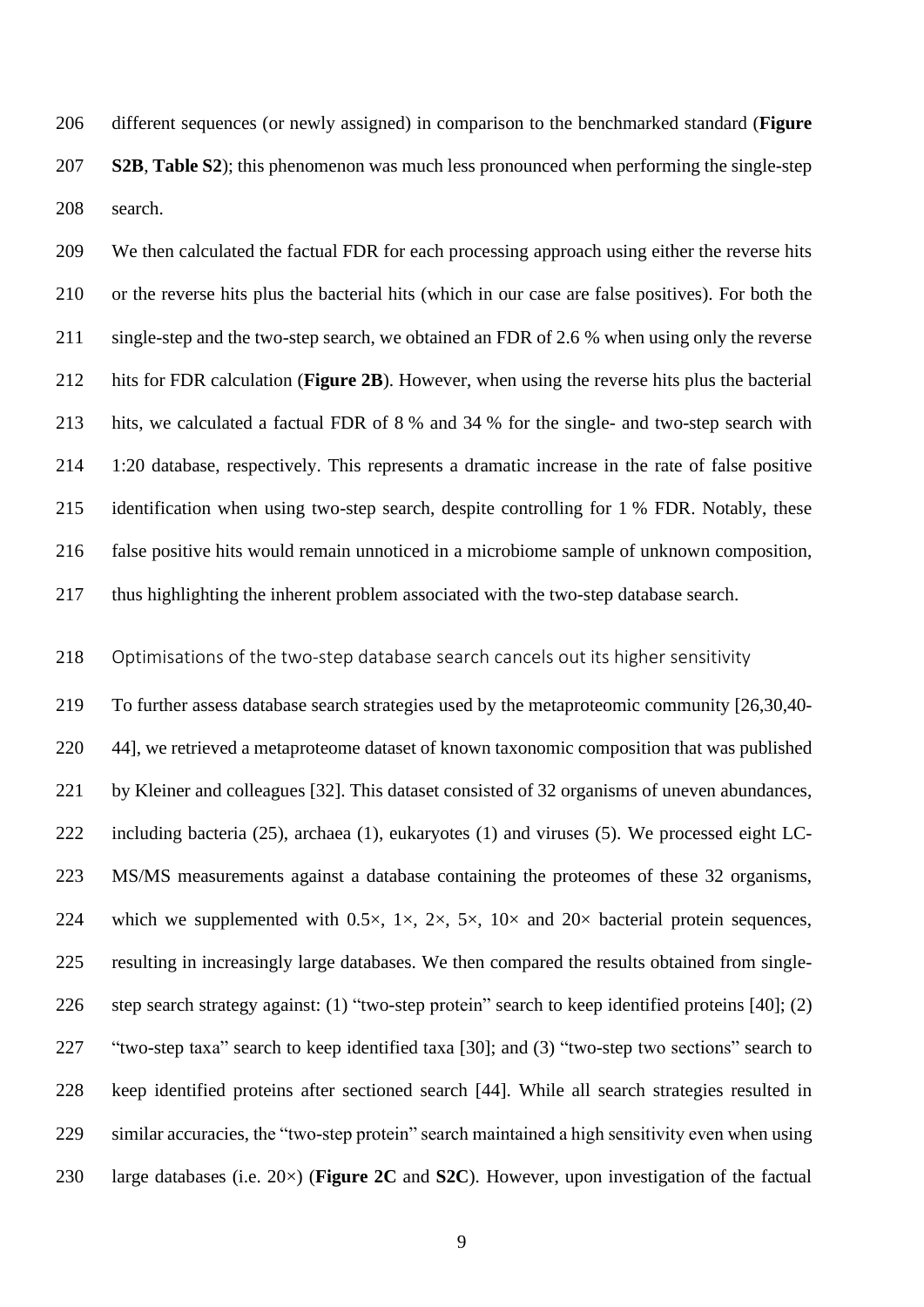FDR (reverse hits plus the false bacterial hits), the "two-step protein" search resulted in twice as many false positive identifications compared to the single-step search (**Figure 2D**, **Table S2**). Similar results were also observed when focusing on the precision (**Figure S2D**). Our investigations revealed that the "two-step taxa" search behaved nearly identically to the single- step search, whereas the "two-step two sections" search displayed performance in-between the first-step and "two-step protein" searches.

 Because, all assessed search strategies underestimated the real FDR, we attempted to identify any particularity of the false positive protein groups identification and thus focused on 239 processings against the largest database  $(20\times)$ . We show that the median number of unique peptides (i.e. peptides that are uniquely assigned to a protein group) are 1 and 2 for the false and true positive hits, respectively (**Figure S2E**). We then compared results obtained using a post-processing filtering step requiring a minimum of 1 or 2 unique peptides per protein groups. Our results show that requiring a minimum of 2 unique peptides would efficiently control the 244 FDR  $(\leq 1\%)$  at the expense of a significant drop in protein identification (**Figure 2E** and **S2F**, **Table S2**). This investigation of different database search strategies applied to metaproteome samples further highlighted the limitations (i.e. factual FDR) of two-step searches, even following optimisation (i.e. sectioned search) or filtering.

Unipept software provides the most accurate and precise taxonomic annotation

 Another important aspect of metaproteomic studies is the determination of taxonomic activity (protein biomass), which has been reported to differ from taxonomic representation derived from metagenomic studies [32,45]. While it is straightforward to compute taxonomic activity from the abundance of peptides (or proteins) of known taxonomic origin, there has not been an exhaustive assessment of software that can taxonomically annotate MS-identified peptides. Here, we assessed three software packages—i.e. Kraken2 [46,47], Diamond [21,48,49] and Unipept [28,30,50]—that are commonly used by the metaproteomic and metagenomic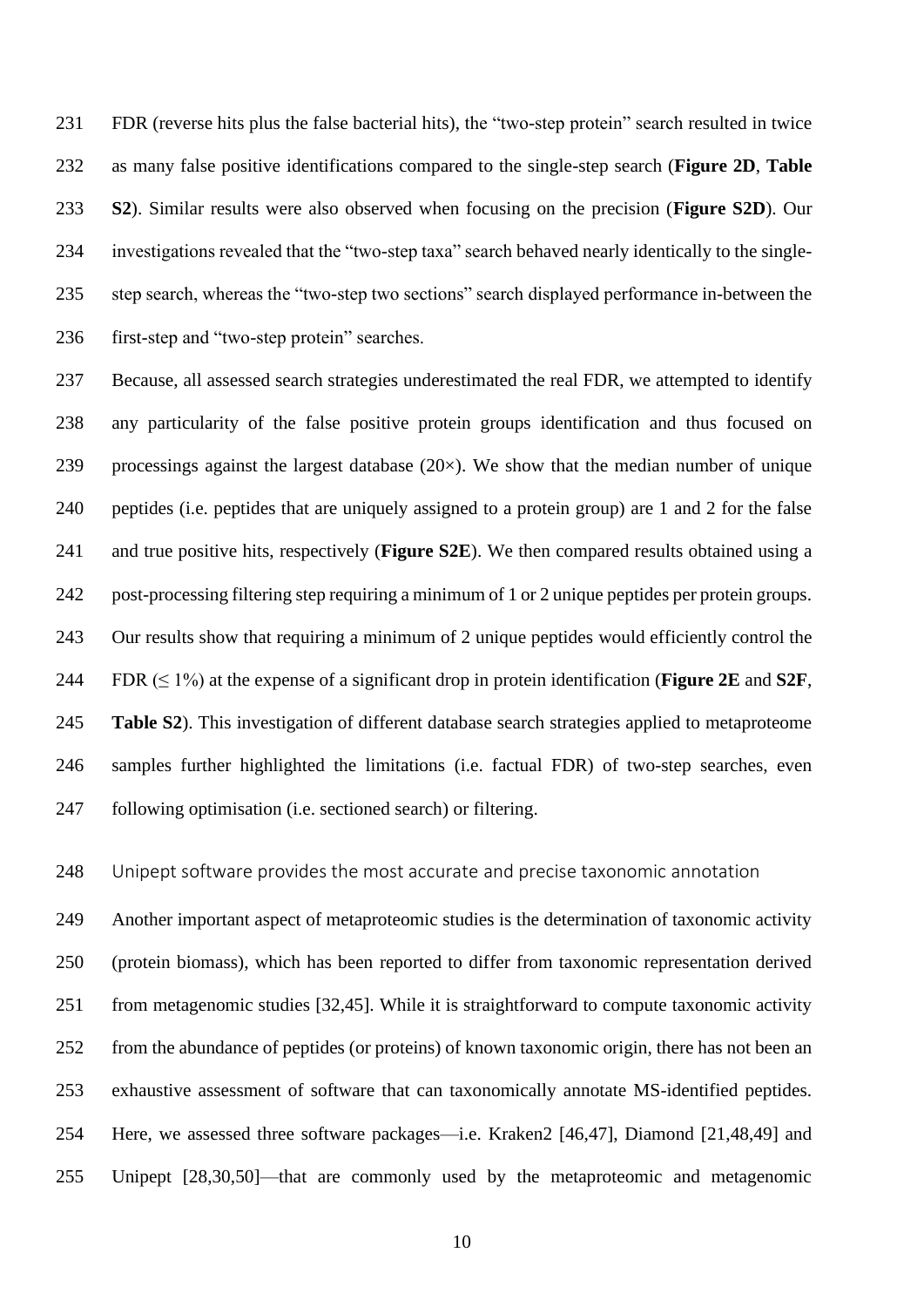communities. The taxonomic annotation performance of these software was evaluated on the dataset from Kleiner and colleagues [32].

 The Kraken2 software provided consistently higher percentage of peptides that could be taxonomically annotated (c.a. 18% peptides annotated to species level), followed by Unipept (5%) and Diamond (1%) (**Figure 3A**). However, Kraken2 also identified a very large number of taxa that were not present in the artificial samples from Kleiner and colleagues (**Table S3**) and thus would be false positive hits. Unsurprisingly, these false positive hits were characterised by low PSM counts in comparison to true positives (**Figure S3A**). This led us to assess these software packages in terms of accuracy, precision, sensitivity, specificity and F- measure for taxonomic identification using a range of PSM count thresholds (**Figure 3B** and **S3B-E**). In this context, the Unipept software significantly outperformed Kraken2 and Diamond, especially with regard to the F-measure and precision. Notably, the implementation of a minimum PSM count threshold (i.e. between 1 and 5) resulted in accuracy, precision and specificity improvements for all software, but at the cost of a reduced sensitivity.

 Thus, without a PSM count threshold, we correlated the taxonomic abundance derived from each software annotation against the known input protein from Kleiner and colleagues' artificial samples (**Figure 3C**). Overall, the Unipept software provided the highest correlation 273 (Spearman  $\rho = 0.83$ ), as well as at most taxonomic levels (including species). Interestingly, the dynamic range of taxon detection by MS spanned two orders of magnitude, with *Salmonella enterica* being approximately 230 times more abundant than *Nitrosomonas europaeae* (**Figure 3D**, **Table S3**). Unipept was also the only software allowing identification of *Nitrosomonas ureae*, *Paraburkholderia xenovorans* and *Nitrosospira multiformis*. Importantly, none of the software could identify the five viral organisms present in the samples, the reason being technical since no peptide coming from those viral proteins was detected by MS. Finally, we assessed the impact of different database search strategies on taxonomic abundance derived by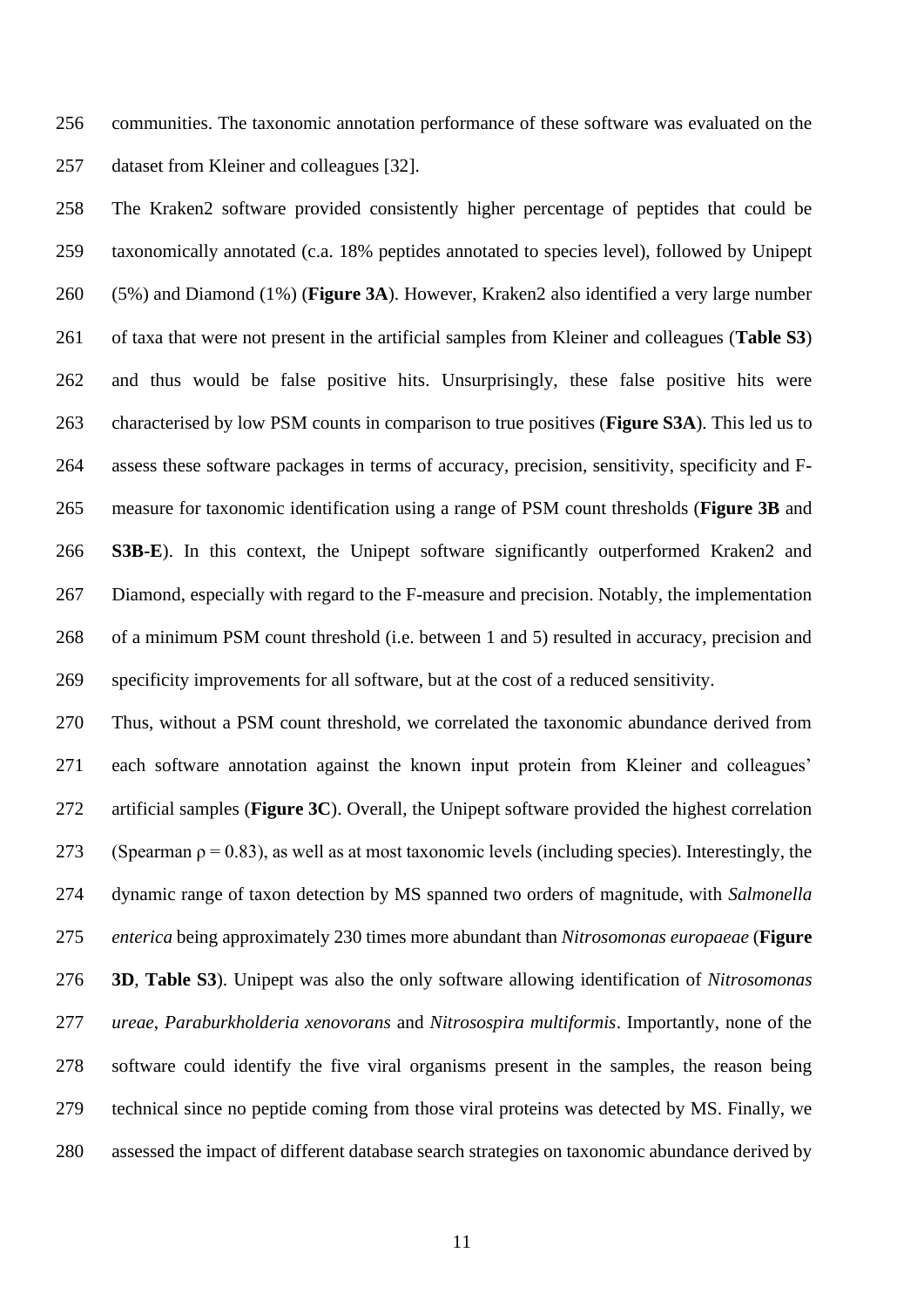the Unipept software (**Figure S3F**). Similarly to our findings from the previous section, the F- measure metric highlighted the superiority of single-step strategy when it comes to taxonomic identification. Taken together, we show that, based on different metrics and samples of known composition, the Unipept software provides better taxonomic annotation in comparison to Kraken2 and Diamond.

 The complex microbial composition of faecal samples is best recapitulated by the Unipept software

 To check whether our results are also applicable to the microbial composition of faecal samples, we prepared samples using the LSC method from faeces collected in a cohort of 38 mice. The resulting LC-MS/MS data were processed using a single-step search strategy against a matching metagenome protein database (with no knowledge of taxonomic composition). We initially annotated the MS-identified peptides using Kraken2, Diamond and Unipept, which revealed an overlap of 232 taxon (1.9%) between all three software. Such low overlap was largely driven by the suspected large number of false positive hits identified by Kraken2 (10,203 uniquely identified taxon), as seen in the previous section. We then performed pairwise correlation between every samples combination within each software using taxonomic abundance (**Figure S3G**). While Diamond displayed a higher correlation (median spearman ρ  $298 = 0.71$ , this is likely driven by the small number of identified taxa, most of which at the taxonomic levels closer to the root (e.g. superkingdom, phylum) and is thus a poor performance estimate.

 To determine which taxa are likely true or false positive hits, we made use of the taxonomic composition foreknowledge (at the species level only) from the mouse microbiome catalogue 303 [51]. With this approach, the Kraken2 software showed the best sensitivity (median  $= 0.17$ ) compared to Unipept (0.13) and Diamond (0.03) (**Figure S3H**, **Table S3**). Based on precision and F-measure, Kraken2 performance collapsed, whereas Unipept software had median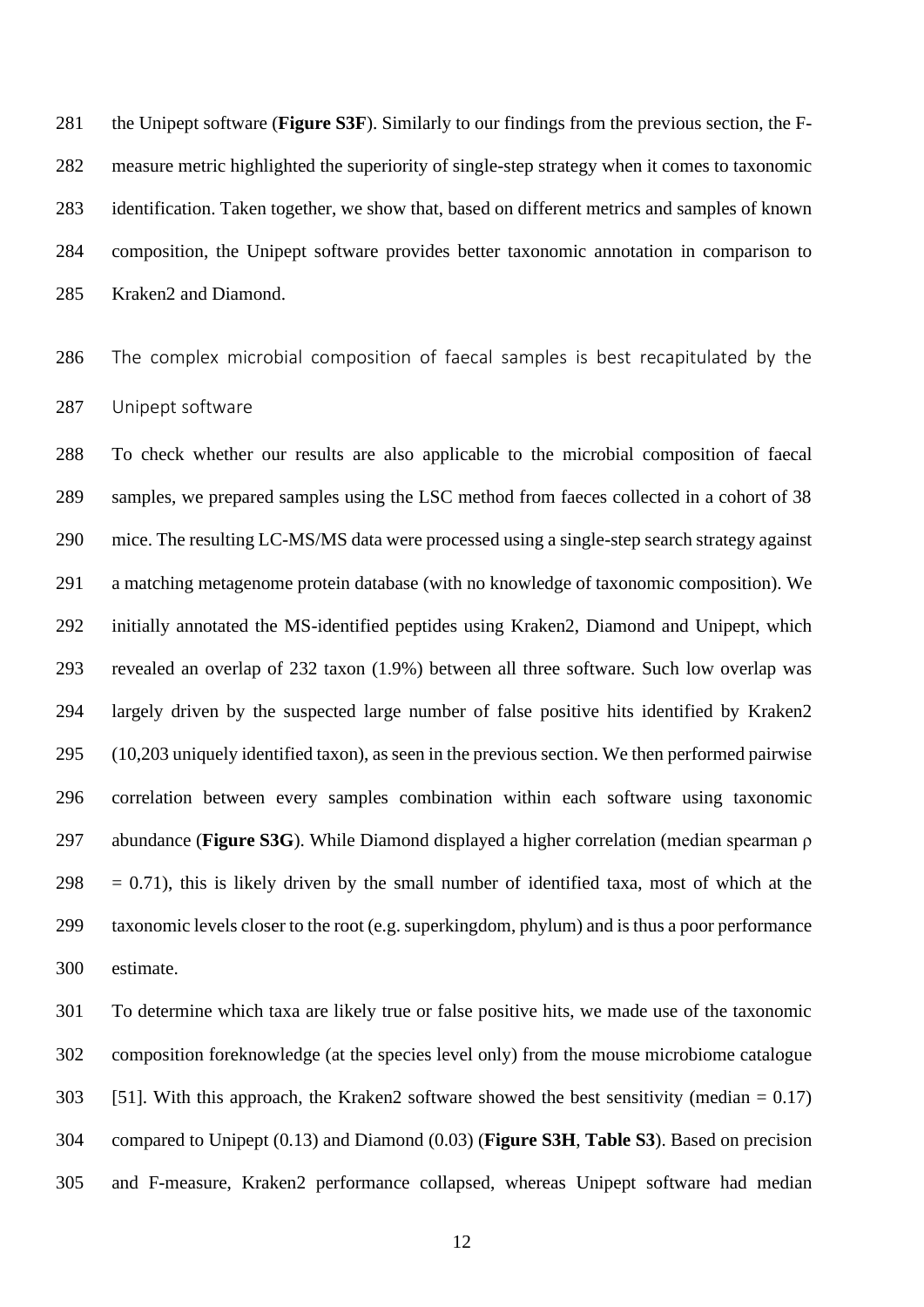precision and F-measure superior to 0.1 (**Figure 3F** and **S3I**). Using taxonomic foreknowledge, our findings suggest that the Unipept software provides superior predictive power for taxonomic annotation of faecal samples.

Metaproteome to metagenome correlation highlights an over-representation in the

core microbiome functions

 Multi-omic studies are now increasingly common in context of microbiome investigation to provide interconnected information, such as microbial presence and activity, genetic potential, gene expression and functional activity [52-55]. Due to the availability of matching metagenomic and metaproteomic data for our cohort of 38 mice, we assessed the correlation between gene and protein abundances. To deal with the intrinsic differences between the two datasets, the gene entries were grouped in a similar fashion as the protein groups (i.e. based on peptide identification) and the maximum expression was calculated per gene group. Here, we show that a majority of gene-protein pairs (91 %) have a positive correlation, with a median of 319 0.39, the rest having a median negative correlation of  $-0.09$  (**Figure 4A, Table S4**). Notably, 3,519 gene-protein pairs displayed a significant positive correlation. In addition, we compared the distribution in gene abundances depending on whether the corresponding protein was identified by MS (**Figure S4A**). As expected, it shows that MS-based proteomics only identifies a subset of proteins towards the higher abundance.

 To identify the core pathways within our mice cohort, we performed an over-representation analysis of the significantly correlated gene-protein pairs (**Figure 4B**, **Table S4**). Among these pairs, there was an over-representation in carbon fixation, glycolysis-gluconeogenesis, citrate cycle and carbon metabolism pathways (KEGG) [56]. We further characterised the correlating genes and proteins and identified 20 over-represented gene ontology molecular functions (GOMF) that were involved in ADP, ribosome, carbohydrate and electron transfer (**Figure S4B**, **Table S4**). Our results confirm the central role of carbon fixation and general metabolism,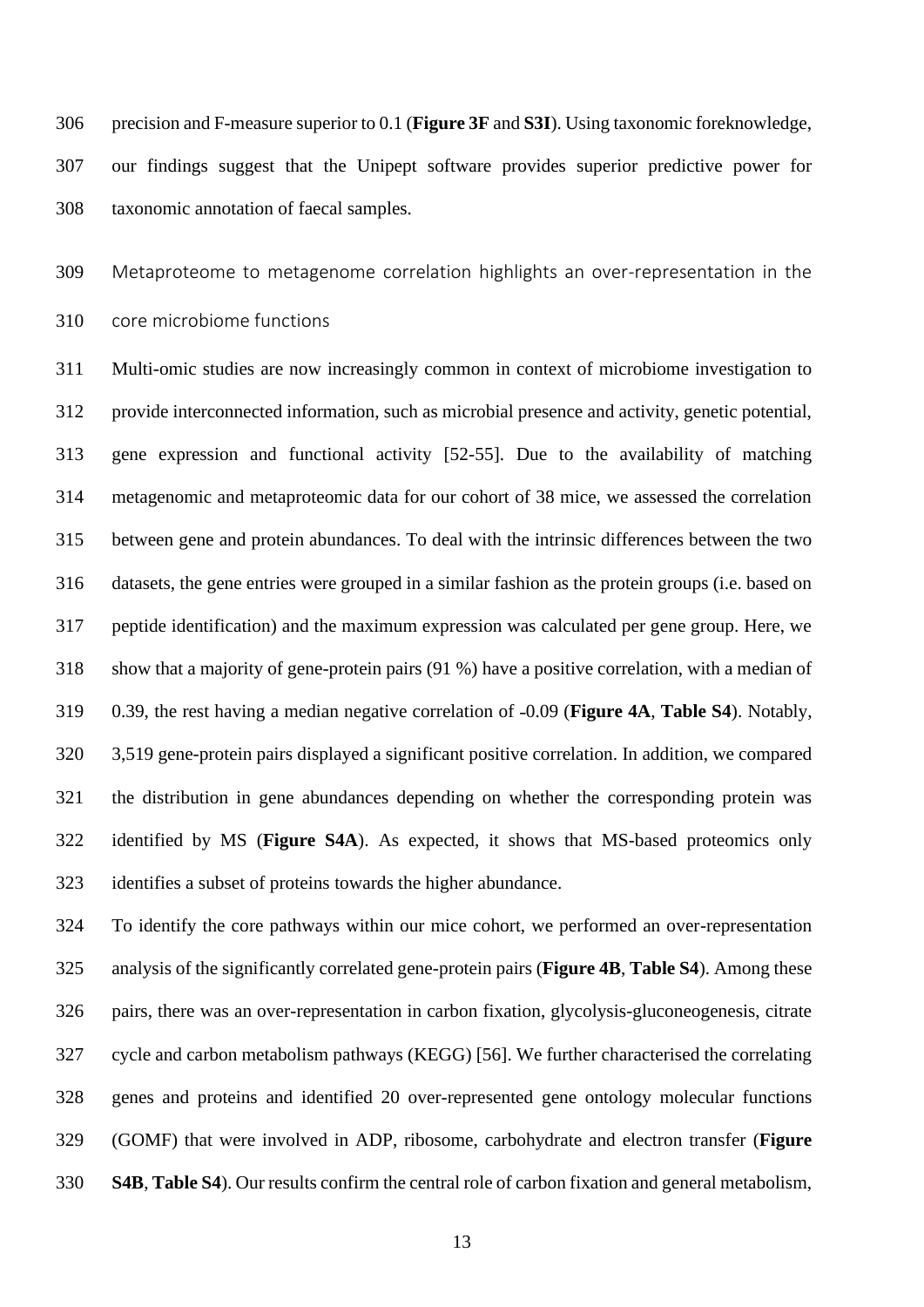which are associated with bacterial energy production, in the murine faecal microbiome under the analysed conditions.

 The metaproteome is enriched in functionally active pathways compared to the matching potential encoded in the metagenome

 The metagenome corresponds to the microbiome's genetic potential, whereas the metaproteome represents its truly expressed functional activities. Thereby, we compared the functional abundance derived from the metagenomic versus metaproteomic datasets within our cohort of 38 mice. To allow comparison, the KEGG level 2 categories were quantified and normalised separately for each omic datasets (**Figure S4C**, **Table S4**). Out of 55 KEGG categories, we found 15 and 37 to be significantly increased and decreased in abundance at the 341 metaproteome level in comparison to the metagenome (FDR  $\leq$  0.05). In general, the metagenome-based quantification of KEGG categories was stable across categories, whereas large differences were observed for the metaproteome.

 To prioritise the KEGG categories, we selected eight categories differing significantly in terms of gene-protein correlation in comparison to the overall correlation (**Figure 4C** and **S4D**). Among the KEGG categories displaying higher abundance in the metaproteome compared to the metagenome were the membrane transport, translation, signalling and cellular processes, and genetic information processing. Conversely, transcription, carbohydrate metabolism and antimicrobial drug resistance exhibited lower abundance. The KEGG Orthology (KO) entries differing significantly in abundance between the metagenomes and metaproteomes were identified via *t*-test and used for gene set enrichment analysis (GSEA). GSEA revealed an enrichment of a number of overlapping KEGG pathways, with 19 and 6 pathways positively and negatively enriched, respectively (**Figure 4D**, **Table S4**). Interestingly, we found the ribosome pathway enriched in protein with increased abundance (between metaproteome and metagenome datasets), therefore highlighting the functional activation of this pathway (**Figure**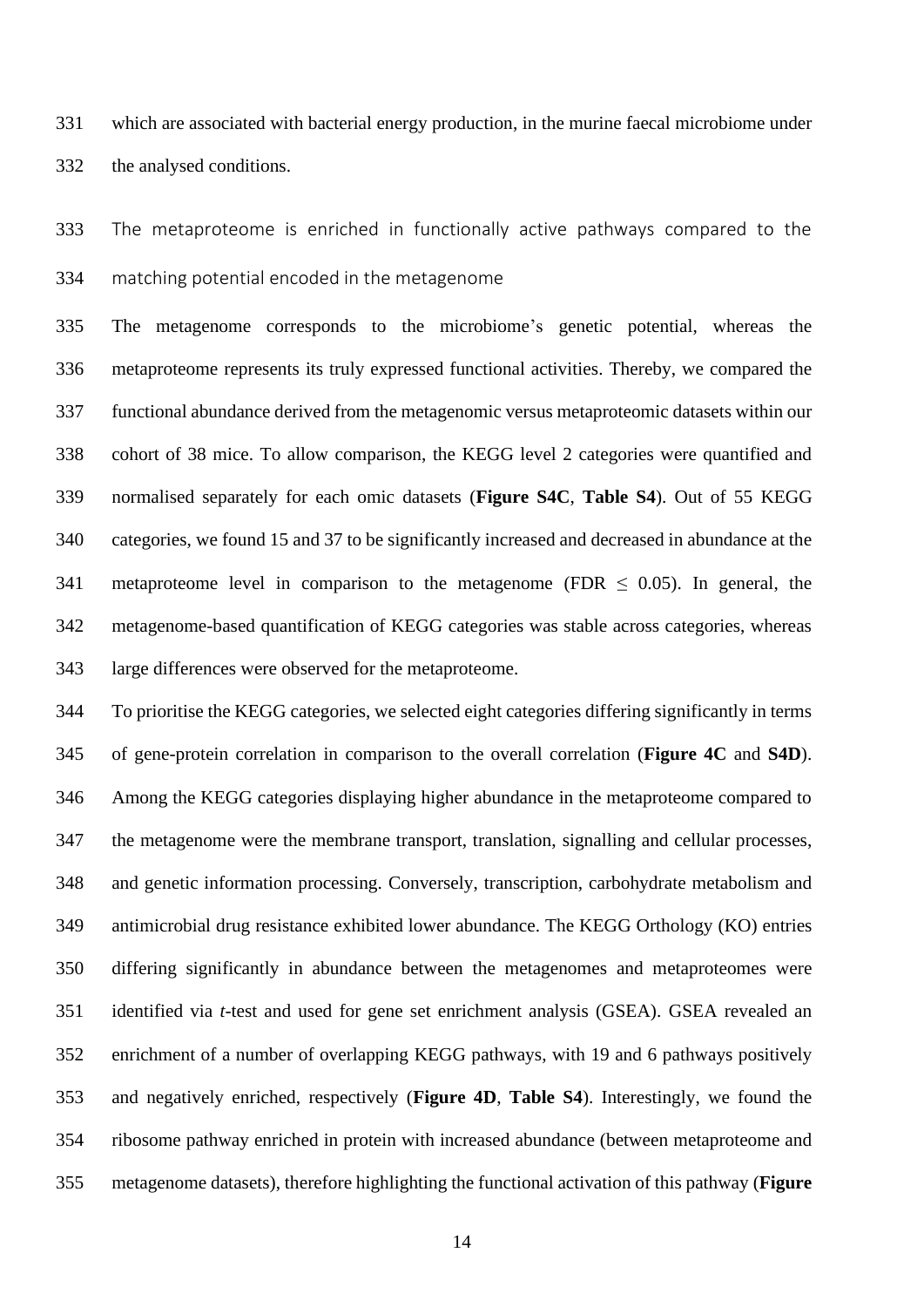**4E** and **S4E**). Conversely, homologous recombination, DNA replication and mismatch repair were enriched in protein with decreased abundance, suggesting no or low activation of these pathways. Overall, our findings highlight the critical importance of metaproteomics to characterise microbiome samples particularly when it comes to their functional activity.

Discussion

 Here, we investigate some key aspects of metaproteomic workflow applied to murine faecal samples in order to enhance protein identification, taxonomic and functional coverage. We focused on the assessment of (1) different sample preparation methods, (2) strategies to control for false positive rates during database search, (3) taxonomic annotation software for accurate MS-derived taxonomic representation and (4) the importance of metaproteomics to determine functionally enriched pathways. Our results led to an overview of the strengths and weaknesses of each assessed methods (**Table 1**) in the context of murine faecal metaproteomics.

 To the best of our knowledge this is one of the largest and most extensive comparisons undertaken to date, comprising over 40 different biological samples and over 50 LC-MS/MS runs. Overall, we reached identification rates that are similar to bacterial shotgun proteomics (ca. 20-40 %). In comparison to previous murine faecal metaproteomic studies, we identified more non-redundant peptides per samples (approximately 20,000 non-redundant peptides on a 60 min gradient) [57,58]. Several parameters may have influenced such performance, among which are the use of a faster and more sensitive Orbitrap instrument (i.e. Q Exactive HF) [59,60] and a more representative protein sequence database (i.e. mouse metagenome catalogue or mouse matching metagenome) [51]. Importantly, the impact of mass spectrometer speed and sensitivity should not be overlooked in a typical metaproteomic measurements. Indeed, the type and model of MS instrument was among the parameters with the greatest impact on identification rates. Some of our initial investigation showed significant increase in peptide and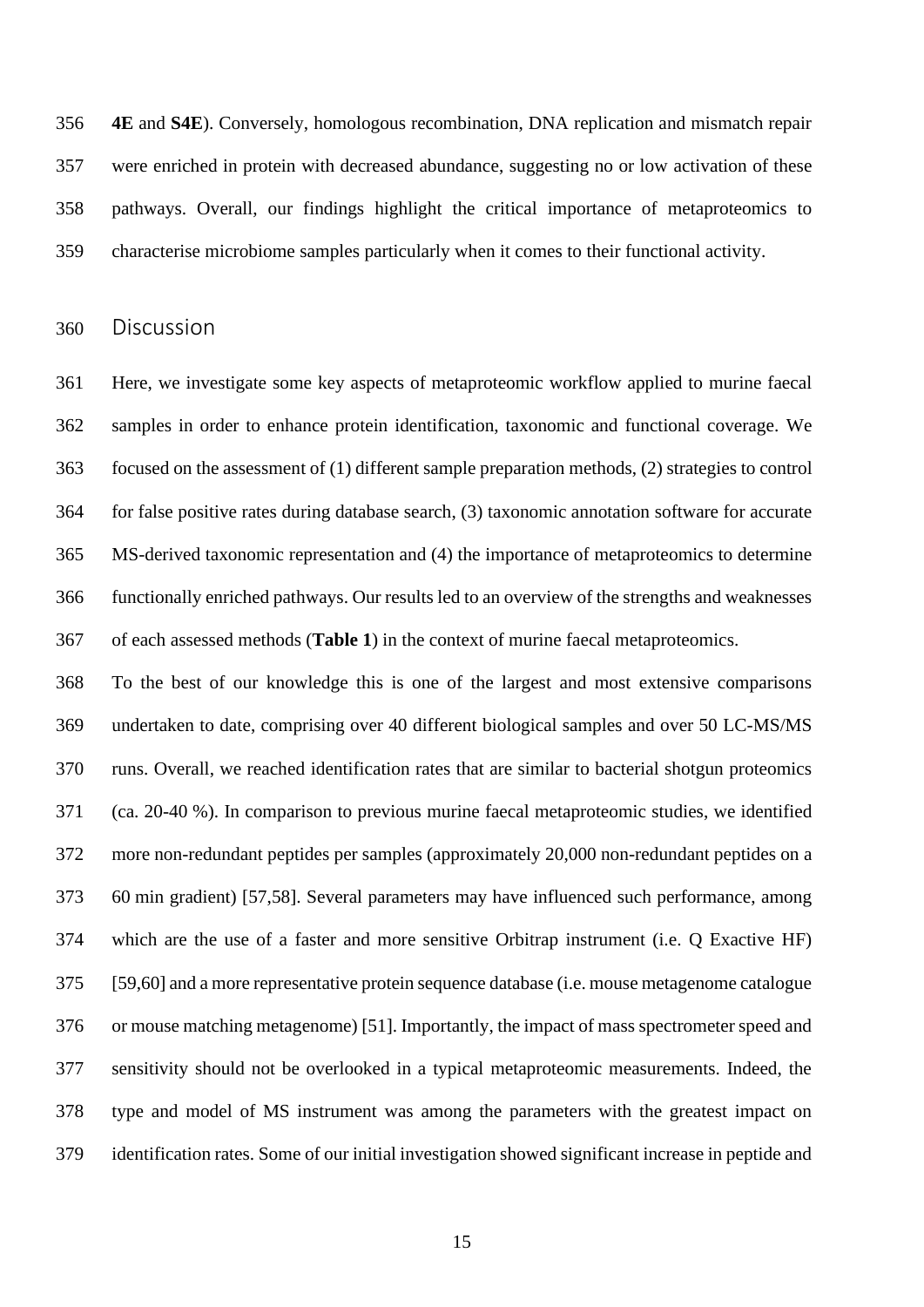- protein identification rate when using the Q Exactive HF (faster scanning, improved sensitivity)
- versus the Orbitrap Elite (data not shown, but downloadable from ProteomeXchange).

 Both LSC and nLSC methods have merits for the metaproteomic analysis of murine faecal samples

 Our study confirms previous observation with regard to increased peptides or proteins identification, which is dependent on laboratory preparation method and specifically the usage of differential centrifugation [24]. The LSC approach also leads to more consistent identifications and as a result fewer missing values, which is a general and extensive problem in metaproteomic datasets. Regarding the topic of reproducible protein identification and quantification, a recent metaproteomic study demonstrated the use of Tandem Mass Tag (TMT) approach in human stool samples [22].

 Further investigation into taxonomic composition between LSC and nLSC revealed broad changes already at the phylum level. Notably, *Bacteroidetes* and *Verrucomicrobia* were enriched within LSC-prepared samples, whereas *Firmicutes, Actinobacteria* and *Deferribacteres* phyla were over-represented in nLSC samples. Such depletion or enrichment of several major bacterial phyla have previously been reported by Tanca and colleagues [24]. While *Verrucomicrobia* was found enriched by LSC in ours as well as Tanca's study, *Bacteroidetes*, *Firmicutes* and *Actinobacteria* were enriched by opposite methods. Several reasons may explain these discrepancies, such as the host organism under study (*i.e. Mus musculus* versus *Homo sapiens*), different protein sequence database construction (*i.e.* mouse microbiome catalogue versus UniProtKB custom microbiome) and minimal biological variability (i.e. three biological sample here versus one in Tanca's study).

 Additional comparison to the phyla detected by metagenomics in the mouse microbiome catalogue study tends to agree more with the nLSC approach [51]. However, the samples from that study were also prepared using a nLSC approach, which may explain the similarity.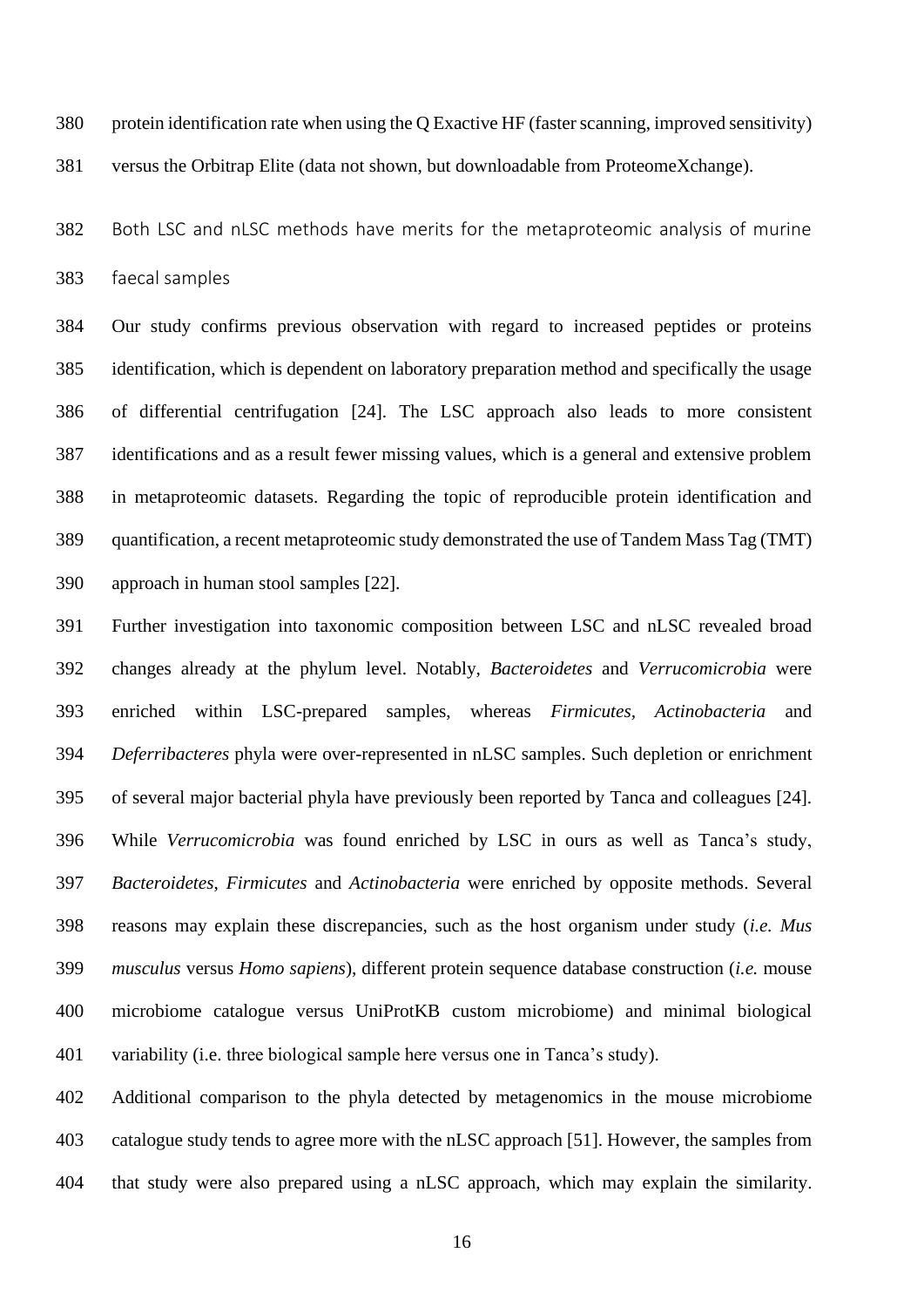Importantly, it has been reported that the removal of faecal particles may also lead to exclusion of proteins or organisms attached to these faecal debris [24], thus leading to a bias in the LSC approach. A limitation of our study lies in the use of murine faecal samples of unknown microbiota composition to assess different laboratory methods and their impact on taxonomic and protein representation. To bypass this issue, one solution would consist in assessing different laboratory methods against a mock microbial community (i.e. known composition), such as in the study by Kleiner and colleagues [32]. While such community sample can be purchased, these are mostly representative of the top 20 most abundant species within the human gut microbiome and are far from recapitulating the complexity of a faecal sample (>100 microbial species) [61,62].

 Our results at the protein level showed significant changes in abundance, which were indicative of broad taxonomic changes, more so than variation in functional activities. Importantly, recent studies have reported considerable changes in rodent microbiota depending on suppliers or on shipping batch, even for mice housed in identical environments [63,64]. Murine gut microbiota is also significantly different from other mammals, such as human [51]. In this context, our results on metaproteomic sample preparation may not translate to other of murine faecal pellets (e.g. young vs. old individuals) or other mammalian faeces (e.g. *H. sapiens*) and suggests that optimisation of sample preparation is needed for each cohort (or at least for each host organism). Similarly, the murine faecal pellets used in this study originated exclusively from male and thus display a bias against female murine microbiome. Previous studies have reported differences in microbial composition between male and female, which in turn impacts hormone levels, disease progression and gene expression of the host [65-67]. In the future, our results should be confirmed using a mixed gender murine cohort.

 Notably, both sample preparation approaches have advantages, and the choice may ultimately come down to which bacterial phylum is under investigation [25]. Another option, which would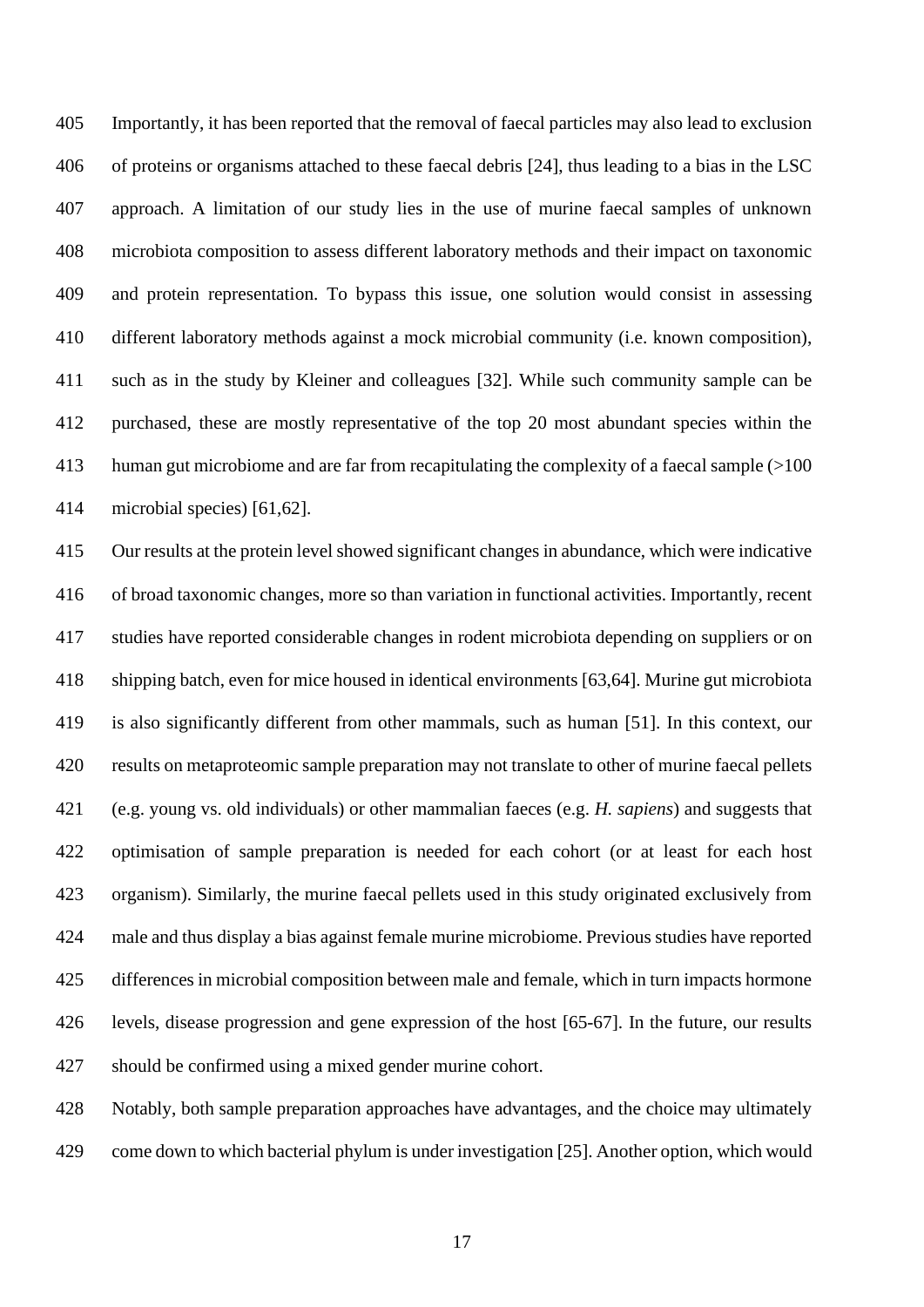need to be tested and depends on faecal pellet size, consists in splitting each faecal sample and performing LSC and nLSC in parallel. Following implementation of both faecal pre-processing approaches, the resulting samples could be pooled, processed using the in-solution digestion workflow and measured by LC-MS/MS. This alternative avoids an increase in sample size and measurement time, but maximises the recovery of different taxon (and proteins). The splitting of faecal material is also relevant for multi-omics investigation, as reported in a recent swine multi-omic study [68], and a murine dual metagenomics-metabolomics project [69]. In this context, to implement metaproteomics and metabolomics of the same samples, the faecal 438 material must be collected fresh and quickly stored at -80 °C. At the time of preparation, samples can be split and their respective laboratory workflows can be pursued separately.

Single-step database search allows optimal control of false discovery rate

 Currently, many metaproteomic studies use two-step database searches as a way to boost identification rates [40-42]. However, we demonstrate that this type of search dramatically underrepresents the number of false positives, due to the use of a decoy search strategy that is unsuitable in this context. Our results elaborate on a previous study by Muth and co-workers, who also emphasised the drawbacks of using a two-step search together with decoy strategy [70]. Using a single human LC-MS/MS measurement, our findings were so extreme that the number of false positives was equal or greater to the number of false negatives, with FDR 448 outside of any accepted range (i.e. factual FDR  $> 0.1$ ).

 Using metaproteome samples of known composition, we expanded our investigation of search strategies by including "two-step taxa" and "two-step two sections". The "two-step two sections" approach, implemented according to Kumar and colleagues [44], provided a middle ground in performance between the "two-step protein" and single-step search strategies, but at the expanse of much longer processing time. Nonetheless, our results confirmed the inability of two-step searches to control the FDR, including in context of metaproteomic samples. We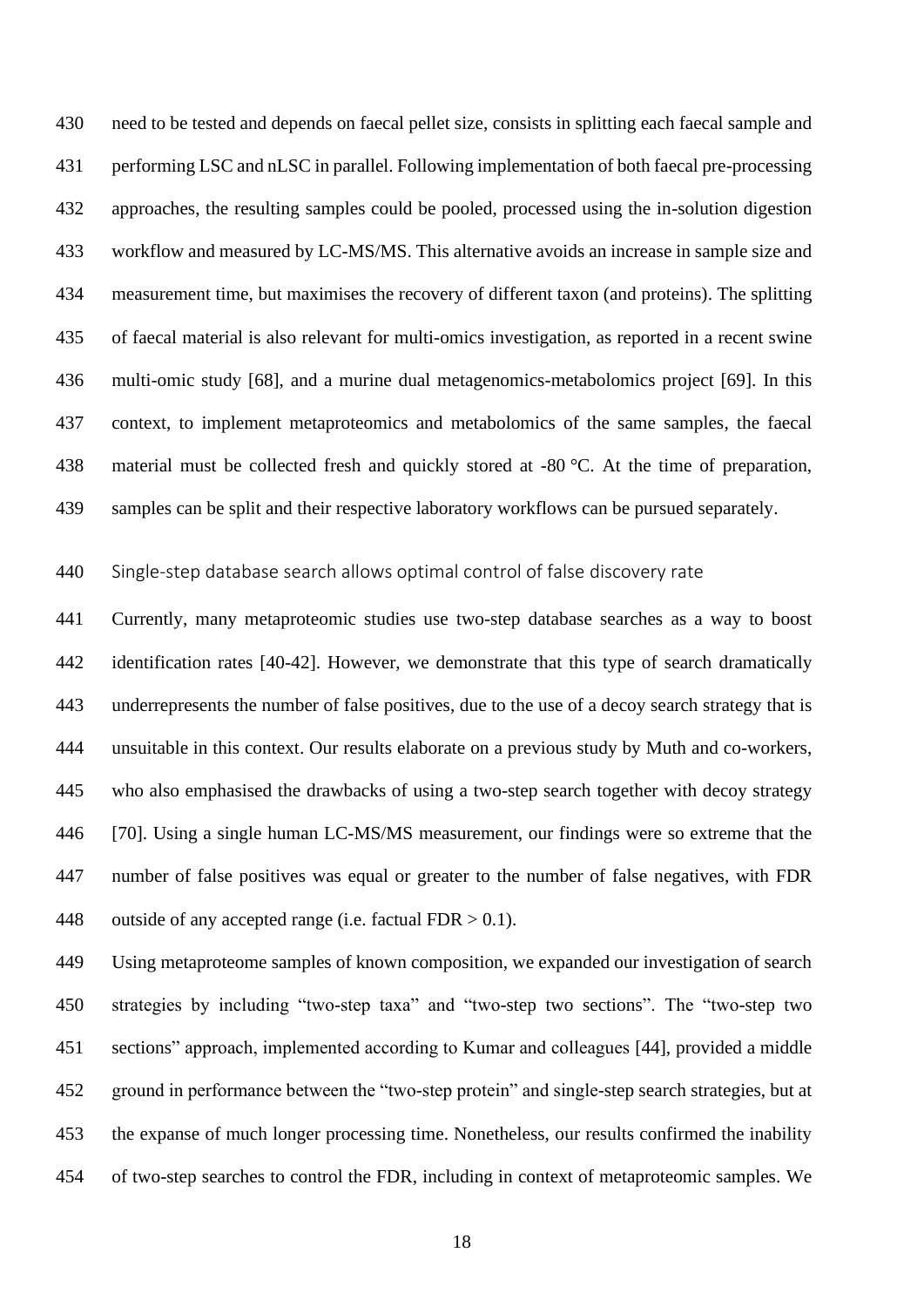argue that the use of a two-step search should be avoided whenever possible and replaced by alternative strategies, such as taxonomic foreknowledge or using matching metagenomes [45].

 Accurate taxonomic annotation of murine faecal samples can be generated by the Unipept software

 Previous studies have shown that it is possible to derive taxonomic representation from MS- identified peptides of known taxonomic origin [32,33,71]. However, to the best of our knowledge, there has not been a comparison of software for the taxonomic annotation of peptides with unknown origin. Here, we compared three software packages, namely Kraken2 [46], Diamond [48] and Unipept [28], which use different algorithms to perform such taxonomic annotation. Using metaproteome samples of known composition, as well as metaproteome samples from 38 murine faeces, we determined that the Unipept software provided superior performance (i.e. precision, sensitivity). Notably, Unipept is very user- friendly, fast and was designed to work on MS-identified peptides [28]. Whereas, Diamond and Kraken2 have both been designed to work on full protein/gene sequences or nucleotide sequencing reads (as opposed to peptides), which may have contributed to their lower performance [46,48]. Our assessments (i.e. sensitivity, specificity) were based on exact taxonomic identity and ignored hits from closely related taxon, which may have negatively affected the performance estimates of Kraken2 [46]. While, Unipept was clearly the optimal taxonomic annotation software for MS-identified peptides, it is currently limited to UniProt proteins, NCBI taxonomic hierarchy and trypsin cleavage.

 The metaproteome shows an enrichment in functionally-active pathways compared to the matching metagenomic potential

 Here, we observed an overall positive correlation between gene and protein abundances derived from metaproteome and matching-metagenome analysis. This was previously reported in a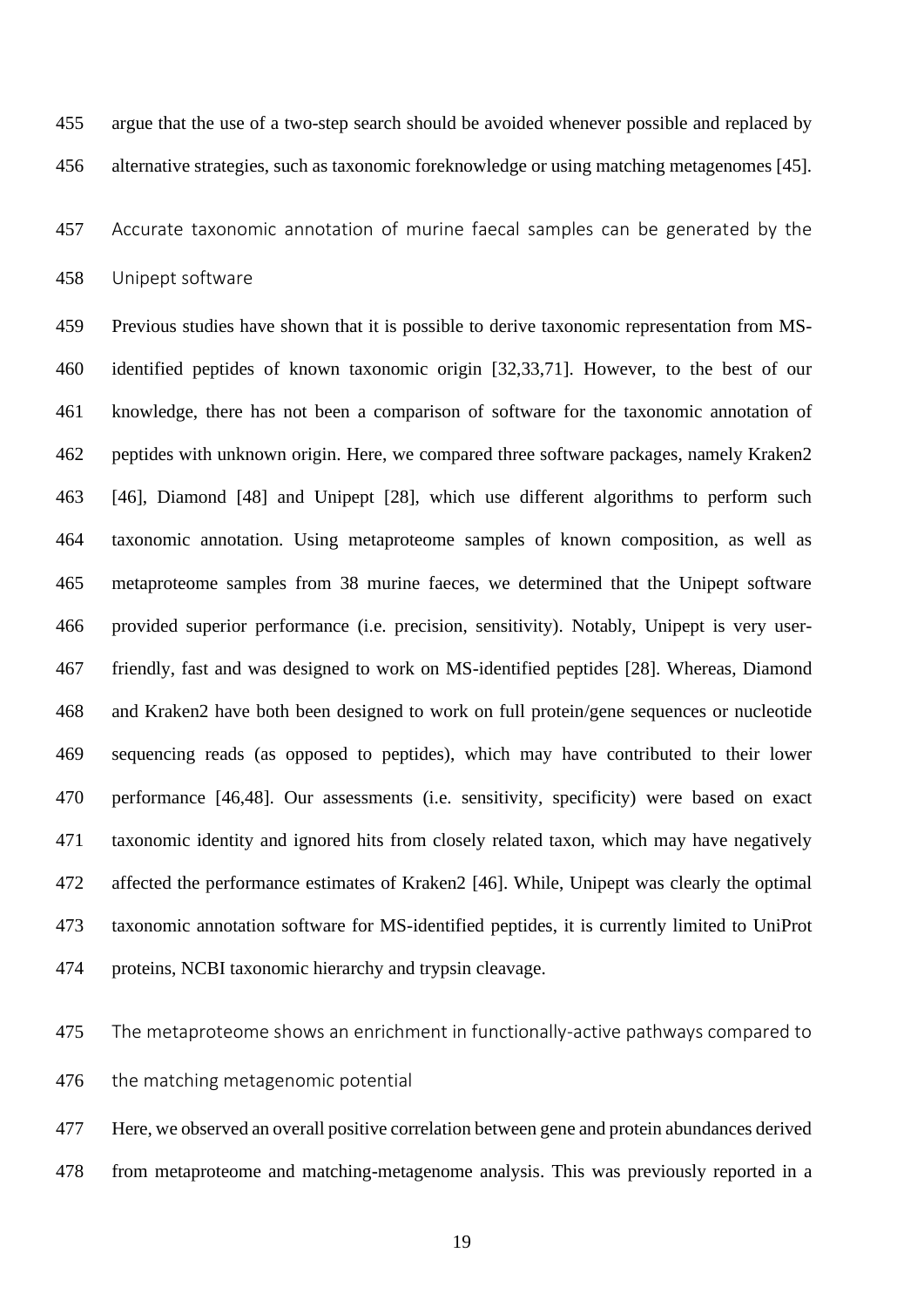longitudinal study of metaproteome/metagenome fluctuations from one individual with Crohn's Disease [52]. In our case the significantly correlated entries were associated with core bacterial metabolic functions, such as carbon and energy metabolism or electron transfer activity [72]. Despite such correlations, we also reported extensive differences in quantified functions between metagenomics and metaproteomics. Notably, with regard to genetic information processing (KEGG level 2), the ribosome pathway was over-represented in entries with higher abundance in metaproteomes, whereas pathways associated with DNA repair, replication or recombination were over-represented in entries with increased abundance in metagenomes. However, several studies have shown positive correlation between metatranscriptomics and metaproteomics at the gene or function levels. For example, a microbial community study from wastewater treatment plant [73] revealed overall positive correlation in functional categories abundance between transcripts and proteins. In another multi-omics study of the gut microbiome of human diabetic patients [55], while a positive correlation was observed between transcripts and proteins, this correlation did not translate to the derived functional profiles.

 Here we highlight the main advantage of metaproteomics, which captures functionally active pathways, as opposed to the genetic potential represented by metagenomics [74]. Thus, these approaches are complementary to each other and can provide a more comprehensive understanding of a biological system [54].

Conclusion

 To conclude, in this study we present an integrated analytical and bioinformatic workflow to improve protein identification, taxonomic and functional coverage of the murine faecal metaproteome. LSC combined with in-solution digestion provided the highest identification rates, although leading to a potential enrichment in specific taxa. We also show that fast and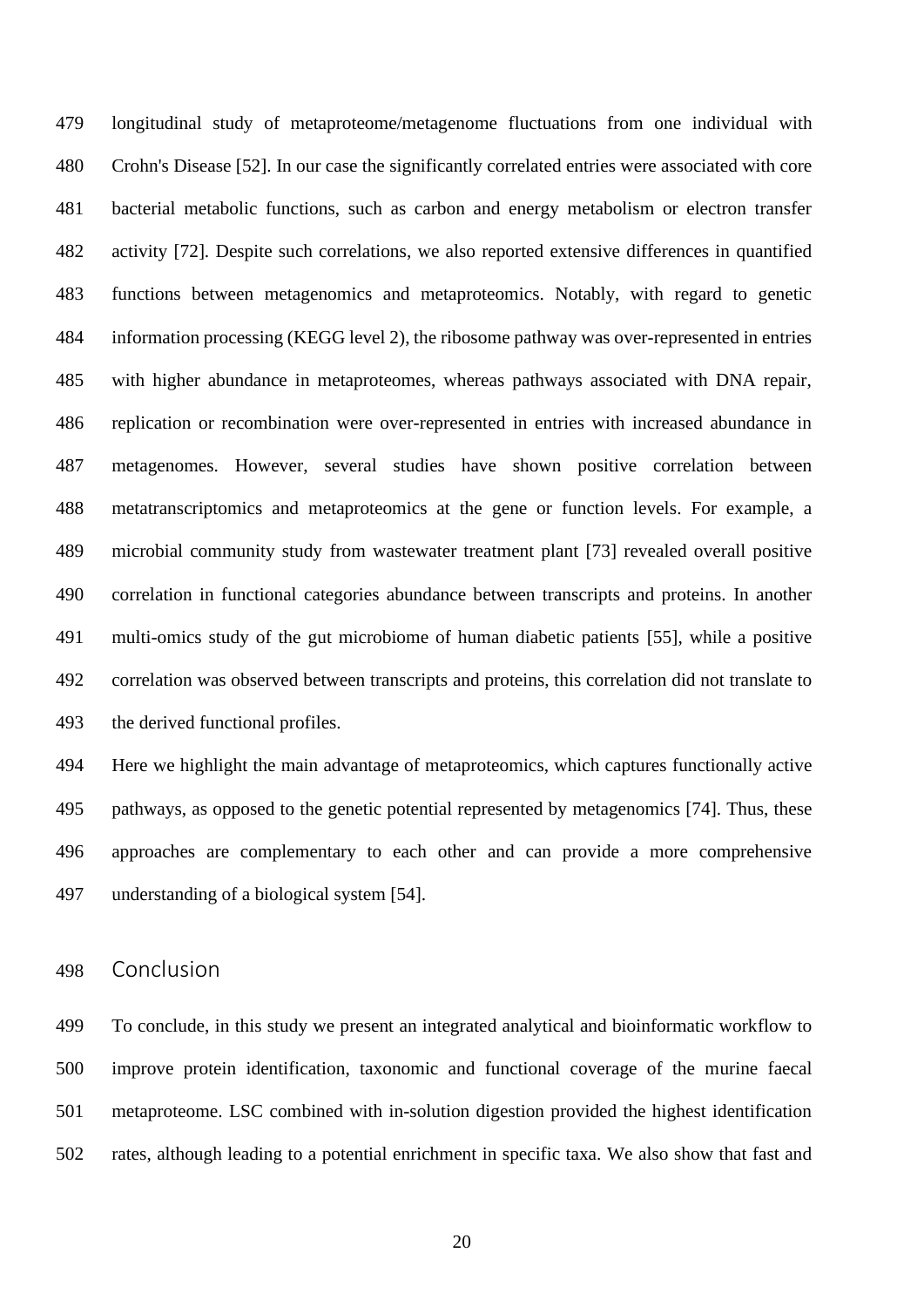accurate MS data processing can be achieved using a single-step database search. Taxonomic annotation can be generated directly from MS-based peptide identification using the Unipept software. While protein and gene abundances displayed an overall positive correlation, the metaproteome showed a significant functional enrichment compared to its metagenomic potential; thus, emphasizing the need for more metaproteomic studies for adequate functional characterisation of the microbiome.

Methods

Animals and faecal samples collection

 Mouse faecal pellets, obtained from a small cohort of six male wild-type B6EiC3SnF1/J mice, were used to compare sample purification and protein extraction methodologies from faeces (**Figure S1A**). A larger cohort of 38 mice (male euploid and trisomic Ts65Dn) was used to obtain mouse faeces, for further assessment of the data analysis workflow. Mice were housed and faeces were collected following the experimental procedures evaluated by the local Ethical Committee (Barcelona Biomedical Research Park, Spain). Faecal pellets were collected fresh, 517 placed at -20 °C and stored at -80 °C until analysis.

# DNA extraction and whole-genome sequencing

 Whole genome analysis was performed on the mouse cohort used for data analysis assessment. In brief, DNA was extracted from faecal samples using the FastDNA SPIN Kit (MP Biochemicals) and following manufacturer's instructions. DNA concentration was measured using a Qubit fluorometer (Invitrogen) and samples were shipped frozen to the Quantitative Biology Centre (QBiC) at the University of Tuebingen for whole genome sequencing. Sequence data were generated on an Illumina HiSeq 2500 instrument (chemistry SBS v3 plus

ClusterKit cBot HS) and processed as described previously [75] but with minor modifications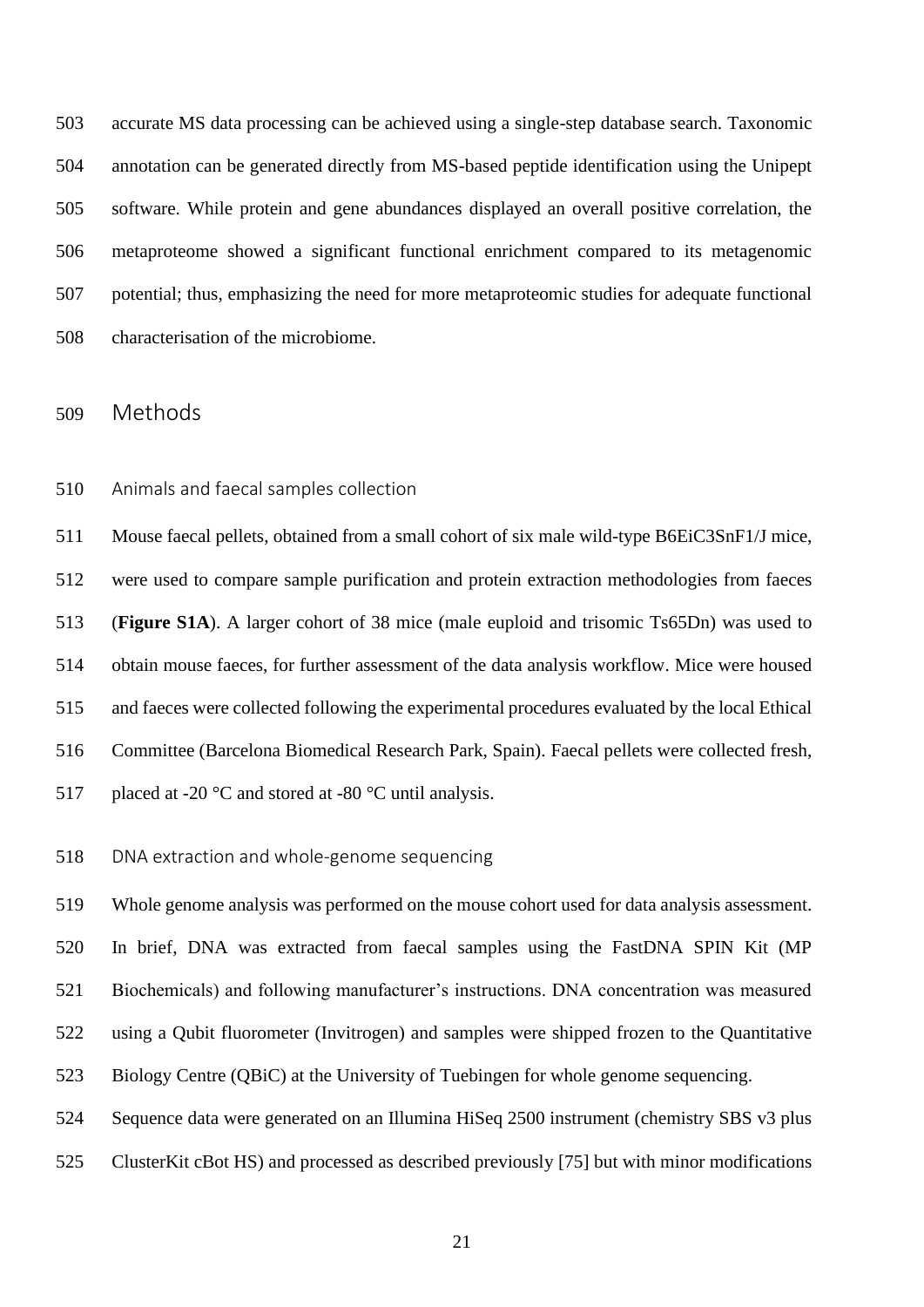that follow. Supplied sequence data were checked using fastQC v0.11.5 [76]. Data were 527 trimmed with Trim Galore! (--clip R1 10 --clip R2 10 --three prime clip R1 10 --528 three prime clip R2 10 --length 50; Babraham Bioinformatics). Mouse DNA within samples was detected by mapping reads against the mouse genome (GRCm38). Mouse-filtered read 530 files (with an average of  $3.58 \pm 0.08$  Gb sequence data per sample) were used for all subsequent analyses. Kraken2 2.0.8-beta [46] with the pre-compiled Genome Taxonomy Database [77] Functional annotation was achieved by mapping centroid protein sequences generated as described before [46,75] using the eggNOG-mapper software (v.1.0.3) [78] and associated database (v.4.5).

Sample treatment, cell lysis and protein extraction

 Mouse faecal pellets obtained from wild-type B6EiC3SnF1/J mice were used to compare sample initial preparation methodologies (**Figure S1A**).

 For the LSC procedure, faeces (~50 mg) were resuspended in phosphate buffer (50 mM Na2HPO4/NaH2PO4, pH 8.0, 0.1 % Tween 20, 35x volume per mg) by vortexing vigorously 540 for 5 min using 4 mm glass beads (ColiRollers<sup>TM</sup> Plating beads, Novagen), followed by incubation in a sonication bath for 10 min and shaking at 1,200 rpm for 10 min in a Thermomixer with a thermo block for reaction tubes. Insoluble material was removed by 543 centrifugation at 200  $\times$  g at 4 °C for 15 min. The supernatant was removed and the remaining pellet was subjected to two additional rounds of microbial cell extraction. After merging 545 supernatants, microbial cells were collected by centrifugation at  $13,000 \times$  g at 4 °C for 30 min. The pellet was resuspended in 80 µL sodium dodecyl sulfate (SDS) buffer (2 % SDS, 20 mM Tris, pH 7.5; namely pellet extraction buffer) and heated at 95 °C for 30 min in a Thermomixer. The resulting suspension was divided into two parts to obtain technical replicates for the rest of the sample preparation workflow. Protein extraction was performed by cell homogenization using 0.1 mm glass beads (100 mg, SartoriusTM Glass Beads) for each replicate and the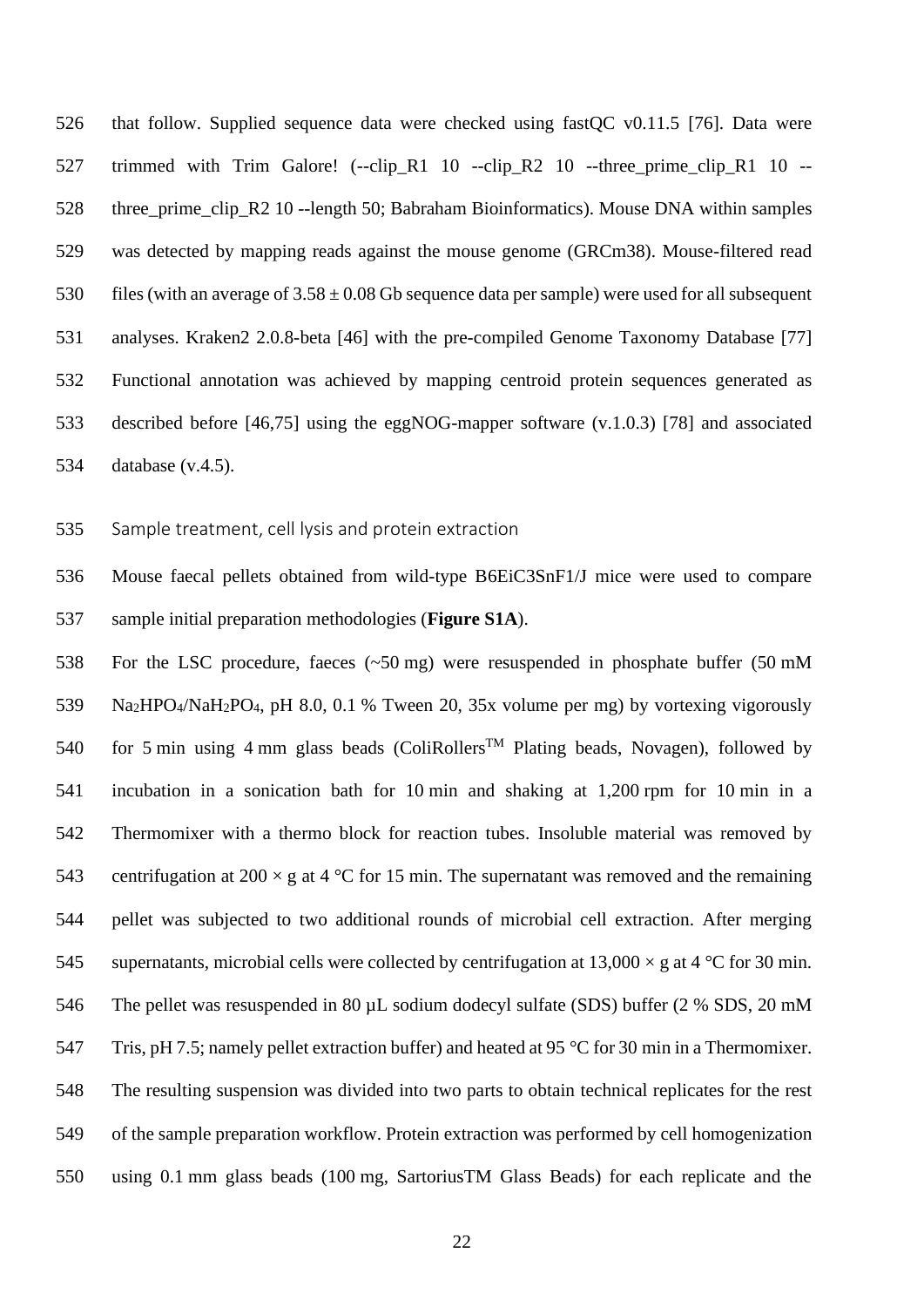FastPrep-24 5G instrument (MP) at 4 m/s or BeadBug microtube homogenizer (BeadBug) at 4,000 rpm. Three cycles of homogenization including 1 min bead beating, 30 sec incubation at 553 95 °C, and 30 sec centrifugation at  $13,000 \times g$  were performed. The homogenate was diluted 554 with 800  $\mu$ L MgCl<sub>2</sub> buffer (0.1 mg/mL MgCl<sub>2</sub>, 50 mM Tris, pH 7.5) and centrifuged at 13,000 rpm for 15 min. Proteins from the supernatant were precipitated overnight in acetone 556 and methanol at  $-20$  °C (acetone:methanol:sample with 8:1:1 ratio). Protein pellets were resuspended in 120 µL denaturation buffer (6 M urea, 2 M thiourea, 10 mM Tris, pH 8.0) for downstream use.

 For the nLSC procedure, mouse faeces (~25 mg) were homogenised directly in 150 µL pellet extraction buffer as described above with the following changes. A bead mixture of 0.1 mm 561 glass beads (100 mg),  $5 \times 1.4$  mm ceramic beads (Biolab products), and  $1 \times 4$  mm glass bead was used for five cycles of homogenisation to break-up the faecal material.

Protein digestion

 Following extraction, protein amount was quantified using Bradford assay (Bio-Rad, Munich, Germany) [79] and two methods were compared to digest proteins extracted from LSC or nLSC procedures.

 The in-solution digestion method was performed as follows. Proteins (20 µg starting material) were reduced in 1 mM dithiothreitol (DTT) and alkylated in 5.5 mM iodoacetamide at room temperature (RT) for 1 h each. Proteins were pre-digested with LysC at RT for 3 h using a protein to protease ratio of 75:1. Samples were diluted nine-fold with 50 mM ammonium bicarbonate and digested overnight with trypsin (Sequencing Grade Modified Trypsin, Promega) at pH 8.0 using a protein to protease ratio of 75:1.

Filter-aided sample preparation (FASP) was performed as previously published [80]. Briefly,

proteins (10 µg starting material) were reduced in 0.1 M DTT for 40 min at RT. The reduced

575 samples were added to the filter units (30 kDa membrane cut off) and centrifuged at  $14,000 \times g$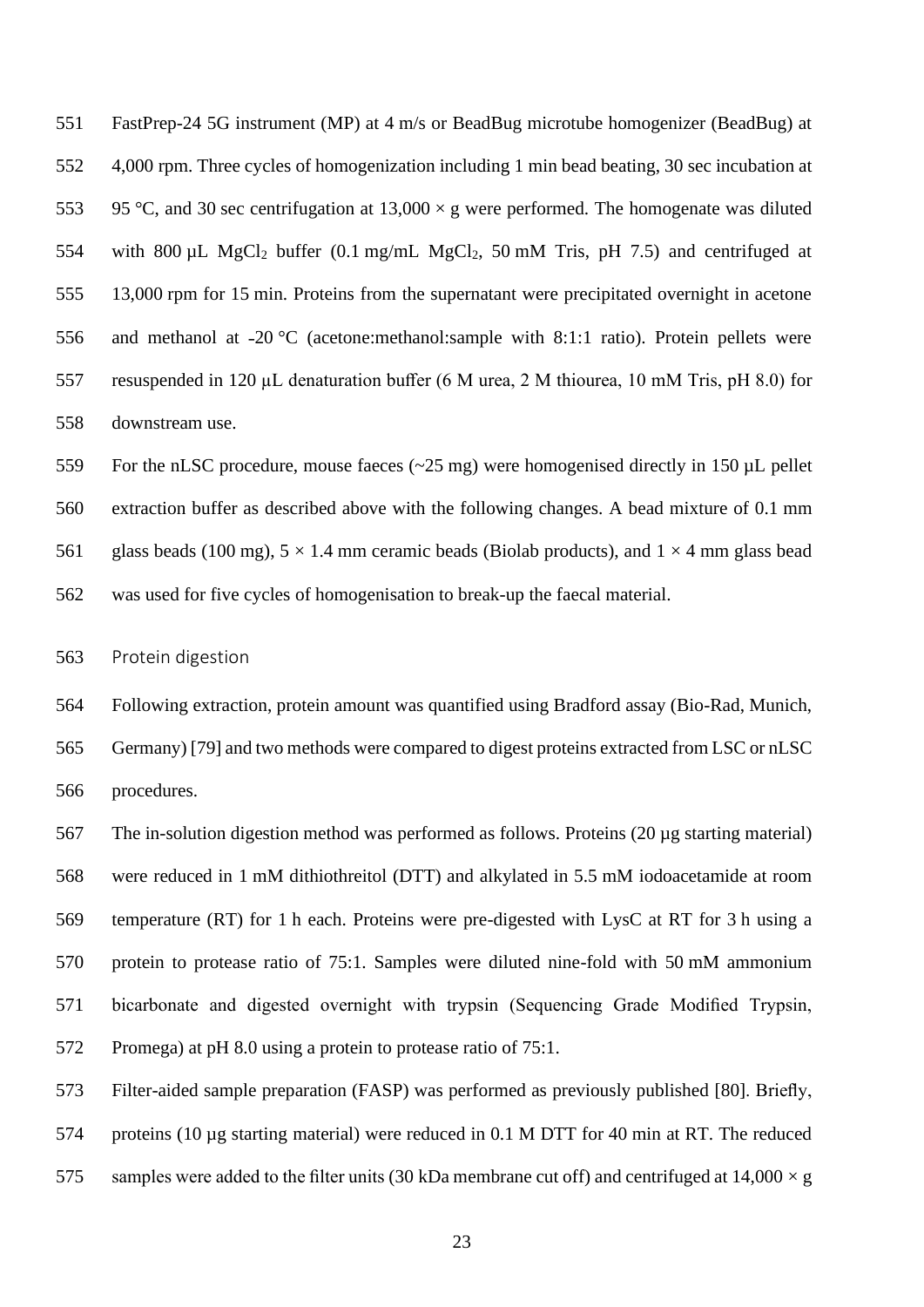for 15 min. All further centrifugation steps were performed similarly unless otherwise noted. Samples were then washed with 2X 200 µL urea buffer (100mM Tris/HCl, pH 8.5, 8M urea) and centrifuged. Proteins were incubated in 50 mM IAA for 20 min at RT in the dark. After alkylation, samples were centrifuged and washed three times with 100 µL urea buffer. This was followed by three wash steps with 50 mM ammonium bicarbonate (ABC) for 10 min. Proteins were digested overnight at 37 °C using trypsin digestion (Sequencing Grade Modified Trypsin, Promega) at pH 8.0 using a protein to protease ratio of 100:1. On the following day, the peptides 583 were centrifuged into fresh tubes at  $14,000 \times g$  for 10 min. An additional 40 µL ABC buffer was added to the filter units and this solution was also centrifuged to increase the peptide yield. To stop the digestion from either in-solution or FASP workflows, the samples were acidified to pH 2.5 with formic acid and cleaned for LC-MS/MS measurement using Empore C18 disks in StageTips [81].

# LC-MS/MS measurements

 Samples were measured on an EASY-nLC 1200 (Thermo Fisher Scientific) coupled to a Q Exactive HF mass spectrometer (Thermo Fisher Scientific). The samples prepared for the sample purification and protein extraction methodologies assessment were all measured in duplicates to assess instrument reproducibility. Peptides were chromatographically separated using 75 μm (ID), 20 cm packed in-house with reversed-phase ReproSil-Pur 120 C18-AQ 1.9 μm resin (Dr. Maisch GmbH).

 Peptide samples generated as part of the laboratory method optimisation (LSC vs. nLSC, FASP vs. in-solution) were eluted over 43 min using a 10 to 33 % gradient of solvent B (80 % ACN in 0.1 % formic acid) followed by a washout procedure. Peptide samples generated as part of the data analysis assessment (metaproteome vs. metagenome) were eluted over 113 min using a 10 to 33 % gradient of solvent B (80 % ACN in 0.1 % formic acid) followed by a washout procedure.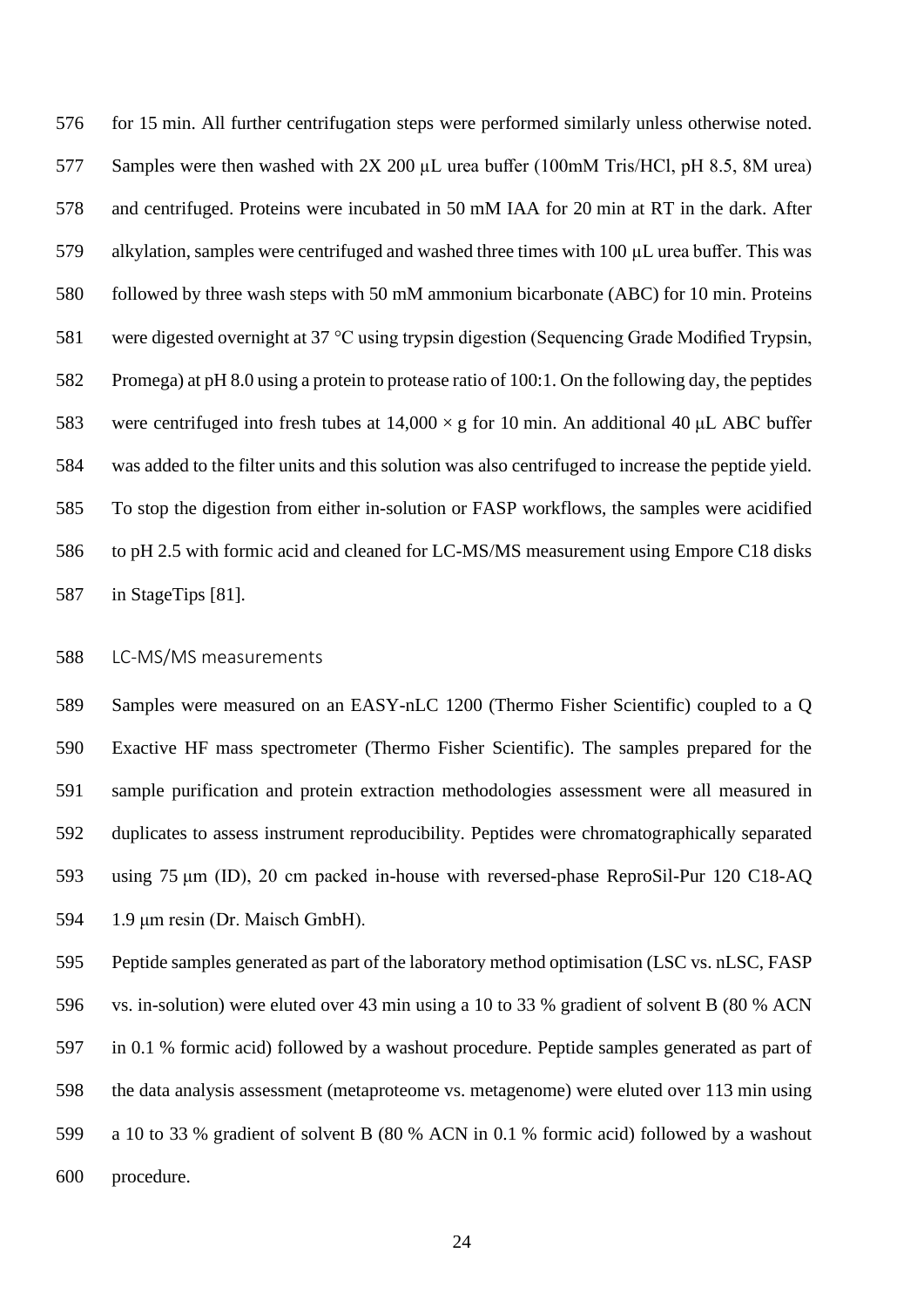MS1 spectra were acquired between 300-1,650 Thompson at a resolution of 60,000 with an 602 AGC target of  $3 \times 10^6$  within 25 ms. Using a dynamic exclusion window of 30 sec, the top 12 most intense ions were selected for HCD fragmentation with an NCE of 27. MS2 spectra were 604 acquired at a resolution of 30,000 and a minimum AGC of  $4.5 \times 10^3$  within 45 ms.

#### LC-MS/MS data processing

 Raw data obtained from the instrument were processed using MaxQuant (version 1.5.2.8) [36]. The protein sequence databases used for database search consisted of the complete *Mus musculus* Uniprot database (54,506 sequences) and frequently observed contaminants (248 entries), as well as the mouse microbiome catalogue (~2.6 million proteins) [51] for the raw data from laboratory method optimisation samples or the matching metagenome gene translation (~1.5 million proteins) for the raw data from data analysis assessment samples. A FDR of 1 % was required at the peptide and protein levels. A maximum of two missed cleavages was allowed and full tryptic enzyme specificity was required. Carbamidomethylation of cysteines was defined as fixed modification, while methionine oxidation and N-terminal acetylation were set as variable modifications. Match between runs was enabled where applicable. Quantification was performed using label-free quantification (LFQ) [82] and a minimum peptide count of 1. All other parameters were left to MaxQuant default settings.

#### Comparison of sample preparation methods

 Unless stated otherwise, the analyses described below were performed in the R environment [83]. To compare the different centrifugation, digestion and lysis methods, we counted for each sample the number of peptide and protein groups with intensities and LFQ intensities superior to zero, respectively. We tested for significant differences between methods using unpaired t- tests via the ggplot2 package [84]. Quantified peptides and protein groups were checked for overlap between the centrifugation methods using the VennDiagram package. The proportion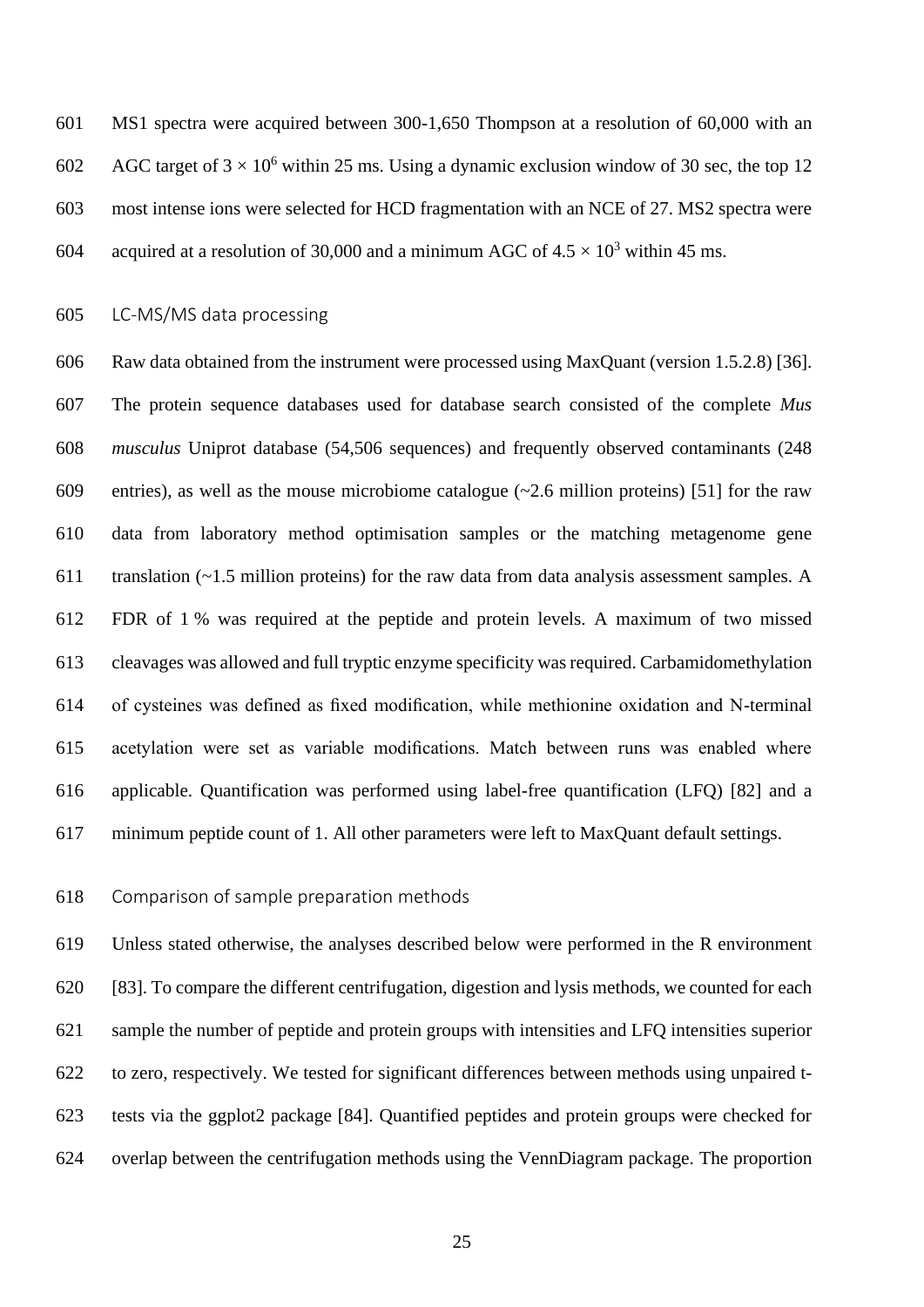of host (*Mus musculus*) proteins was computed by summing up all host proteins iBAQ values and then dividing by the total iBAQ per sample. The centrifugation methods were evaluated using an unpaired t-test.

 The taxonomy representation, for the centrifugation methods, was done via the Unipept online software (v. 4.5.1) [37]. The quantified peptides (intensity superior to zero) were imported into Unipept with I-L not equal. The Unipept result were used to count the number of non-redundant peptides assigned to each taxonomic node.

 For the differential protein abundance analysis (between LSC and nLSC), the MSnBase package was used as organisational framework for the protein groups LFQ data [85]. Host proteins, reverse hit and potential contaminant proteins were filtered out. Protein groups were retained for further analysis only if more than 90 % of samples within either LSC or nLSC group had an LFQ superior to the first quartile overall LFQ. Significantly changing proteins were identified using paired t-test. Significance was set at an adjusted p-value of 0.01 following Benjamini-Hochberg multiple correction testing, as well as a minimum LSC/nLSC fold-change 639 of  $\pm 1.5$ . The over-representation and GSEA testing of KEGG pathways were done for the significantly up- and down-regulated proteins as well as for the proteins uniquely identified per 641 group via the clusterProfiler package based on hypergeometric distribution (p-adj.  $\leq 0.05$ ) [39].

Single- versus two-step search assessment using HeLa cell line sample

 HeLa cells were prepared for LC-MS/MS measurements using published method [86]. Briefly, cells were grown in DMEM medium and harvested at 80 % confluence. Proteins were precipitated using acetone and methanol. Proteins were reduced with DTT and digested with Lys-C and trypsin. Peptides were purified on Sep-Pak C18 Cartridge.

 Sample was measured as described in the LC-MS/MS measurements section but for a few changes. Peptide sample was eluted over 213 min using a 7 % (0 min), 15 % (140 min) and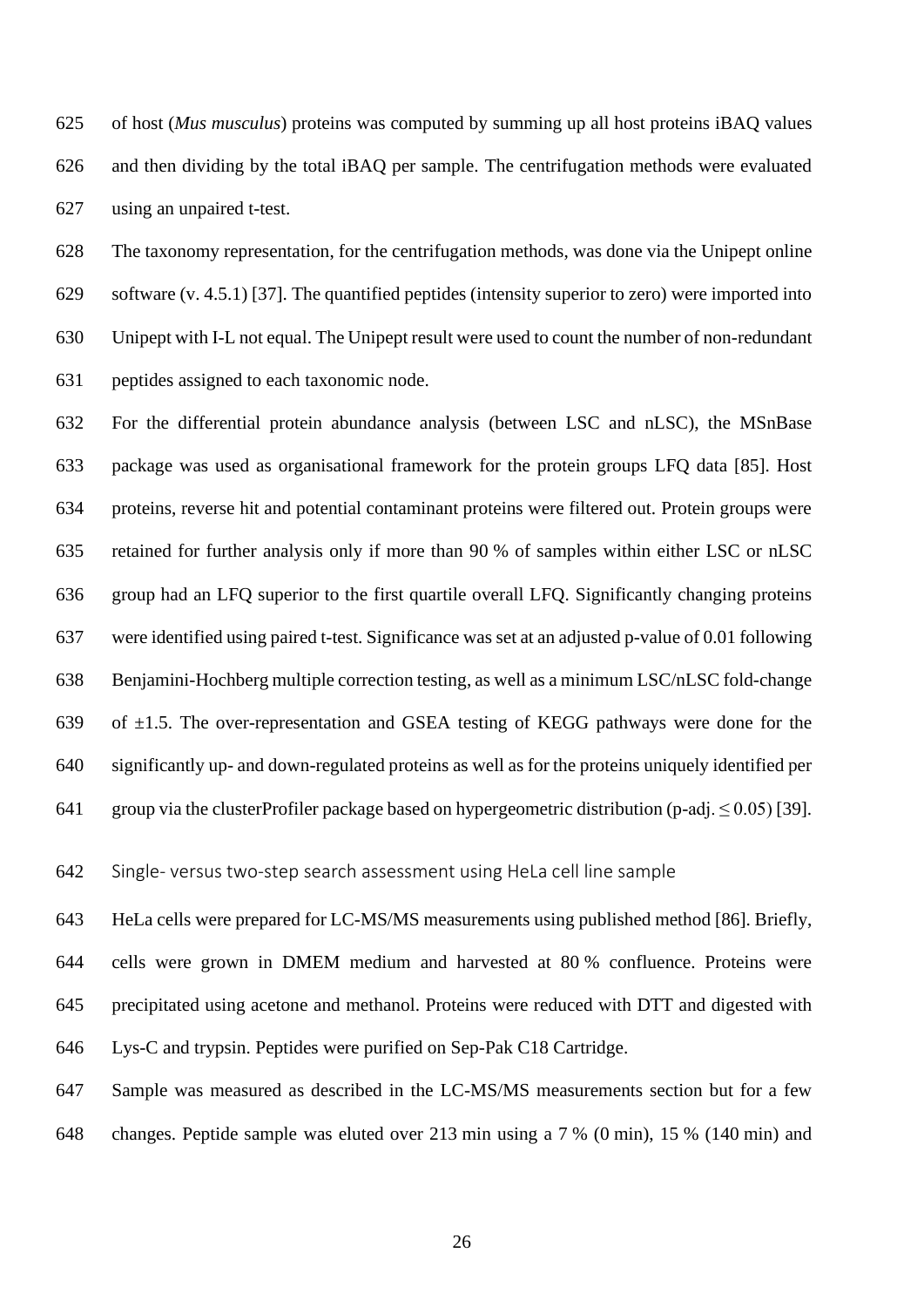33 % (213 min) gradient of solvent B (80 % ACN in 0.1 % formic acid) followed by a washout procedure. The top 10 most intense ions were selected for HCD fragmentation.

 Raw data were processed as described in the LC-MS/MS data processing section with a few alterations. Match between runs was disabled. The protein sequence databases used for database search consisted of the complete *Homo sapiens* Uniprot database (93,799 sequences), frequently observed contaminants (248 entries), as well as the mouse microbiome catalogue (~2.6 million proteins) [51]. Several processings were performed differing in the number of 656 microbiome catalogue entries included, which led to an increase in database size of  $0 \times$ ,  $1 \times$ ,  $2 \times$ , 5×, 10× and 20× compared to the *H. sapiens* database alone. These processings also differed in the database search strategies used, namely single- or two-step search [40].

 Identified MS/MS, peptides and protein groups were assigned to kingdom of origin (conflicts were resolved to Eukaryota by default). To compare the different database search strategies, we counted the number of identified MS/MS, non-redundant peptides and protein groups associated to each kingdom (as well as reverse hits and potential contaminants). We also calculated the FDR based solely on reverse hits or together with bacterial hits (factual FDR) in order to investigate the true number of false positives.

#### Database search strategies assessment using known microbiome samples

 We used the samples generated by Kleiner and colleagues, specifically the uneven organisms preparation described in the earlier publication [32]. This dataset contained LC-MS/MS 668 measurements ( $N = 8$ ) that we processed as described in the LC-MS/MS data processing section with a few alterations. Match between runs was disabled. The protein sequence databases used for database search consisted of the proteome of all 32 organisms present in the synthetic samples ("uneven database" = 122,972 sequences), frequently observed contaminants (248 entries), as well as the mouse microbiome catalogue (~2.6 million proteins) [51]. Several processings were performed differing in the number of microbiome catalogue entries included,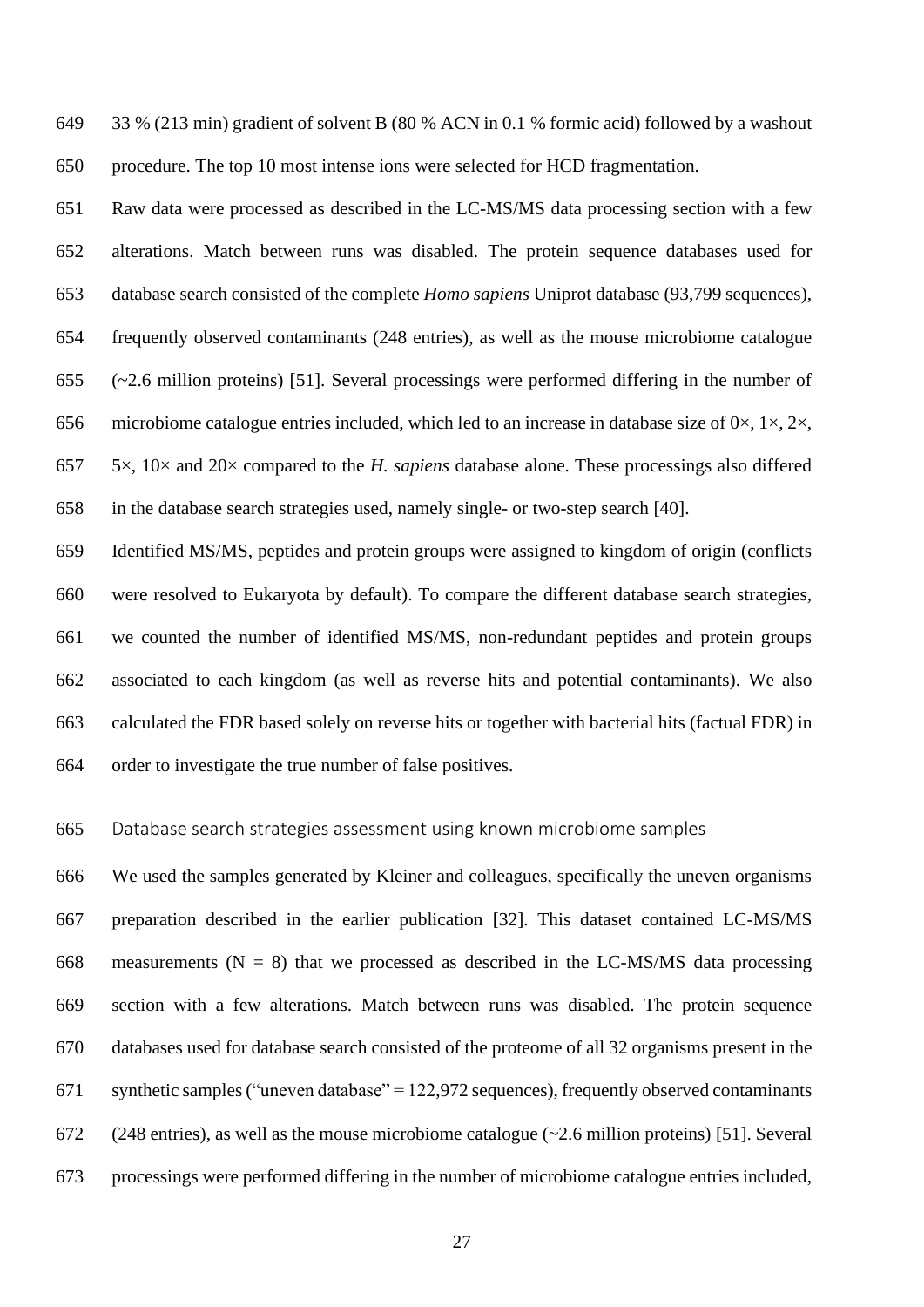674 which led to an increase in database size of  $0 \times$ ,  $0.5 \times$ ,  $1 \times$ ,  $2 \times$ ,  $5 \times$ ,  $10 \times$  and  $20 \times$  compared to the "uneven database" alone. These processings also differed in the database search strategies used, namely single-step search, "two-step protein" search to keep identified proteins [40], "two-step taxa" search to keep identified taxa [30], and "two-step two sections" search to keep identified proteins after sectioned search [44].

 Identified protein groups were assigned to database of origin, namely "uneven database" or mouse microbiome catalogue database. For each sample, this allowed computation of the number of (1) true positive hits, must be hits from the "uneven database"; (2) false positive hits, must be hits from the mouse microbiome catalogue; (3) false negative hits, the total identified protein count in the "uneven database" (total from 8 samples) minus the true positives; and (4) true negative hits, the total protein count in the mouse microbiome catalogue minus the false positives. This allowed calculation of the accuracy, precision and sensitivity for each increase in the database size. We also calculated the factual FDR based on reverse hits together with mouse microbiome catalogue hits in order to investigate the true number of false positives.

689 Using only the processings against the largest database  $(20\times)$ , we filtered our data for protein groups with a minimum of one or two unique peptides. The true positive count and factual FDR were calculated (and compared) for each combination of search strategy and filtering, as described in the previous paragraph.

Taxonomic representation of known microbiome samples

 We also used the uneven samples generated by Kleiner and colleagues [32] to investigate the taxonomic representation derived from MS-identified peptides. The gold-standard processing was used, with single-step database search against the proteome of all 32 organisms present in 697 the synthetic samples ("uneven database" =  $122,972$  sequences). MS-identified peptides were submitted to (1) Kraken2 (v. 2.1.1) [46], (2) Diamond (v. 2.0.9) [48], or (3) Unipept online (v.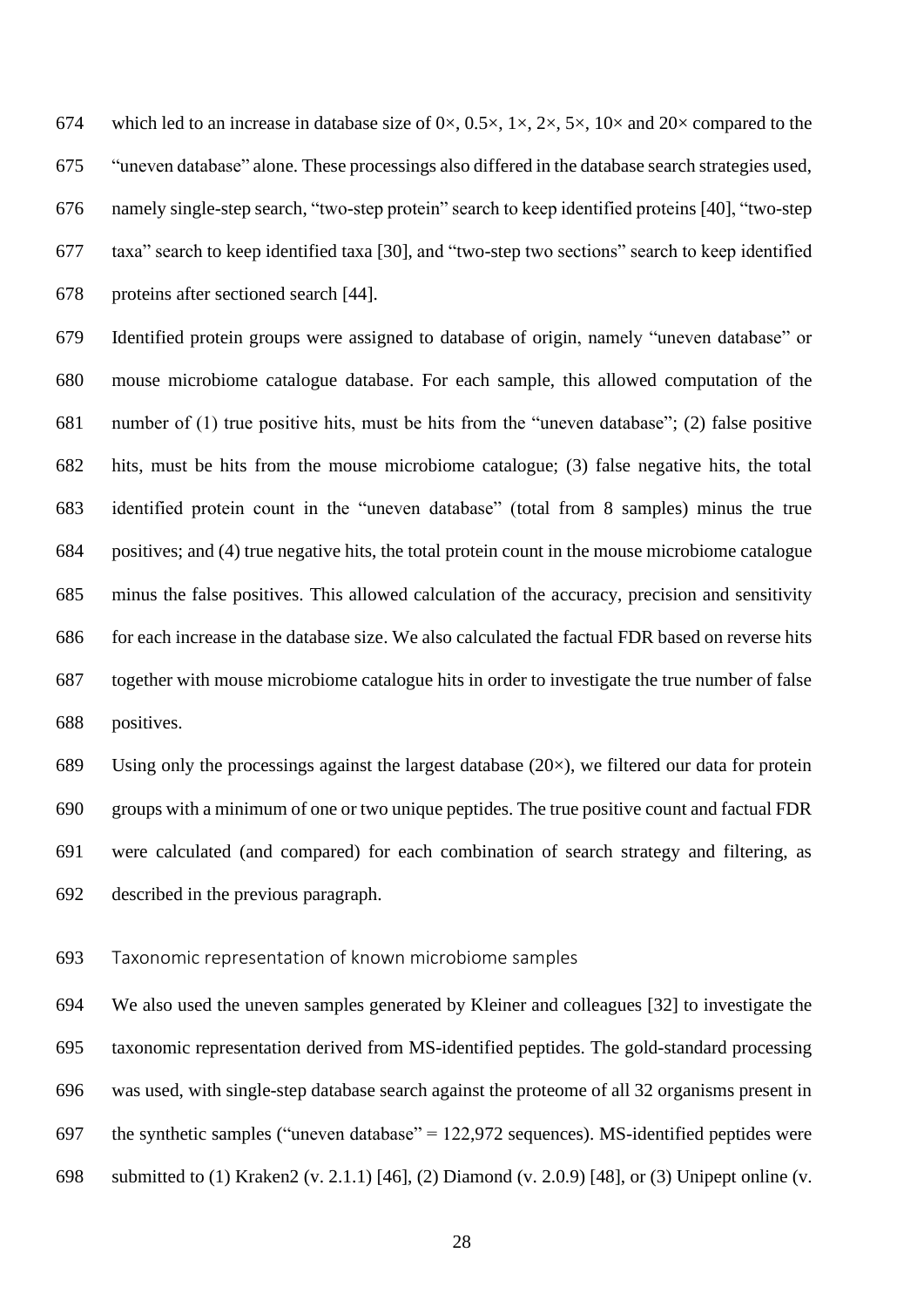4.5.1) [28] software for taxonomic assignments. The protein sequences from Uniprot (swissprot and trembl) were used as database for each software. The Diamond alignment was performed using sensitive and taxonomic classification mode. The Unipept online analysis was done via the metaproteome analysis function with I-L not equal. The Kraken2 k-mer analysis was carried out in translated mode using back-translated peptide sequences (back-translation done with EMBOSS backtranseq). For each software approach, the complete taxonomic lineage (NCBI) was retrieved per peptide and the lowest common ancestor was determined.

 For each sample, we determined and computed the number of taxa that are (1) true positive hits, must be an identified taxon used for the preparation of the synthetic samples; (2) false positive hits, must be an identified taxon not used for the preparation of the synthetic samples; (3) false negative hits, the total number of taxa used for the preparation of the synthetic samples minus the true positives; and (4) true negative hits, the total number of taxa (with at least one Uniprot protein) minus the true and false positives. This allowed calculation of the accuracy, precision, specificity, sensitivity and F-measure for different PSM count thresholds. Taxa were then quantified per sample based on the different software approaches by summing the peptide intensities and then normalised to percentage of total peptide intensities. At each taxonomic level, the Spearman's rank correlation was calculated between the expected taxon representation in the uneven samples and the taxa representation determined from each software.

 To investigate the taxonomic identification in context of different database search strategies, we performed the taxonomic annotation via Unipept for all uneven data processings described in the above section. We then carried out all steps described in the previous paragraph in order to compute the F-measure per search strategy and database size.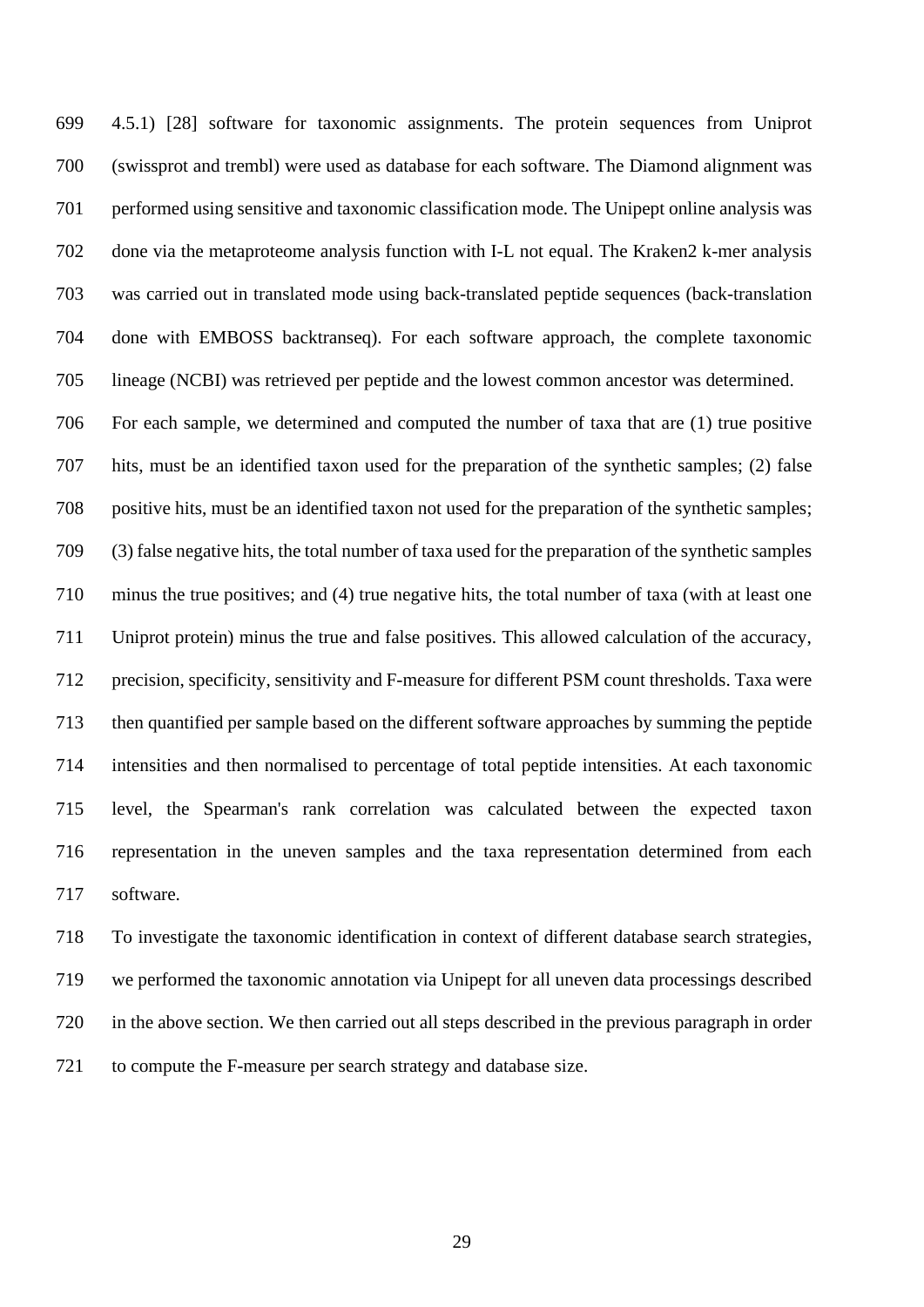Taxonomic representation of faecal microbiome samples

 All subsequent sections use the faecal samples from a 38 mice cohort. These were prepared via LSC and in-solution protein digestion, as described above. The resulting peptide mixtures were measured on a Q Exactive HF mass spectrometer and processed against the matching metagenome gene translation, as described above.

 The MS-identified peptides in this dataset were taxonomically annotated with Kraken2, Diamond and Unipept, as described above. Taxa were quantified as described above (sum of peptide intensities). The Spearman's rank correlation in taxon representation was calculated for each pairwise combination of samples within software.

 For each sample, we determined and computed the number of species that are (1) true positive hits, must be an identified species reported in the mouse microbiome catalogue; (2) false positive hits, must be an identified species not reported in the mouse microbiome catalogue; and (3) false negative hits, the total number of species reported in the mouse microbiome catalogue minus the true positives. This allowed calculation of the precision, sensitivity and F-measure for each samples and annotation software.

#### Metagenome to metaproteome correlation

 All subsequent sections use the faecal samples from a 38 mice cohort. These were prepared via LSC and in-solution protein digestion, as described above. The resulting peptide mixtures were measured on a Q Exactive HF mass spectrometer and processed against the matching metagenome gene translation, as described above. For direct comparison between metagenome and metaproteome, the identified genes were collapsed into groups identical to protein groups composition from mass spectrometry. Each gene groups abundance was calculated as the highest gene abundance within that group. Each gene groups and corresponding protein groups abundances were correlated across samples using Spearman's rank correlation from the stats package. Significance was set at an adjusted p-value of 0.05 following Benjamini-Hochberg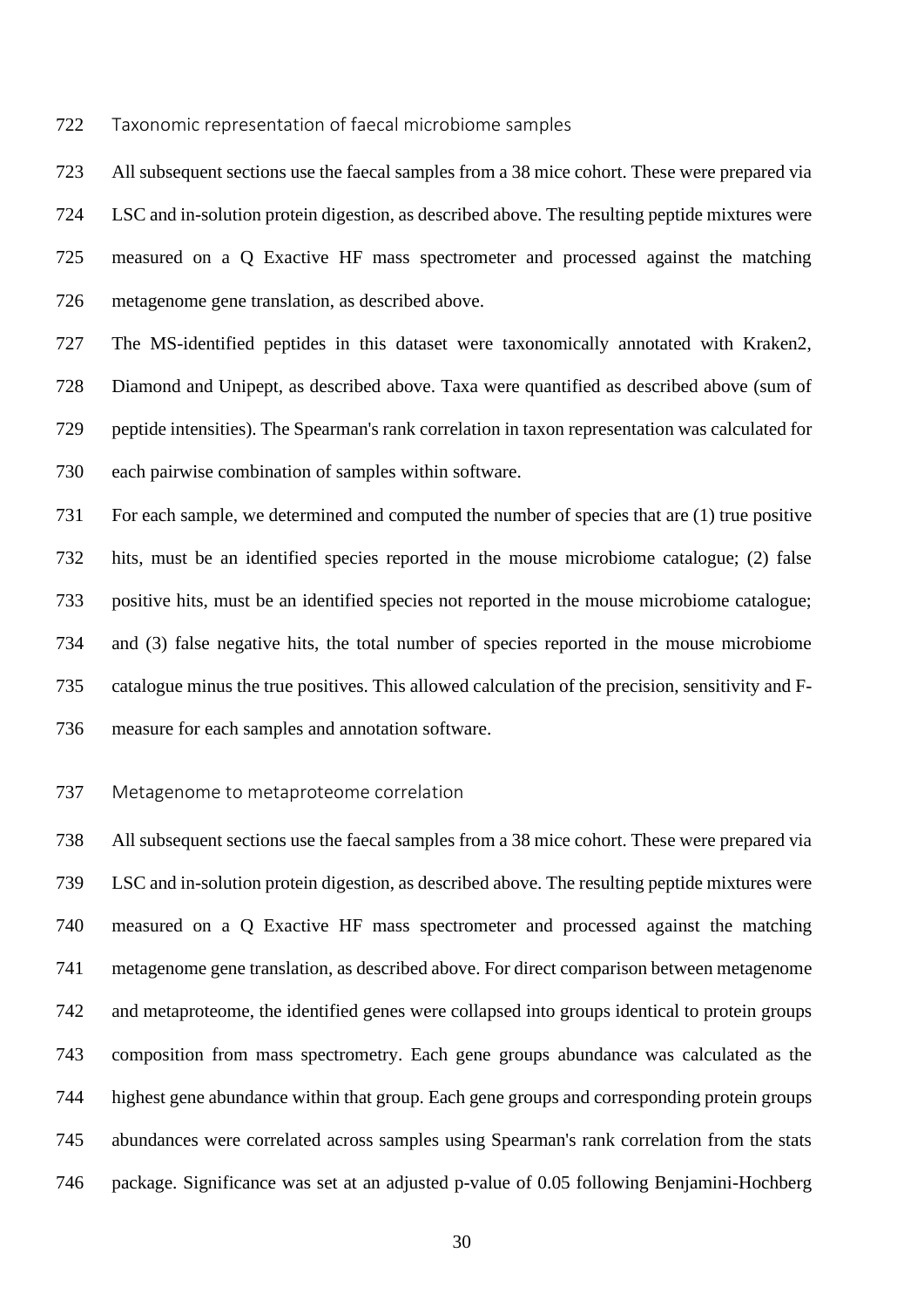multiple correction testing. The GSEA testing of KEGG pathways and Gene ontologies were

748 performed via the clusterProfiler package based on hypergeometric distribution (p-adj.  $\leq 0.05$ )

[39] following z-scoring of Spearman rho estimate per KEGG orthologies.

Functional KEGG categories representation

 For each sample, the protein groups iBAQ values were summed per KEGG category (level 2) on the basis of KEGG orthology annotation. The same approach was also undertaken for gene count. The KEGG category abundance were normalised for differing number of KO entries per category and for variation between samples; this was done separately for metagenome and metaproteome. Differences in KEGG category abundance between metagenome and metaproteome were tested using paired t-tests from the stats package. Significance was set at an adjusted p-value of 0.01 following Benjamini-Hochberg multiple correction testing. Significantly changing KEGG categories were prioritised based on gene groups to protein groups correlation (see section Metagenome to metaproteome correlation), whereby the Wilcoxon rank-sum test was used to identify KEGG category containing KO entries whose 761 correlation differ from overall distribution (adjusted p-value  $\leq 0.05$ ).

 To investigate further these selected KEGG categories, the protein groups iBAQ and gene count were used as described in the previous paragraph to derive KO normalised abundance and t-test results. Using the KO entries from each selected KEGG categories, separate GSEA testing of KEGG pathways were performed via the clusterProfiler package based on 766 hypergeometric distribution (p-adj.  $\leq 0.05$ ).

# Acknowledgments

768 MED, BM, XA and LD are grateful to the European Community  $7<sup>th</sup>$  Framework Program under Coordinated Action NEURON-ERANET (grant agreement 291840). BM was supported by grants from the Deutsche Forschungsgemeinschaft (German Research Foundation Cluster of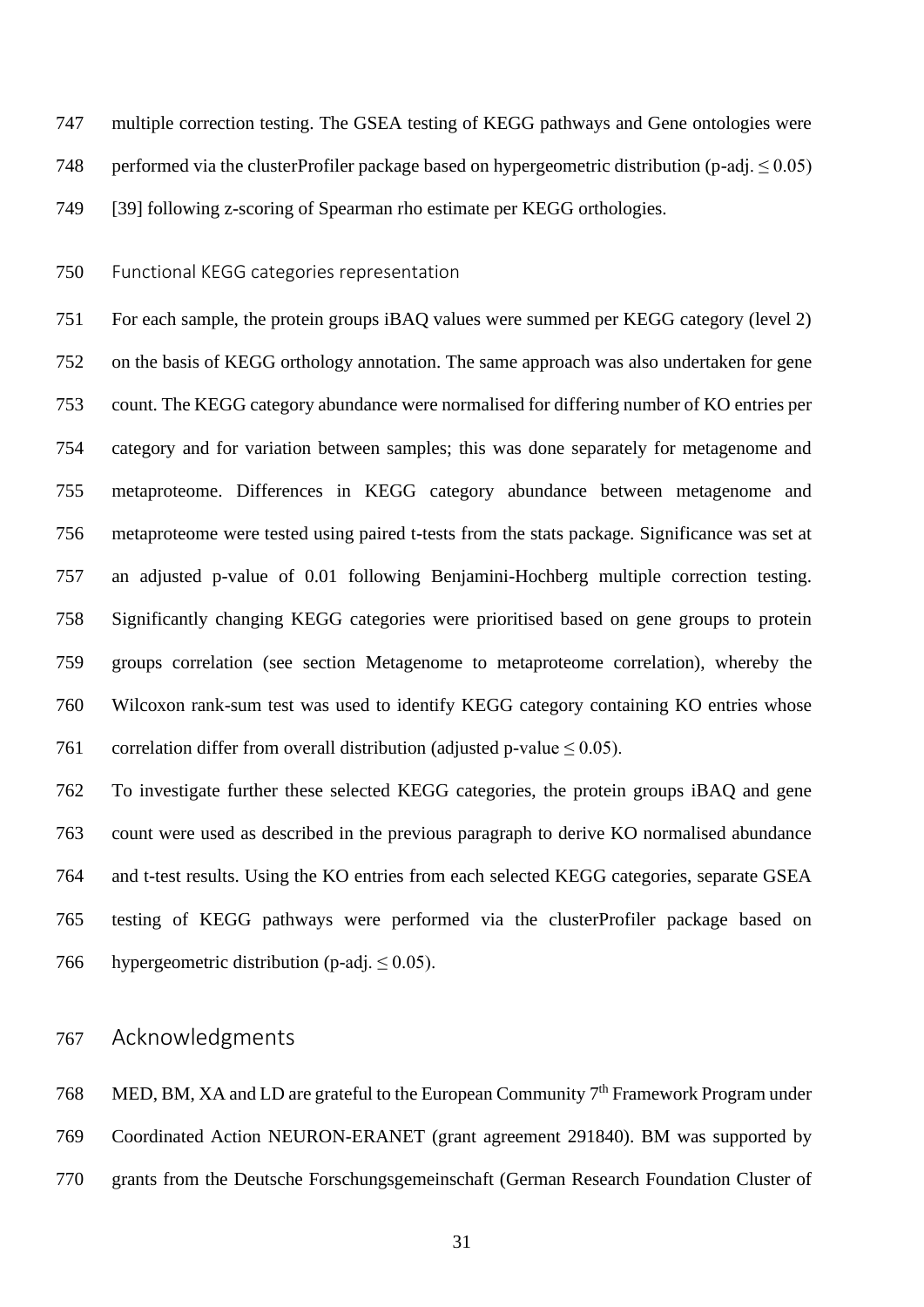Excellence EXC 2124 and TRR261, project ID 398967434). BM and NN acknowledge support by the High Performance and Cloud Computing Group at the Center for Data Processing of the University of Tübingen, the state of Baden-Wuerttemberg through bwHPC. The metagenomic work detailed herein used the computing resources of the UK MEDical BIOinformatics partnership – aggregation, integration, visualization and analysis of large, complex data (UK Med-Bio) – which was supported by the Medical Research Council (grant number MR/L01632X/1). XA acknowledge support from the MINECO, Spain (grant number PCIN-2014-105).

# Author contributions

 LD, XA, MD and BM designed the study. XA and CG generated the mouse cohorts and collected the murine faecal material. LMG extracted the DNA from all faecal samples prior to metagenomic sequencing. VA, TG and ID prepared the murine faecal samples for proteomic measurement by mass spectrometry. LH processed the metagenomic data, generating the taxonomic and gene abundance outputs. NN processed the metaproteomic datasets and performed the proteogenomic integration. NN wrote the manuscript with the input from all authors.

# Data Access

 The complete metaproteomic bioinformatic workflow is available online [87]. The mass spectrometry proteomic data have been deposited to the ProteomeXchange Consortium via the PRIDE [88] partner repository with the dataset identifiers PXD020695, PXD020738, PXD021928, PXD021932 and PXD027306. Trimmed whole genome sequence data with mouse reads removed have been deposited with GenBank, EMBL and DDBJ databases under the BioProject accession PRJNA473429.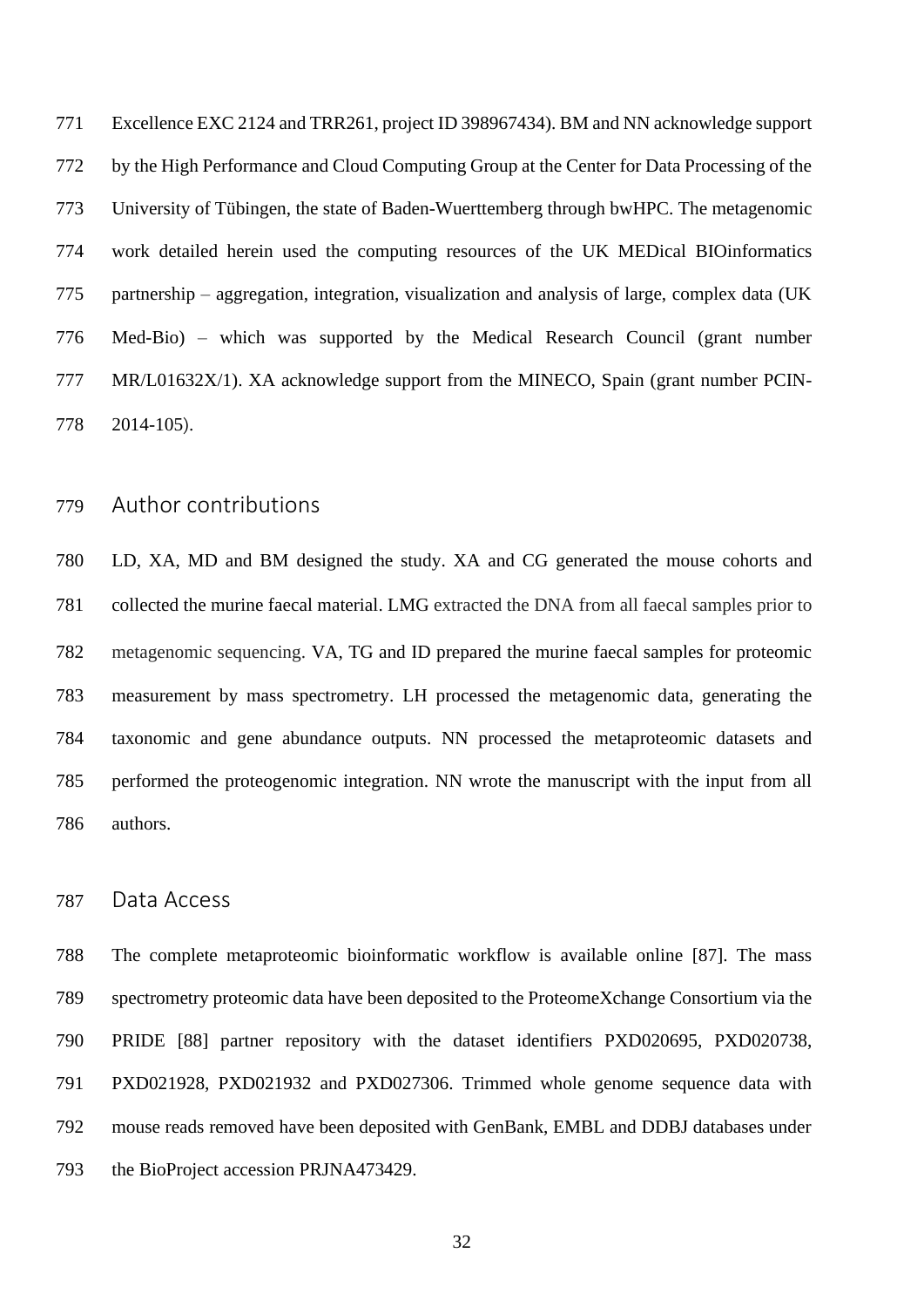# References

- 1. Jandhyala SM, Talukdar R, Subramanyam C, et al. Role of the normal gut microbiota. World J Gastroenterol. 2015;21(29):8787-8803.
- 2. Valdes AM, Walter J, Segal E, et al. Role of the gut microbiota in nutrition and health. BMJ. 2018;361:k2179.
- 3. Arumugam M, Raes J, Pelletier E, et al. Enterotypes of the human gut microbiome. Nature. 2011 2011/05//;473(7346):174-180.
- 4. Vieira-Silva S, Falony G, Belda E, et al. Statin therapy is associated with lower prevalence of gut microbiota dysbiosis. Nature. 2020 May;581(7808):310-315.
- 5. Wang J, Linnenbrink M, Künzel S, et al. Dietary history contributes to enterotype-like clustering and functional metagenomic content in the intestinal microbiome of wild mice. Proceedings of the National Academy of Sciences. 2014;111(26):E2703.
- 6. Ladau J, Eloe-Fadrosh EA. Spatial, Temporal, and Phylogenetic Scales of Microbial Ecology. Trends in Microbiology. 2019 2019/08/01/;27(8):662-669.
- 7. Parfrey LW, Knight R. Spatial and temporal variability of the human microbiota. Clinical Microbiology and Infection. 2012 2012/07/01/;18:5-7.
- 8. Sampson TR, Debelius JW, Thron T, et al. Gut Microbiota Regulate Motor Deficits and Neuroinflammation in a Model of Parkinson's Disease. Cell. 2016 Dec 1;167(6):1469- 1480 e12.
- 9. Ley RE, Turnbaugh PJ, Klein S, et al. Microbial ecology: human gut microbes associated with obesity. Nature. 2006 Dec 21;444(7122):1022-3.
- 10. Xiao L, Sonne SB, Feng Q, et al. High-fat feeding rather than obesity drives taxonomical and functional changes in the gut microbiota in mice. Microbiome. 2017 Apr 8;5(1):43.
- 11. Zhang X, Deeke SA, Ning Z, et al. Metaproteomics reveals associations between microbiome and intestinal extracellular vesicle proteins in pediatric inflammatory bowel disease. Nat Commun. 2018 Jul 20;9(1):2873.
- 12. Hsiao EY, McBride SW, Hsien S, et al. Microbiota modulate behavioral and physiological abnormalities associated with neurodevelopmental disorders. Cell. 2013 823 Dec 19:155(7):1451-63.
- 13. Tengeler AC, Dam SA, Wiesmann M, et al. Gut microbiota from persons with attention-deficit/hyperactivity disorder affects the brain in mice. Microbiome. 2020 2020/04/01;8(1):44.
- 14. Wang L, Christophersen CT, Sorich MJ, et al. Increased abundance of Sutterella spp. and Ruminococcus torques in feces of children with autism spectrum disorder. Mol Autism. 2013 Nov 4;4(1):42.
- 15. Biagi E, Candela M, Centanni M, et al. Gut Microbiome in Down Syndrome. PLOS **ONE.** 2014;9(11):e112023.
- 16. Hettich RL, Pan C, Chourey K, et al. Metaproteomics: harnessing the power of high performance mass spectrometry to identify the suite of proteins that control metabolic activities in microbial communities. Anal Chem. 2013 May 7;85(9):4203-14.
- 17. Li X, LeBlanc J, Truong A, et al. A metaproteomic approach to study human-microbial ecosystems at the mucosal luminal interface. PloS one. 2011;6(11):e26542-e26542.
- 18. Ram RJ, Verberkmoes NC, Thelen MP, et al. Community proteomics of a natural microbial biofilm. Science. 2005 Jun 24;308(5730):1915-20.
- 19. Zhang X, Li L, Mayne J, et al. Assessing the impact of protein extraction methods for human gut metaproteomics. J Proteomics. 2018 May 30;180:120-127.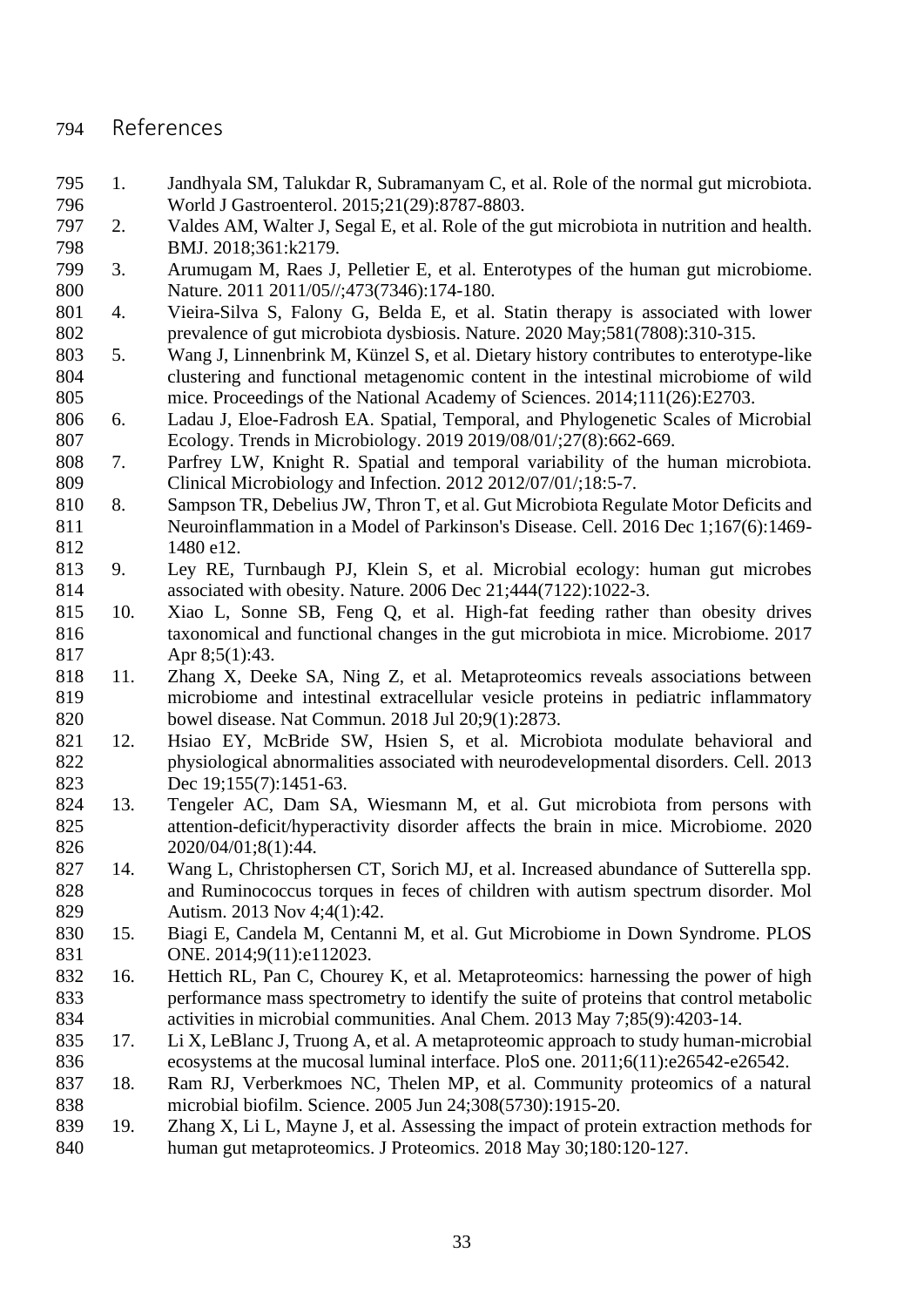- 20. Tanca A, Palomba A, Pisanu S, et al. A straightforward and efficient analytical pipeline for metaproteome characterization. Microbiome. 2014;2(1):49.
- 21. Heyer R, Schallert K, Budel A, et al. A Robust and Universal Metaproteomics Workflow for Research Studies and Routine Diagnostics Within 24 h Using Phenol Extraction, FASP Digest, and the MetaProteomeAnalyzer. Front Microbiol. 2019;10:1883.
- 22. Gonzalez CG, Wastyk HC, Topf M, et al. High-Throughput Stool Metaproteomics: Method and Application to Human Specimens. mSystems. 2020 Jun 30;5(3).
- 23. Xiong W, Giannone RJ, Morowitz MJ, et al. Development of an enhanced metaproteomic approach for deepening the microbiome characterization of the human infant gut. J Proteome Res. 2015 Jan 2;14(1):133-41.
- 24. Tanca A, Palomba A, Pisanu S, et al. Enrichment or depletion? The impact of stool pretreatment on metaproteomic characterization of the human gut microbiota. Proteomics. 2015 Oct;15(20):3474-85.
- 25. Gavin PG, Wong J, Loo D, et al. Metaproteomic sample preparation methods bias the recovery of host and microbial proteins according to taxa and cellular compartment. J Proteomics. 2021 May 30;240:104219.
- 26. Muth T, Behne A, Heyer R, et al. The MetaProteomeAnalyzer: a powerful open-source software suite for metaproteomics data analysis and interpretation. J Proteome Res. 2015 Mar 6;14(3):1557-65.
- 27. Cheng K, Ning Z, Zhang X, et al. MetaLab: an automated pipeline for metaproteomic data analysis. Microbiome. 2017 Dec 2;5(1):157.
- 28. Mesuere B, Devreese B, Debyser G, et al. Unipept: tryptic peptide-based biodiversity analysis of metaproteome samples. J Proteome Res. 2012 Dec 7;11(12):5773-80.
- 29. Timmins-Schiffman E, May DH, Mikan M, et al. Critical decisions in metaproteomics: achieving high confidence protein annotations in a sea of unknowns. ISME J. 2017 Feb;11(2):309-314.
- 30. Tanca A, Palomba A, Fraumene C, et al. The impact of sequence database choice on metaproteomic results in gut microbiota studies. Microbiome. 2016 Sep 27;4(1):51.
- 31. Kunath BJ, Minniti G, Skaugen M, et al. Metaproteomics: Sample Preparation and Methodological Considerations. Adv Exp Med Biol. 2019;1073:187-215.
- 32. Kleiner M, Thorson E, Sharp CE, et al. Assessing species biomass contributions in microbial communities via metaproteomics. Nat Commun. 2017 Nov 16;8(1):1558.
- 33. Pible O, Allain F, Jouffret V, et al. Estimating relative biomasses of organisms in 875 microbiota using "phylopeptidomics". Microbiome. 2020;8(1):30-30.
- 34. Verberkmoes NC, Russell AL, Shah M, et al. Shotgun metaproteomics of the human distal gut microbiota. Isme j. 2009 Feb;3(2):179-89.
- 35. Kolmeder CA, de Been M, Nikkila J, et al. Comparative metaproteomics and diversity analysis of human intestinal microbiota testifies for its temporal stability and expression of core functions. PLoS One. 2012;7(1):e29913.
- 36. Cox J, Mann M. MaxQuant enables high peptide identification rates, individualized p.p.b.-range mass accuracies and proteome-wide protein quantification. Nature biotechnology. 2008 Dec;26(12):1367-72.
- 37. Mesuere B, Van der Jeugt F, Willems T, et al. High-throughput metaproteomics data analysis with Unipept: A tutorial. J Proteomics. 2018 Jan 16;171:11-22.
- 38. Bäckhed F, Ding H, Wang T, et al. The gut microbiota as an environmental factor that regulates fat storage. Proceedings of the National Academy of Sciences of the United States of America. 2004;101(44):15718-15723.
- 39. Yu G, Wang LG, Han Y, et al. clusterProfiler: an R package for comparing biological 890 themes among gene clusters. OMICS. 2012 May;16(5):284-7.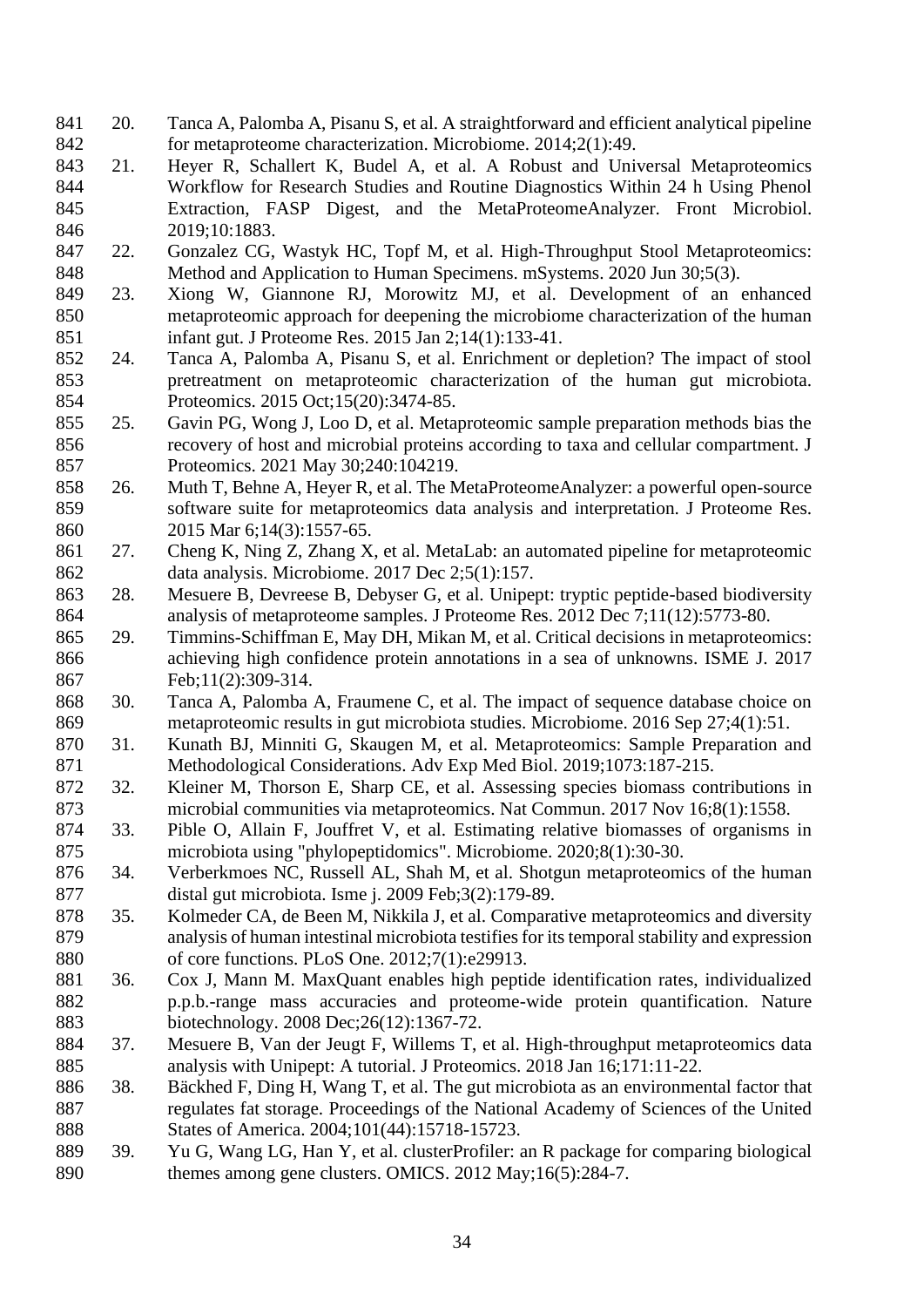- 40. Jagtap P, Goslinga J, Kooren JA, et al. A two-step database search method improves sensitivity in peptide sequence matches for metaproteomics and proteogenomics studies. Proteomics. 2013 Apr;13(8):1352-7.
- 41. Bassignani A, Plancade S, Berland M, et al. Benefits of Iterative Searches of Large Databases to Interpret Large Human Gut Metaproteomic Data Sets. Journal of Proteome Research. 2021 2021/03/05;20(3):1522-1534.
- 42. Liao B, Ning Z, Cheng K, et al. iMetaLab 1.0: A web platform for metaproteomics data analysis. Bioinformatics. 2018 Jun 15.
- 43. Blakeley-Ruiz JA, Erickson AR, Cantarel BL, et al. Metaproteomics reveals persistent and phylum-redundant metabolic functional stability in adult human gut microbiomes of Crohn's remission patients despite temporal variations in microbial taxa, genomes, and proteomes. Microbiome. 2019 Feb 11;7(1):18.
- 44. Kumar P, Johnson JE, Easterly C, et al. A Sectioning and Database Enrichment Approach for Improved Peptide Spectrum Matching in Large, Genome-Guided Protein Sequence Databases. J Proteome Res. 2020 Jul 2;19(7):2772-2785.
- 45. Heyer R, Schallert K, Zoun R, et al. Challenges and perspectives of metaproteomic data analysis. J Biotechnol. 2017 Nov 10;261:24-36.
- 46. Wood DE, Lu J, Langmead B. Improved metagenomic analysis with Kraken 2. Genome 909 Biol. 2019 Nov 28:20(1):257.
- 47. Chen Y, Brook TC, Soe CZ, et al. Preterm infants harbour diverse Klebsiella populations, including atypical species that encode and produce an array of antimicrobial resistance- and virulence-associated factors. Microb Genom. 2020 Jun;6(6).
- 48. Buchfink B, Xie C, Huson DH. Fast and sensitive protein alignment using DIAMOND. Nat Methods. 2015 Jan;12(1):59-60.
- 49. Huson DH, Beier S, Flade I, et al. MEGAN Community Edition Interactive Exploration and Analysis of Large-Scale Microbiome Sequencing Data. PLoS Comput 918 Biol. 2016 Jun; 12(6): e1004957.
- 50. Mesuere B, Van der Jeugt F, Devreese B, et al. The unique peptidome: Taxon-specific tryptic peptides as biomarkers for targeted metaproteomics. Proteomics. 2016 921 Sep;16(17):2313-8.
- 51. Xiao L, Feng Q, Liang S, et al. A catalog of the mouse gut metagenome. Nature biotechnology. 2015 Oct;33(10):1103-8.
- 52. Mills RH, Vazquez-Baeza Y, Zhu Q, et al. Evaluating Metagenomic Prediction of the Metaproteome in a 4.5-Year Study of a Patient with Crohn's Disease. mSystems. 2019 Jan-Feb;4(1).
- 53. Salvato F, Hettich RL, Kleiner M. Five key aspects of metaproteomics as a tool to understand functional interactions in host-associated microbiomes. PLoS Pathog. 2021 929 Feb;17(2):e1009245.
- 54. Zhang X, Li L, Butcher J, et al. Advancing functional and translational microbiome 931 research using meta-omics approaches. Microbiome. 2019 Dec 6:7(1):154.
- 55. Heintz-Buschart A, May P, Laczny CC, et al. Integrated multi-omics of the human gut microbiome in a case study of familial type 1 diabetes. Nat Microbiol. 2016 Oct 10;2:16180.
- 56. Kanehisa M, Goto S. KEGG: kyoto encyclopedia of genes and genomes. Nucleic Acids 936 Res. 2000 Jan 1;28(1):27-30.
- 57. Zhang X, Ning Z, Mayne J, et al. MetaPro-IQ: a universal metaproteomic approach to studying human and mouse gut microbiota. Microbiome. 2016 Jun 24;4(1):31.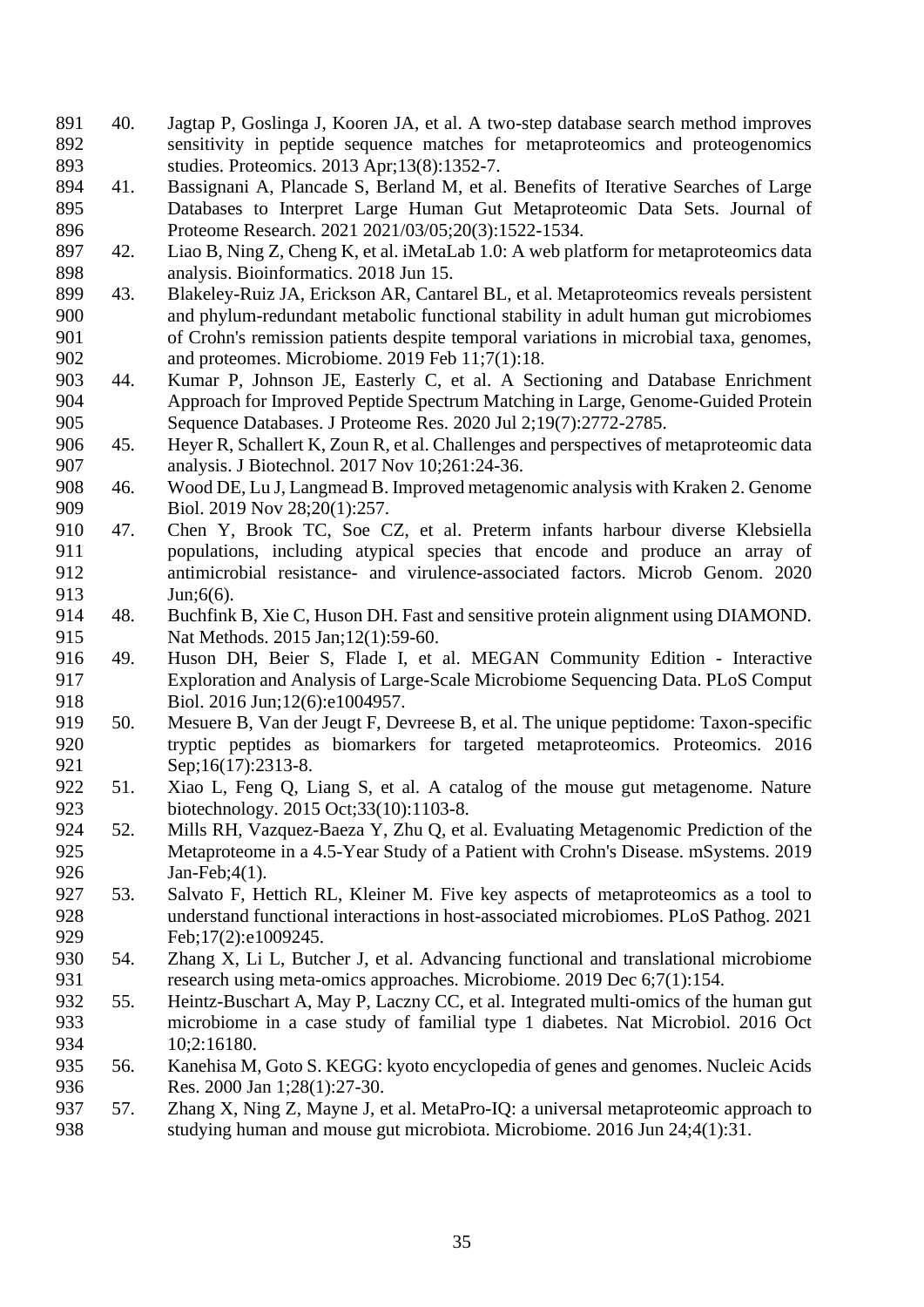- 58. Tanca A, Manghina V, Fraumene C, et al. Metaproteogenomics Reveals Taxonomic and Functional Changes between Cecal and Fecal Microbiota in Mouse. Front Microbiol. 2017;8:391.
- 59. Michalski A, Damoc E, Hauschild JP, et al. Mass spectrometry-based proteomics using Q Exactive, a high-performance benchtop quadrupole Orbitrap mass spectrometer. Mol Cell Proteomics. 2011 Sep;10(9):M111 011015.
- 60. Williamson JC, Edwards AV, Verano-Braga T, et al. High-performance hybrid Orbitrap mass spectrometers for quantitative proteome analysis: Observations and implications. Proteomics. 2016 Mar;16(6):907-14.
- 61. Cichocki N, Hübschmann T, Schattenberg F, et al. Bacterial mock communities as standards for reproducible cytometric microbiome analysis. Nature Protocols. 2020 2020/09/01;15(9):2788-2812.
- 62. Singer E, Andreopoulos B, Bowers RM, et al. Next generation sequencing data of a defined microbial mock community. Scientific Data. 2016 2016/09/27;3(1):160081.
- 63. Ericsson AC, Hart ML, Kwan J, et al. Supplier-origin mouse microbiomes significantly influence locomotor and anxiety-related behavior, body morphology, and metabolism. Communications Biology. 2021 2021/06/10;4(1):716.
- 64. Randall DW, Kieswich J, Swann J, et al. Batch effect exerts a bigger influence on the rat urinary metabolome and gut microbiota than uraemia: a cautionary tale. 958 Microbiome. 2019 Sep 2;7(1):127.
- 65. Markle JG, Frank DN, Mortin-Toth S, et al. Sex differences in the gut microbiome drive hormone-dependent regulation of autoimmunity. Science. 2013 Mar 961 1;339(6123):1084-8.
- 66. Valeri F, Endres K. How biological sex of the host shapes its gut microbiota. Front Neuroendocrinol. 2021 Apr;61:100912.
- 67. Weger BD, Gobet C, Yeung J, et al. The Mouse Microbiome Is Required for Sex- Specific Diurnal Rhythms of Gene Expression and Metabolism. Cell Metab. 2019 Feb 5;29(2):362-382.e8.
- 68. Gierse LC, Meene A, Schultz D, et al. A Multi-Omics Protocol for Swine Feces to Elucidate Longitudinal Dynamics in Microbiome Structure and Function. Microorganisms. 2020 Nov 28;8(12).
- 69. Robinson AM, Gondalia SV, Karpe AV, et al. Fecal Microbiota and Metabolome in a Mouse Model of Spontaneous Chronic Colitis: Relevance to Human Inflammatory Bowel Disease. Inflammatory Bowel Diseases. 2016;22(12):2767-2787.
- 70. Muth T, Kolmeder CA, Salojarvi J, et al. Navigating through metaproteomics data: A logbook of database searching. Proteomics. 2015 Oct;15(20):3439-53.
- 71. Grassl N, Kulak NA, Pichler G, et al. Ultra-deep and quantitative saliva proteome reveals dynamics of the oral microbiome. Genome medicine. 2016;8(1):44.
- 72. Edirisinghe JN, Weisenhorn P, Conrad N, et al. Modeling central metabolism and energy biosynthesis across microbial life. BMC Genomics. 2016 Aug 8;17:568.
- 73. Urich T, Lanzén A, Stokke R, et al. Microbial community structure and functioning in marine sediments associated with diffuse hydrothermal venting assessed by integrated meta-omics. Environ Microbiol. 2014 Sep;16(9):2699-710.
- 74. Sidoli S, Kulej K, Garcia BA. Why proteomics is not the new genomics and the future of mass spectrometry in cell biology. J Cell Biol. 2017 Jan 2;216(1):21-24.
- 75. Hoyles L, Fernandez-Real JM, Federici M, et al. Molecular phenomics and metagenomics of hepatic steatosis in non-diabetic obese women. Nat Med. 2018 986 Jul;24(7):1070-1080.
- 76. Andrews S. FastQC A Quality Control tool for High Throughput Sequence Data. [http://www.bioinformatics.babraham.ac.uk/projects/fastqc/;](http://www.bioinformatics.babraham.ac.uk/projects/fastqc/) 2010.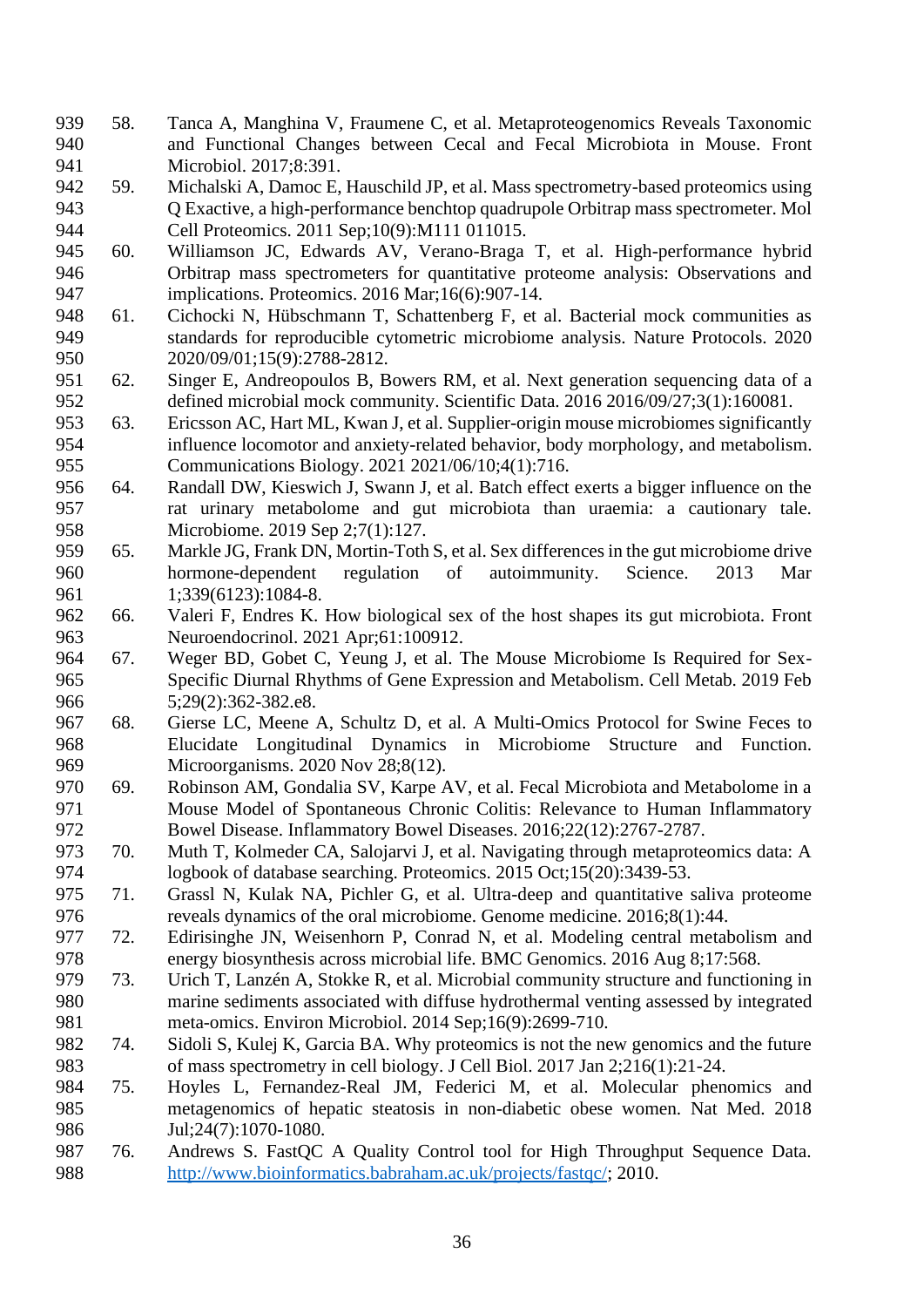- 77. Parks DH, Chuvochina M, Chaumeil PA, et al. A complete domain-to-species taxonomy for Bacteria and Archaea. Nature biotechnology. 2020 Sep;38(9):1079-1086.
- 78. Huerta-Cepas J, Forslund K, Coelho LP, et al. Fast Genome-Wide Functional Annotation through Orthology Assignment by eggNOG-Mapper. Molecular Biology 993 and Evolution. 2017;34(8):2115-2122.
- 79. Bradford MM. A rapid and sensitive method for the quantitation of microgram quantities of protein utilizing the principle of protein-dye binding. Anal Biochem. 1976 996 May 7:72:248-54.
- 80. Wisniewski JR, Zougman A, Nagaraj N, et al. Universal sample preparation method for proteome analysis. Nat Methods. 2009 May;6(5):359-62.
- 81. Rappsilber J, Mann M, Ishihama Y. Protocol for micro-purification, enrichment, pre- fractionation and storage of peptides for proteomics using StageTips. Nat Protoc. 2007;2(8):1896-906.
- 82. Cox J, Hein MY, Luber CA, et al. Accurate proteome-wide label-free quantification by delayed normalization and maximal peptide ratio extraction, termed MaxLFQ. Mol Cell Proteomics. 2014 Sep;13(9):2513-26.
- 83. R Core Team. R: A Language and Environment for Statistical Computing. Vienna, Austria: R Foundation for Statistical Computing; 2018.
- 84. Wickham H. ggplot2: Elegant Graphics for Data Analysis. 2016.
- 85. Gatto L, Lilley KS. MSnbase-an R/Bioconductor package for isobaric tagged mass spectrometry data visualization, processing and quantitation. Bioinformatics. 2012 Jan 15;28(2):288-9.
- 86. Schmitt M, Sinnberg T, Nalpas NC, et al. Quantitative Proteomics Links the Intermediate Filament Nestin to Resistance to Targeted BRAF Inhibition in Melanoma Cells. Mol Cell Proteomics. 2019 Jun;18(6):1096-1109.
- 87. Nalpas N, Macek B. Integrated metaproteomics workflow. 1.0. Zenodo; 2020.
- 88. Perez-Riverol Y, Csordas A, Bai J, et al. The PRIDE database and related tools and resources in 2019: improving support for quantification data. Nucleic Acids Res. 2019 1017 Jan 8:47(D1):D442-D450.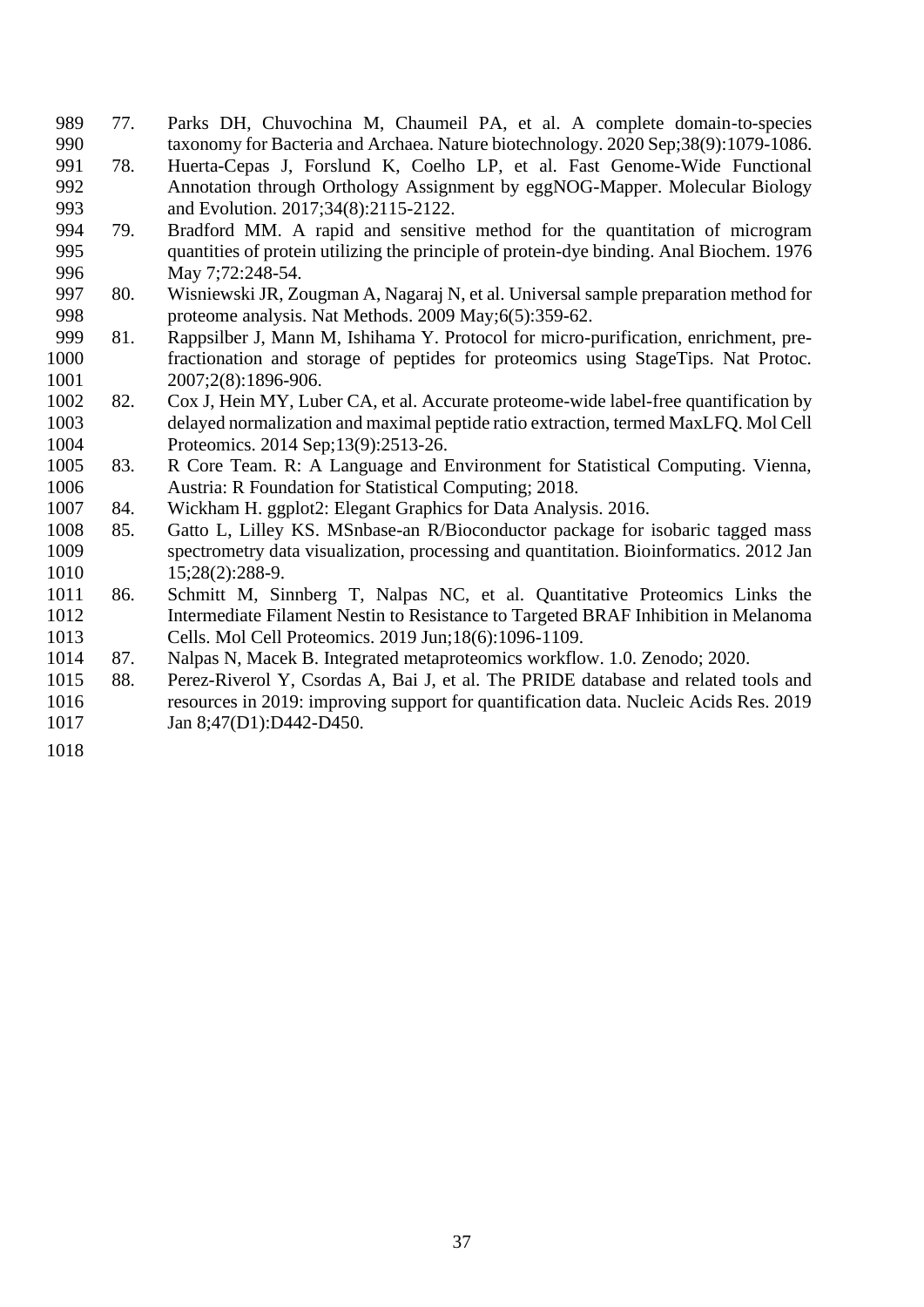1019 Tables

 **Table 1: Performance comparison of different sample preparation and data analysis steps.** In bold are the best methods according to assessed criteria: peptide/protein count, host/dietary contamination, *Firmicutes* or *Bacteroidetes* representation, time efficiency, FDR, identification rate, taxon-assigned peptides and number of taxonomic identification precision. The performance status is displayed using minus sign for poor, equal sign for similar/no difference or plus sign for good performance.

|                         |                   | Peptide/protein count    | Host/dietary contamination | Firmicutes | Bacteroidetes | Time<br>efficiency       | $\Xi$<br>ぁ               | <b>dentification</b><br>rate | Taxon<br>assigned<br>peptides | Precision  |
|-------------------------|-------------------|--------------------------|----------------------------|------------|---------------|--------------------------|--------------------------|------------------------------|-------------------------------|------------|
| Centrifugation          | <b>LSC</b>        | $+$                      | $\overline{a}$             |            | $+$           | $\overline{\phantom{0}}$ |                          |                              |                               |            |
|                         | nLSC              |                          | $+$                        | $+$        |               | $\ddot{}$                |                          |                              |                               |            |
| Digestion               | In-solution       | $\ddot{}$                |                            |            |               | $\overline{\phantom{0}}$ |                          |                              |                               |            |
|                         | <b>FASP</b>       | $\overline{\phantom{a}}$ |                            |            |               | $+$                      |                          |                              |                               |            |
| Search strategy         | Single-step       | $\blacksquare$           |                            |            |               | $+$                      | $+$                      | $\overline{\phantom{0}}$     |                               |            |
|                         | Two-step protein  | $\ddot{}$                |                            |            |               | $\overline{\phantom{0}}$ | --                       | $+$                          |                               |            |
|                         | Two-step sections | $+$                      |                            |            |               | --                       | $\overline{\phantom{0}}$ | $+$                          |                               |            |
|                         | Two-step taxa     | $\overline{\phantom{a}}$ |                            |            |               | $\overline{\phantom{0}}$ | $+$                      | $\overline{\phantom{0}}$     |                               |            |
| Taxon<br>quantification | Kraken2           |                          |                            |            |               | $\ddot{}$                |                          |                              | $+$                           | $-$        |
|                         | Diamond           |                          |                            |            |               | --                       |                          |                              |                               |            |
|                         | <b>Unipept</b>    |                          |                            |            |               | $+$                      |                          |                              | $+$                           | $\ddagger$ |

1026

1027 Figures

1028 **Figure 1: Low speed centrifugation impacts protein identification and taxonomic**  1029 **representation.** A) Number of MS/MS spectra, peptides and protein groups per samples for 1030 the comparison between LSC (red) and nLSC (blue) methods. B) Number of identified MS/MS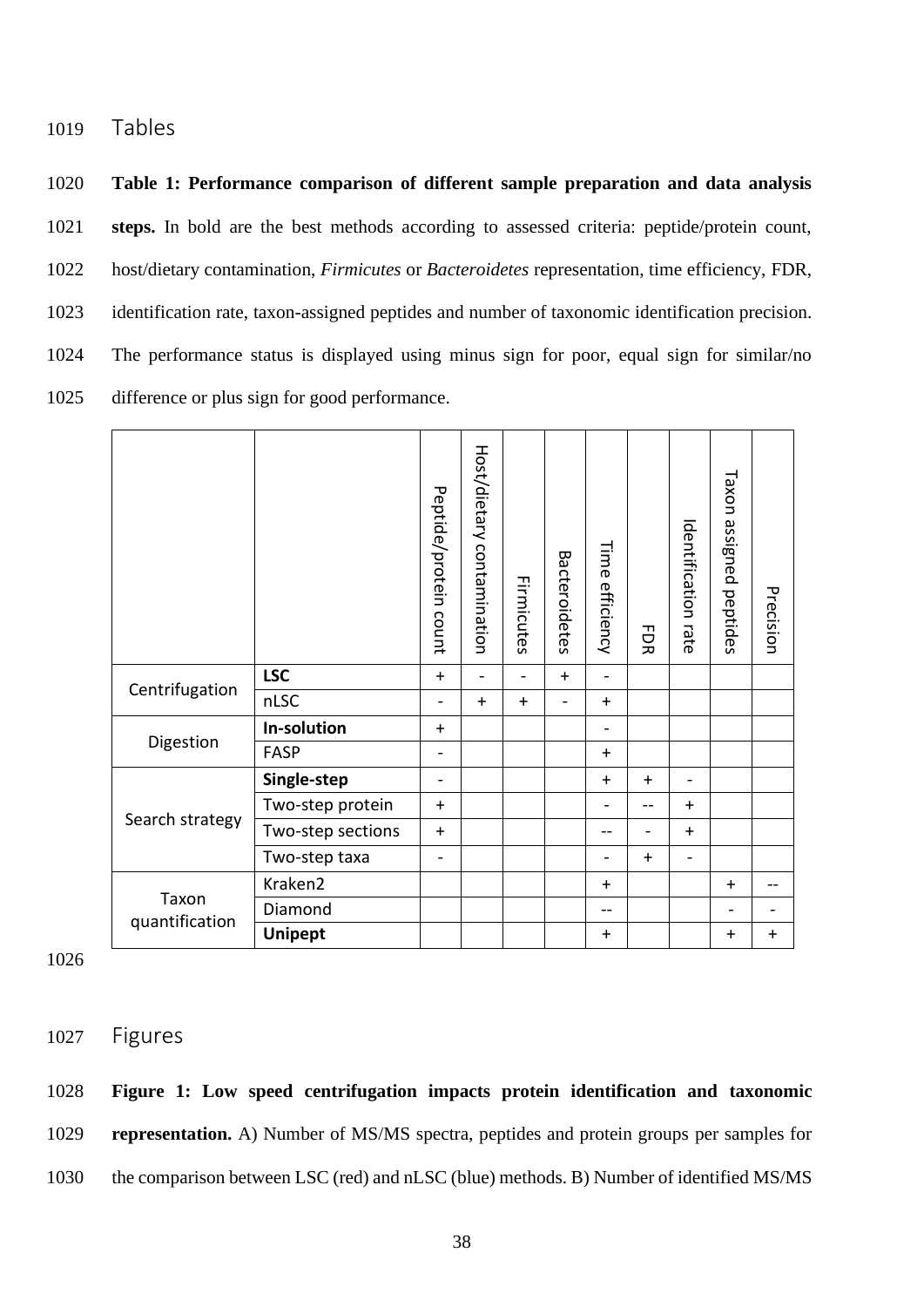spectra, peptides and protein groups per samples for the comparison between LSC-in solution digestion (red), LSC-FASP (grey), nLSC-in solution digestion (blue) and nLSC-FASP (orange) 1033 methods. A-B) Represented significance results correspond to t-test on  $N = 12$  (A) or  $N = 6$ 1034 (B): \* *p*- value  $\leq 0.05$ , \*\*  $\leq 0.01$ , \*\*\*  $\leq 0.001$ . C) Hierarchical representation of Unipept- derived taxonomy (down to phylum level) for the peptide identified in the LSC and nLSC. The barplot represent the taxonomic abundance for LSC (red) and nLSC (blue) methods based on peptide counts (only for taxon identified with 3 or more peptides). D) Overlap in the overall identified peptides or protein groups between the LSC and nLSC methods. (E) Volcano plot of the protein abundance comparison between LSC and nLSC approaches. Significant protein 1040 groups based on paired t-test from  $N = 12$  with FDR  $\leq 0.01$  and absolute fold-change  $\geq 2.5$ . (F) KEGG pathways over-representation testing for the protein groups that significantly increase (red) or decrease (blue) in abundance between LSC and nLSC sample preparation approaches. Fisher exact-test threshold (gold dotted line) set to adjusted *p*-value ≤ 0.05.

 **Figure 2: Two-step database search in combination with target-decoy strategy leads to a dramatic increase in false positive rate.** A) The protein groups count is shown for single- or two-step search strategies across increasingly large protein sequence databases. Counts are colour-coded per category, with eukaryote (grey), bacteria (red), contaminant (blue) and reverse (orange) hits. B) The FDR is calculated for single- or two-step search strategies across increasingly large protein sequence databases. The FDR is calculated based on reverse hits only (circle shape) or reverse plus bacterial hits (triangle shape). C & D) The sensitivity (C) and factual FDR (D) based on protein groups identification across increasingly large protein sequence databases. The compared database search strategies are single-step (blue), two-step taxon filtering (grey) and two-step protein filtering without (red) or with (orange) database sectioning. Lines represent the median (and the shading corresponds to the standard error) from N = 8 LC-MS/MS runs. E) The true positive count based on protein groups identified with a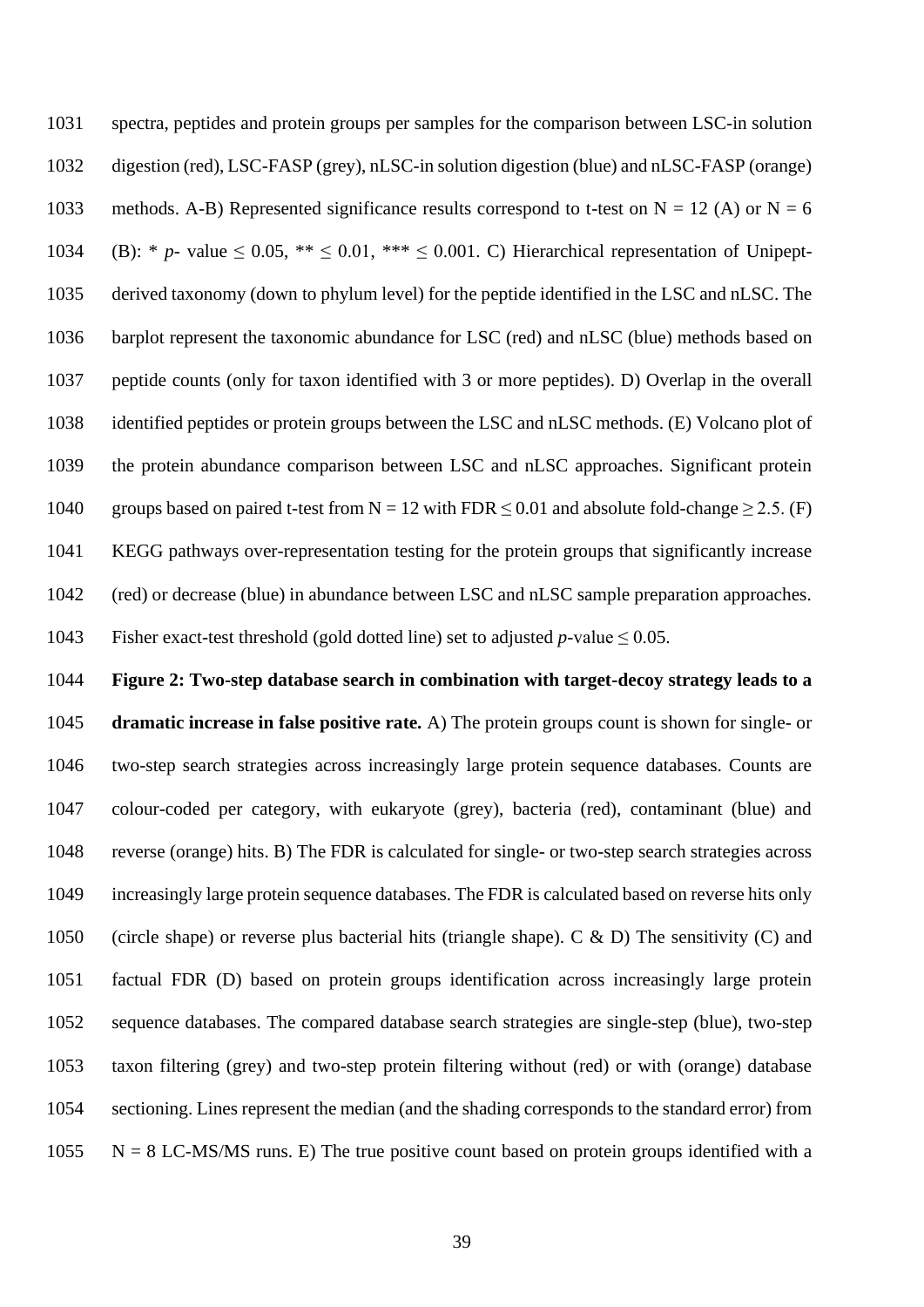minimum of one (shaded colouring) or two (unshaded colouring) unique peptides for the largest database (i.e. 20). The compared database search strategies are single-step (blue), two-step taxon filtering (grey) and two-step protein filtering without (red) or with (orange) database sectioning. Bars and numbers indicate the median count, while error bars correspond to the 1060 standard deviation, from  $N = 8$  LC-MS/MS runs. The overall maxima of true positive count based on single-step search is indicated as a horizontal dotted line (gold).

 **Figure 3: Unipept software provides the most precise taxonomic annotation of MS-based peptide identification.** A) Percentage of taxon-annotated peptides at each taxonomic level for the comparison between Kraken2 (red), Diamond (grey) and Unipept (blue) software. B) Assessment of the impact of the minimum number of PSM count per taxon onto the F-measure for taxonomic annotation. The F-measure was compared between Kraken2 (red), Diamond (grey) and Unipept (blue) software. C) Heatmap representing the correlation (Spearman ρ) in taxonomic abundance between sample input protein (expectation) and different taxonomic annotation software (i.e. Kraken2, Diamond and Unipept). The correlation was performed overall, as well as for each taxonomic level. D) Organisms pooled in artificial samples are ranked based on the protein material input, as displayed in the left-most barplots (x-axis in log<sup>10</sup> scale). The proteome size (ORFs) for these organisms on UniProt web resource is displayed in the right-most barplot (x-axis in log<sup>10</sup> scale). The heatmap compares the taxon identification across samples between Kraken2, Diamond and Unipept. A-D) Samples from the 1075 study by Kleiner and colleagues, with  $N = 8$ . E) Overlap in the overall identified taxa between the Kraken2 (red), Diamond (grey) and Unipept (blue) software. F) A comparison of the F- measure distribution for taxonomic annotation between the Kraken2 (red), Diamond (grey) and Unipept (blue) software. Each point represents an individual mouse. E-F) Samples from this 1079 study using mouse faecal material, with  $N = 38$ .